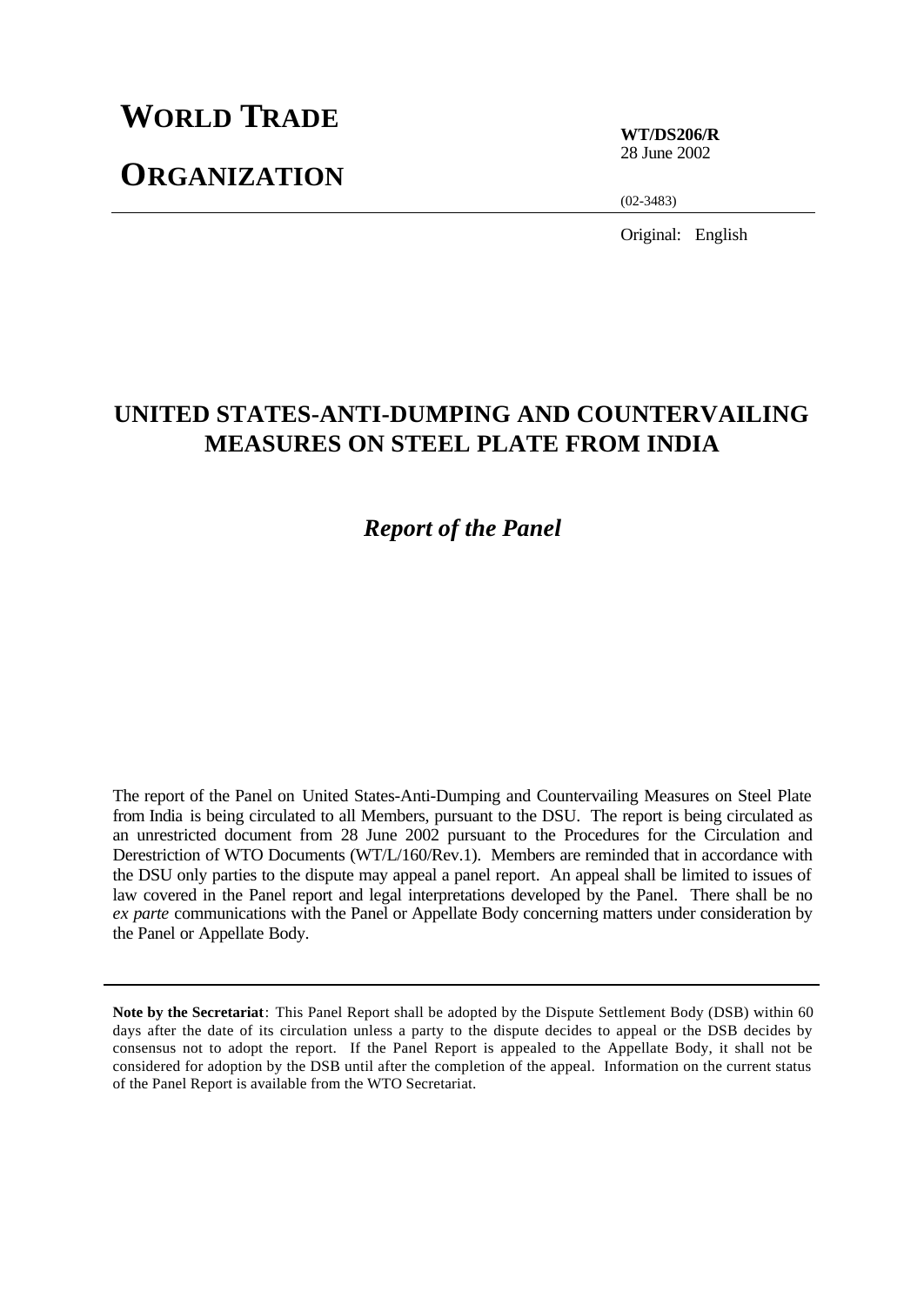# **TABLE OF CONTENTS**

#### Page

| L.                                                                                                                                                                                                                                                                                                                                                                                                                                                            |  |
|---------------------------------------------------------------------------------------------------------------------------------------------------------------------------------------------------------------------------------------------------------------------------------------------------------------------------------------------------------------------------------------------------------------------------------------------------------------|--|
| Π.                                                                                                                                                                                                                                                                                                                                                                                                                                                            |  |
| Ш.                                                                                                                                                                                                                                                                                                                                                                                                                                                            |  |
| A <sub>1</sub><br>$\mathbf{B}$ .                                                                                                                                                                                                                                                                                                                                                                                                                              |  |
| IV.                                                                                                                                                                                                                                                                                                                                                                                                                                                           |  |
| V.                                                                                                                                                                                                                                                                                                                                                                                                                                                            |  |
| VI.                                                                                                                                                                                                                                                                                                                                                                                                                                                           |  |
| VII.                                                                                                                                                                                                                                                                                                                                                                                                                                                          |  |
| A <sub>1</sub><br>$\mathcal{I}$ .<br>2.<br>$\mathbf{B}$ .<br>C.<br>D.<br>$\mathcal{I}$ .<br>Whether USDOC acted inconsistently with Article 6.8 and Annex II of the AD Agreement in resorting<br>2.5<br>Whether Sections 776(a), 782(d) and 782(e) of the Tariff Act of 1930, as amended, are inconsistent<br>$\mathfrak{Z}$ .<br>Whether the final measure is inconsistent with Articles 2.2, 2.4, and 9.3 of the AD Agreement and<br>$\overline{4}$ .<br>5. |  |
|                                                                                                                                                                                                                                                                                                                                                                                                                                                               |  |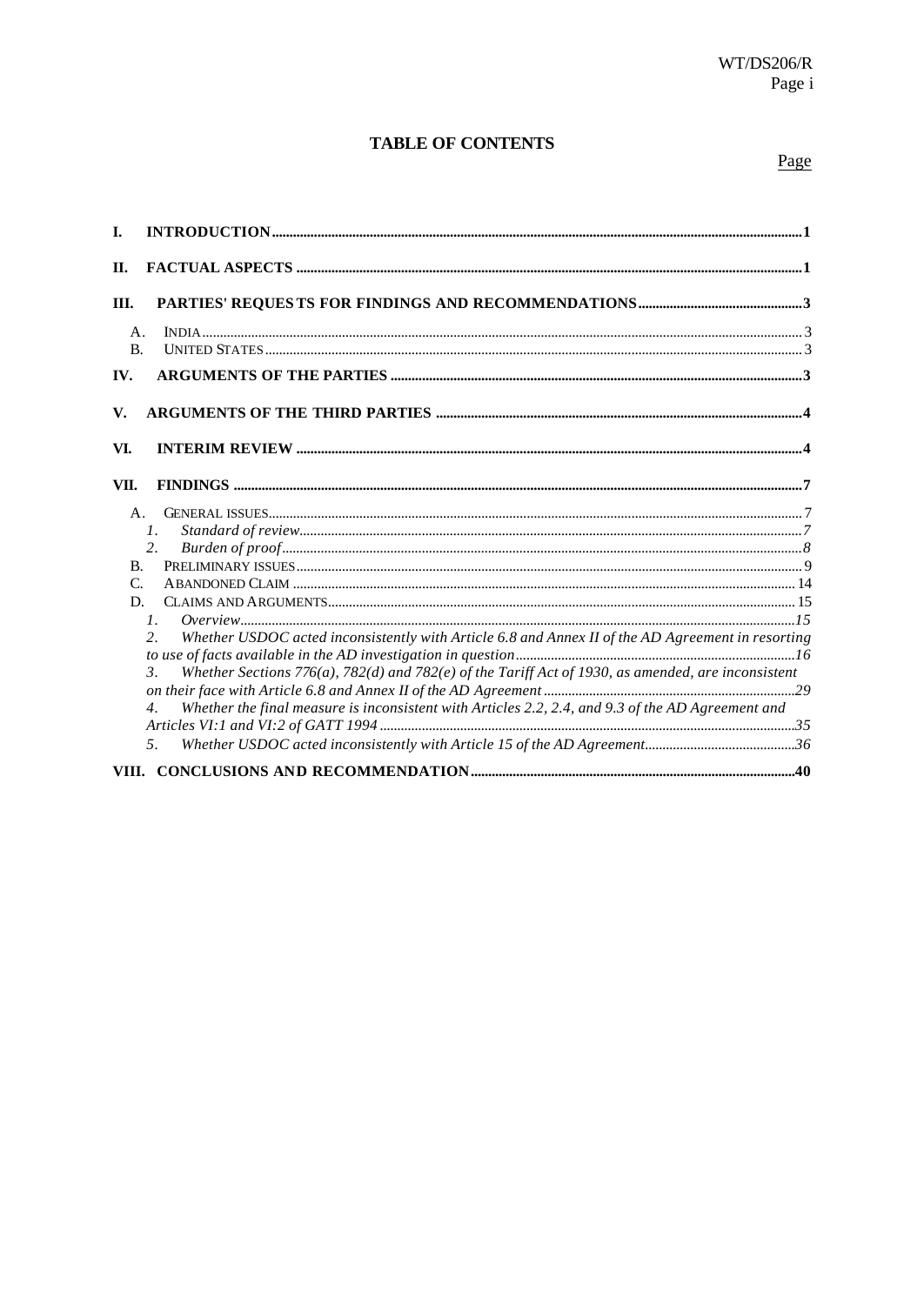### **LIST OF ANNEXES**

# **ANNEX A**

# **First Submissions by the Parties**

|           | <b>Contents</b>                               | Page     |
|-----------|-----------------------------------------------|----------|
| Annex A-1 | First Written Submission of India             | $A-2$    |
| Annex A-2 | First Written Submission of the United States | $A - 54$ |

#### **ANNEX B Third Parties' Submissions**

|           | Contents                                           | Page  |
|-----------|----------------------------------------------------|-------|
| Annex B-1 | Third Party Submission of Japan                    | B-2   |
| Annex B-2 | Third Party Submission of the European Communities | $B-5$ |

#### **ANNEX C Second Submissions by the Parties**

|             | Contents                                       | Page  |
|-------------|------------------------------------------------|-------|
| Annex $C-1$ | Second Written Submission of India             | C-2   |
| Annex $C-2$ | Second Written Submission of the United States | $C-3$ |

### **ANNEX D Oral Statements, First and Second Meetings**

|           | <b>Contents</b>                                                        | Page   |
|-----------|------------------------------------------------------------------------|--------|
| Annex D-1 | Oral Statement of the United States                                    | $D-2$  |
| Annex D-2 | Oral Statement of India                                                | $D-7$  |
| Annex D-3 | Third Party Oral Statement of the European Communities                 | $D-27$ |
| Annex D-4 | Third Party Oral Statement of Chile                                    | $D-29$ |
| Annex D-5 | Oral Statement of the United States at the Second Meeting of the Panel | $D-32$ |
| Annex D-6 | Oral Statement of India at the Second Meeting of the Panel             | $D-38$ |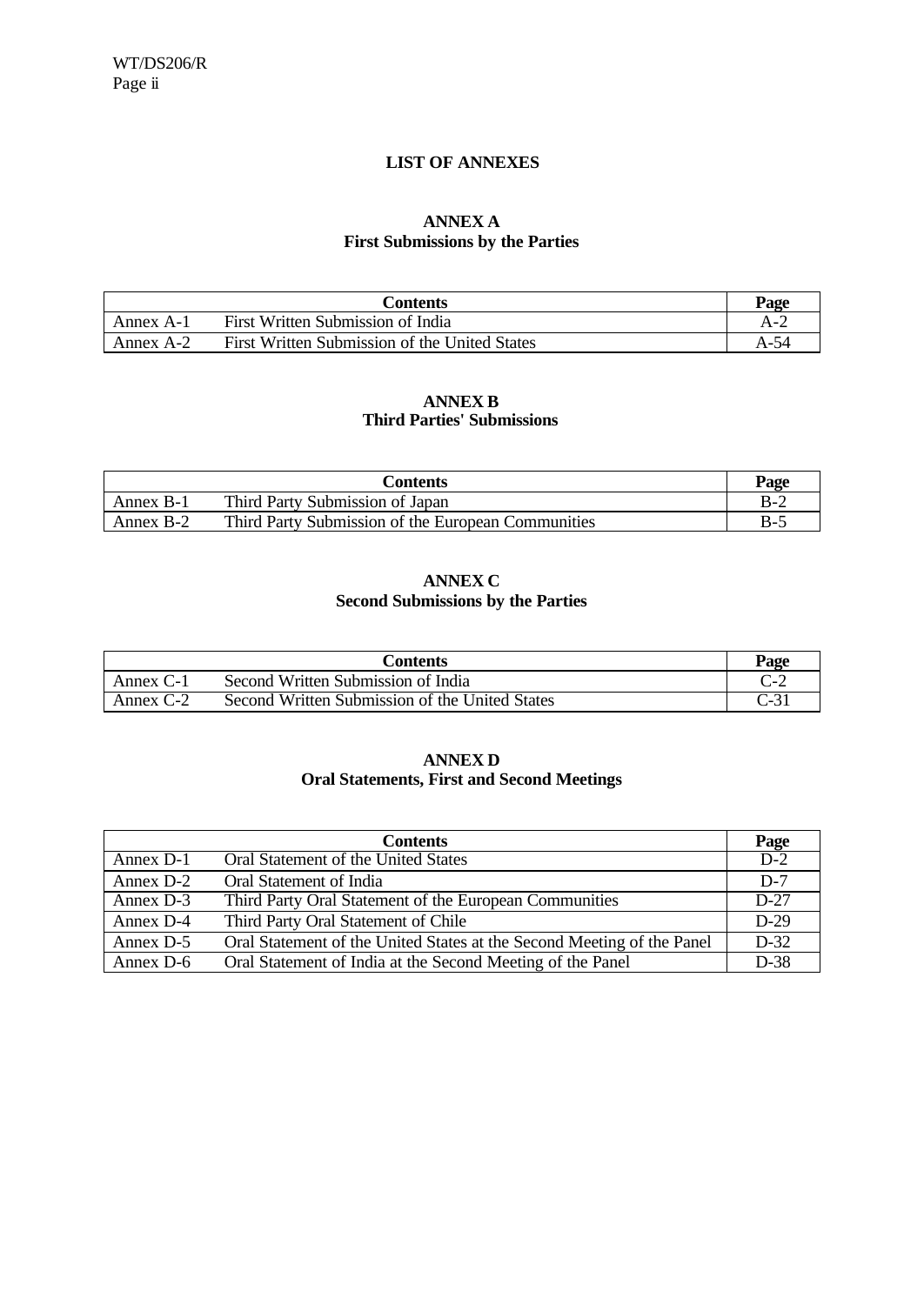# **ANNEX E Questions and Answers**

|           | <b>Contents</b>                                                        | Page   |
|-----------|------------------------------------------------------------------------|--------|
| Annex E-1 | Answers of India to Questions of the Panel - First Meeting             | $E-2$  |
| Annex E-2 | Answers of the United States to Questions of the Panel - First Meeting | $E-27$ |
| Annex E-3 | Answers of Chile to Questions of the Panel                             | $E-56$ |
| Annex E-4 | Answers of the European Community to Questions of the Panel            | $E-59$ |
| Annex E-5 | Answers of Japan to Questions of the Panel                             | $E-61$ |
| Annex E-6 | Comments of the United States on India's Replies to Questions of the   | $E-65$ |
|           | Panel                                                                  |        |
| Annex E-7 | Comments of India on the United States Replies to Questions of the     | $E-70$ |
|           | Panel                                                                  |        |
| Annex E-8 | Answers of the United States to Questions of the Panel - Second        | $E-86$ |
|           | Meeting                                                                |        |
| Annex E-9 | Answers of India to Questions of the Panel - Second Meeting            | $E-93$ |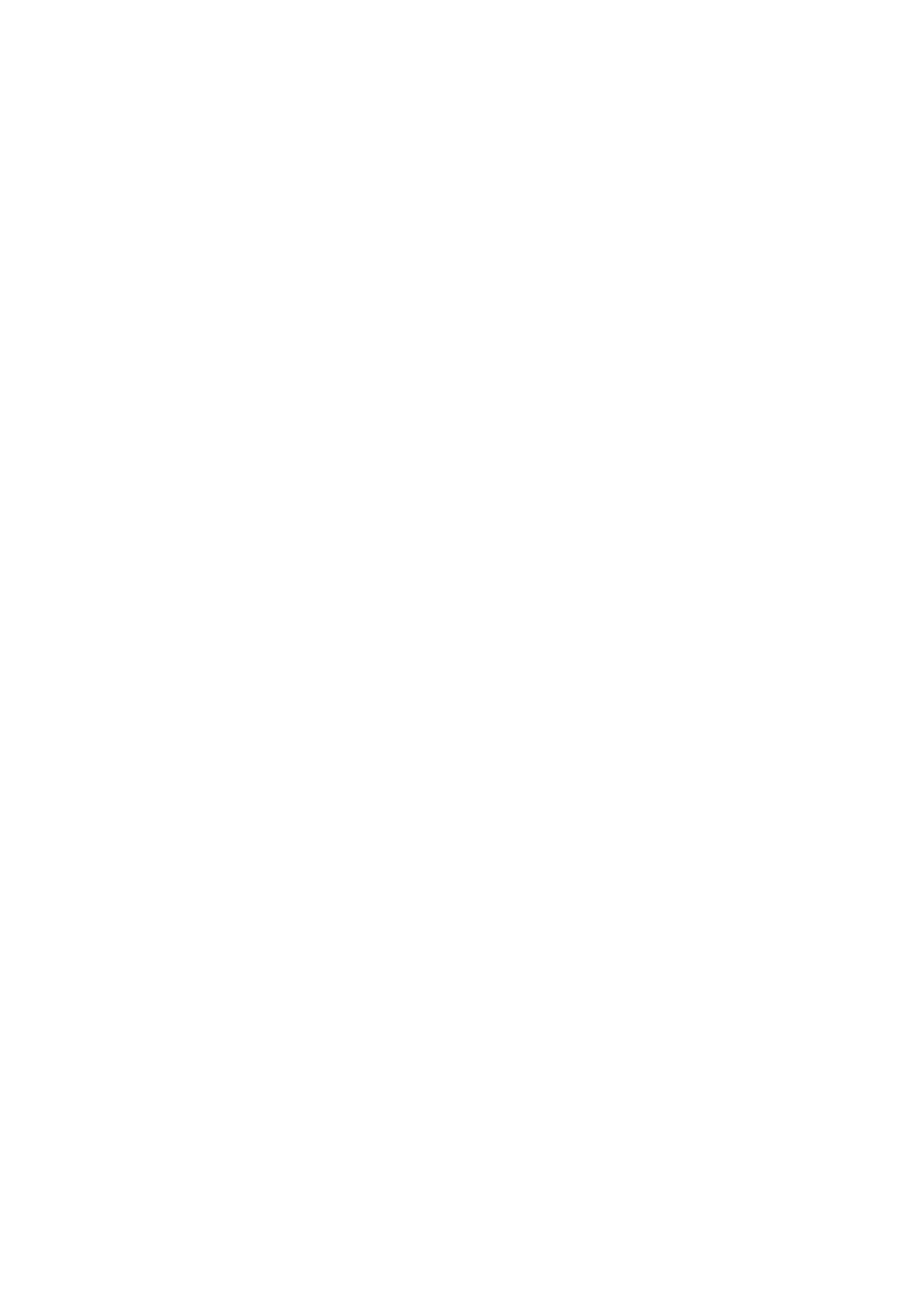# **I. INTRODUCTION**

1.1 On 4 October 2000 India requested consultations with the United States pursuant to Article 4 of the Understanding on Rules and Procedures Governing the Settlement of Disputes(DSU), Article XXII of the General Agreement on Tariffs and Trade, 1994 (GATT 1994) and Article 17 of the Agreement on Implementation of Article VI of the GATT 1994 (AD Agreement) concerning, *inter alia*, the United States anti-dumping investigation on cut to length carbon quality steel plate.<sup>1</sup> The United States and India consulted on 21 November 2000, but failed to settle the dispute.

1.2 On 7 June 2001, India requested the Dispute Settlement Body (DSB) to establish a panel pursuant to Article XXIII:2 of the GATT 1994, Article s 4 and 6 of the DSU and Article 17 of the AD Agreement.<sup>2</sup>

1.3 At its meeting on 24 July 2001, the DSB established a panel in accordance with Article 6 of the DSU to examine the matter referred to the DSB by India in document WT/DS206/2. At that meeting, the parties to the dispute also agreed that the panel should have standard terms of reference. The terms of reference are, therefore, the following:

"To examine, in the light of the relevant provisions of the covered Agreements cited by India in documents WT/DS206/2, the matter referred by India to the DSB in that document, and to make such findings as will assist the DSB in making the recommendations or in giving the rulings provided for in those Agreements".

1.4 On 16 October 2001, India requested the Director-General to determine the composition of the panel, pursuant to paragraph 7 of Article 8 of the DSU. On 26 October 2001, the Director-General composed the Panel as follows:<sup>3</sup>

Chairman: H.E. Mr. Tim Groser

Members: Ms. Salmiah Ramli Ms. Luz Elena Reyes de la Torre

1.5 Chile, the European Communities and Japan reserved their rights to participate in the panel proceedings as third parties.

1.6 The Panel met with the parties on 23-24 January 2002 and on 26 February 2002. It met with the third parties on 24 January 2002.

1.7 The Panel submitted its interim report to the parties on 3 May 2002.

### **II. FACTUAL ASPECTS**

2.1 This dispute concerns the imposition by the United States of anti-dumping measures on certain cut-to-length carbon steel plate (steel plate) from India.

2.2 Based on an application filed by the US Steel Group, Bethlehem Steel, Gulf States Steel, Ipsco Steel, Tuscaloosa Steel and the United Steel Workers of America, the United States Department of Commerce (USDOC) initiated an anti-dumping investigation of imports of certain cut-to-length

 $1$  WT/DS206/1.

 $2$  WT/DS206/2.

<sup>3</sup> WT/DS206/3.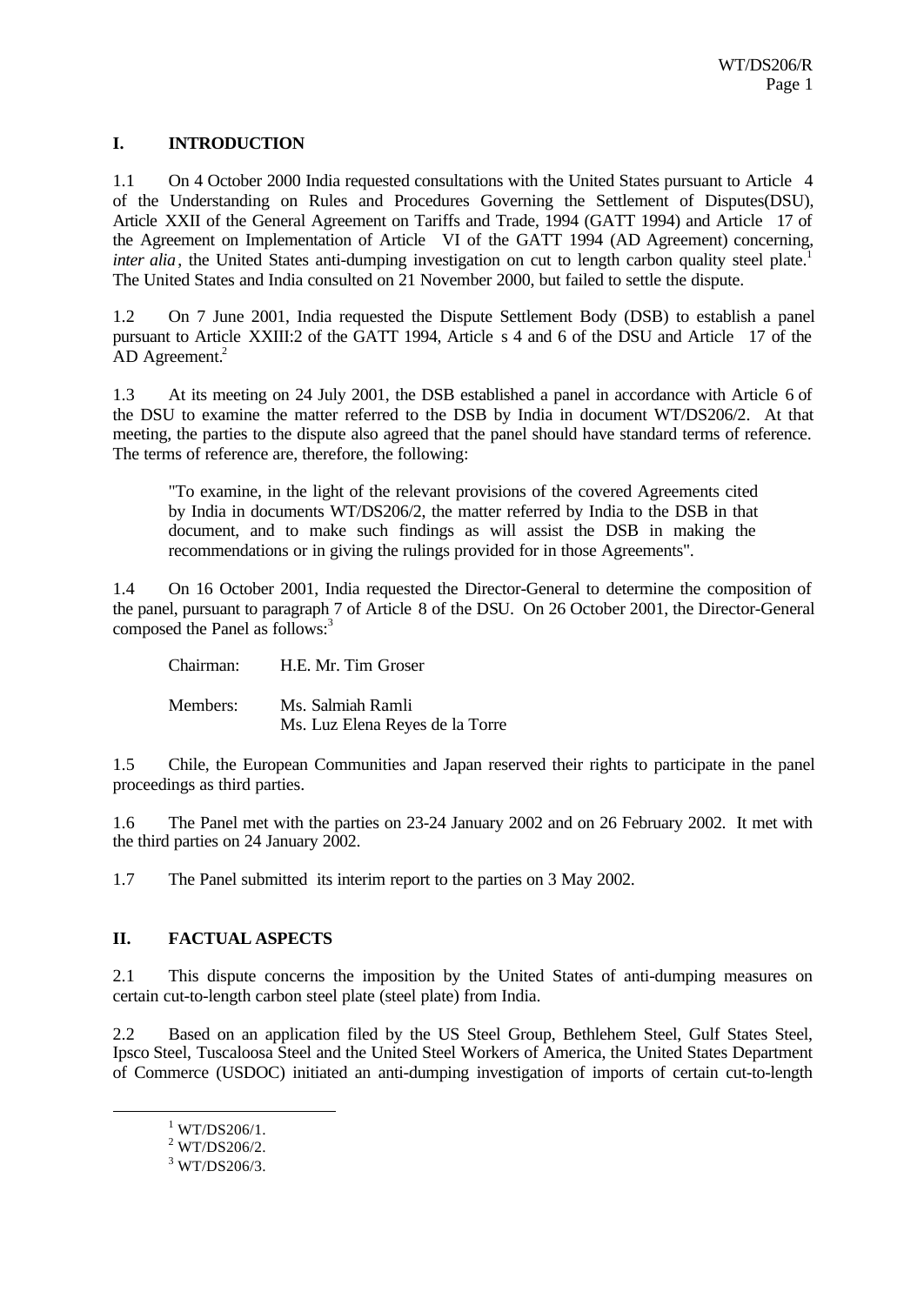l

carbon steel plate from, *inter alia*, India, on 8 March 1999. The sole Indian respondent was the Steel Authority of India, Ltd. (SAIL). The dumping portion of the investigation was conducted by USDOC under the US anti-dumping statute and related USDOC regulations.<sup>4</sup>

2.3 On 29 July 1999, USDOC issued a preliminary determination of dumped sales. USDOC made its determination regarding SAIL on the basis of facts available, relying on the average of the two margins estimated in the application, and assigned SAIL a preliminary margin of 58.50 per cent.

2.4 On 29 July 1999, SAIL, by letter to USDOC, proposed a possible suspension agreement covering cut-to-length plate from India. On 31 August 1999, a meeting was held with counsel for SAIL, USDOC's Assistant Secretary for Import Administration, and other officials, to discuss the proposal. No suspension agreement was entered into.

2.5 On 29 December 1999, USDOC issued a final determination of dumped sales. USDOC found that SAIL had failed to cooperate to the best of its ability in responding to requests for information, and that the errors and lack of information rendered all of the data submitted by SAIL unreliable. USDOC therefore rejected SAIL's data in its entirety, and relied entirely on facts available ("total facts available") to determine SAIL's dumping margin. Having found that adverse inferences were appropriate because of SAIL's failure to cooperate, USDOC assigned the highest margin alleged in the application, 72.49 per cent, to SAIL.

2.6 On 10 February 2000, the US International Trade Commission issued a determination of material injury by reason of imports of the subject product from, *inter alia*, India, that had been found by USDOC to be dumped. On the same day, USDOC amended its final determination (in ways not relevant to this dispute) and issued the anti-dumping order.

2.7 SAIL challenged USDOC's final determination in the United States Court of International Trade (USCIT). SAIL argued that USDOC's decision was based on an incorrect interpretation of the applicable statute and regulations. SAIL also argued that USDOC erred in rejecting SAIL's data in its entirety and instead relying on total facts available, and in relying on adverse inferences. The USCIT upheld USDOC's interpretation of the applicable US statute and regulations as a "reasonable construction of the statute" and consistent with USDOC's "long standing practice of limiting the use of partial facts available". However, the case was remanded to USDOC for explanation of USDOC's decision that SAIL had failed to act to the best of its ability, which was the predicate for the decision to rely on adverse inferences in choosing the available facts on which SAIL's dumping margin was calculated.

2.8 On 27 September 2001, after the request for establishment in this dispute, USDOC issued its redetermination on remand, which is not at issue in this dispute. USDOC explained its decision that adverse inferences were appropriate in this case. USDOC explained that the use of some of the information supplied by SAIL, and partial facts available would allow a respondent to control the outcome of an anti-dumping investigation by selectively responding to questionnaires. The dumping margin of 72.49 per cent remained unaltered. The USCIT affirmed the redetermination on remand on 17 December 2001.

<sup>&</sup>lt;sup>4</sup> The United States has a bifurcated system, under which different government agencies have responsibility for the dumping calculation and injury portions of the process. USDOC carries out the dumping calculations, and ultimately imposes any anti-dumping measures. The injury portion of the investigation is conducted by the United States International Trade Commission. Its investigation and the resulting determination of material injury in the steel plate case are not the subject of this dispute.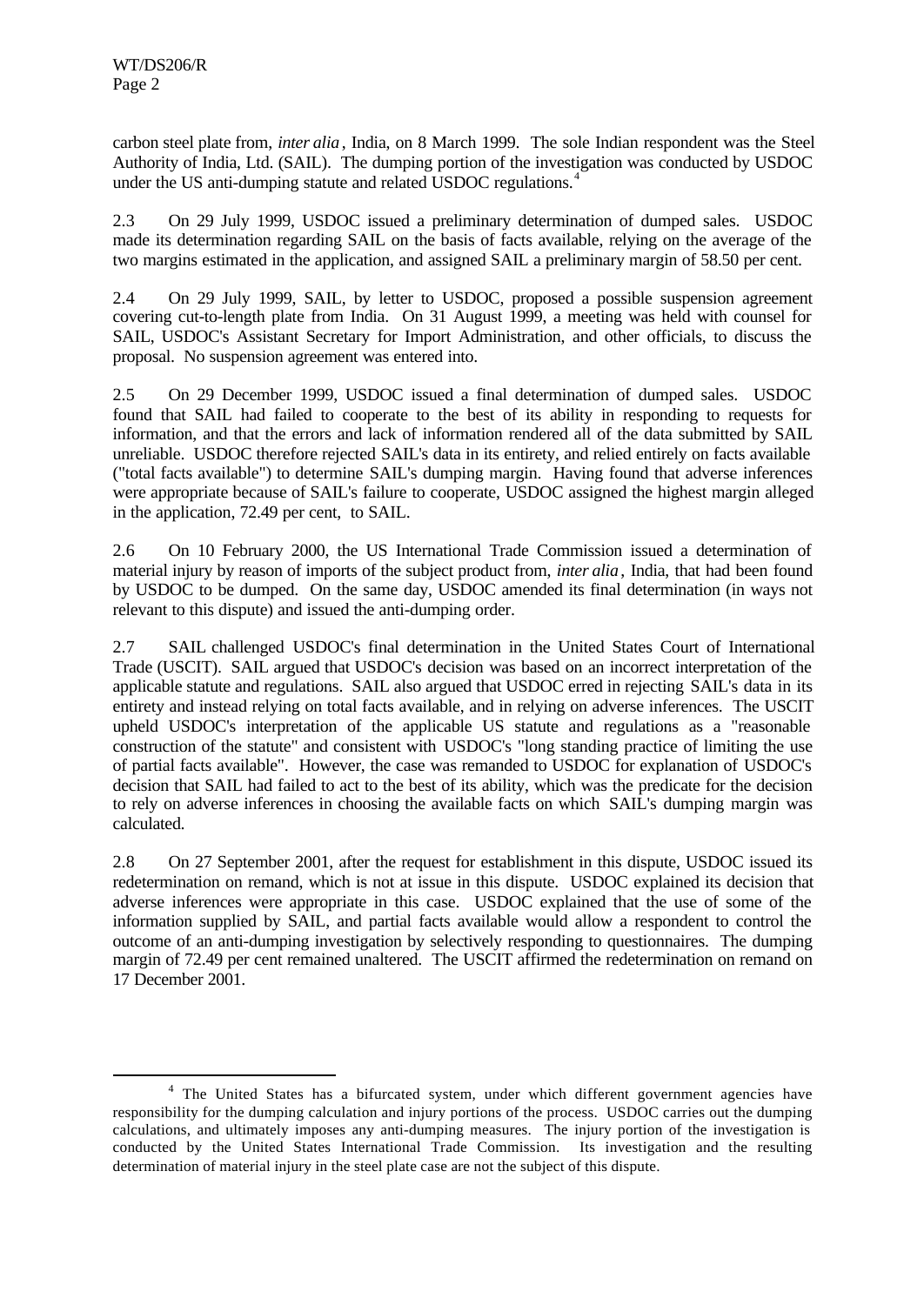2.9 On 4 October 2000, India requested consultations with the United States pursuant to Article 4 of the DSU. Consultations were held on 21 November 2000, but the parties were unable to resolve the dispute. Subsequently, India requested the establishment of a panel on 7 June 2001.

#### **III. PARTIES' REQUESTS FOR FINDINGS AND RECOMMENDATIONS**

- A. INDIA
- 3.1 India requests that the Panel make the following findings:
	- (a) That the anti-dumping duty order issued by USDOC in *Certain Cut-To-Length Carbon-Quality Steel Plate Products from India* on 10 February 2000 is inconsistent with the US obligations under Articles 2.4, 6.8, 9.3, 15 and Annex II, paragraphs 3, 5 and 7 of the AD Agreement, and Articles VI:1 and VI:2 of GATT 1994.
	- (b) That sections 776(a), 782(d) and 782(e) of the Tariff Act of 1930 as amended (19 U.S.C. §§ 1677e(a), 1677m(d) and 1677m(e)) as such, and as interpreted by USDOC and the USCIT, are inconsistent with US obligations under Article 6.8 and Annex II, paragraph 3, 5 and 7 of the AD Agreement.
	- (c) That sections 776(a), 782(d) and 782(e) of the Tariff Act of 1930 as amended (19 U.S.C.  $\S$  1677e(a), 1677m(d) and 1677m(e)) as applied by USDOC in the investigation leading to the final actions referenced above are inconsistent with US obligations under Articles 2.4, 6.8, 9.3, 15 and Annex II, paragraphs 3, 5 and 7 of the AD Agreement, and Article VI:2 of GATT 1994.

3.2 India requests that the Panel recommend, pursuant to DSU Article 19.1, that the United States bring its anti-dumping duty order and the statutory provisions referred to above into conformity with the AD Agreement and Articles VI:1 and VI:2 of GATT 1994.

3.3 India further requests that the Panel exercise its discretion under DSU Article 19.1 to suggest ways in which the United States could implement the recommendations. In particular, India requests that the Panel suggest that the United States recalculate the dumping margins by taking into account SAIL' s verified, timely submitted and usable US sales data, and also, if appropriate, revoke the antidumping order.

#### B. UNITED STATES

3.4 The United States requests the Panel to find that India's claims are without merit and reject them.

#### **IV. ARGUMENTS OF THE PARTIES**

4.1 The arguments of the parties are set out in their submissions to the Panel. The parties' submissions are attached to this Report as Annexes (see List of Annexes, page ii).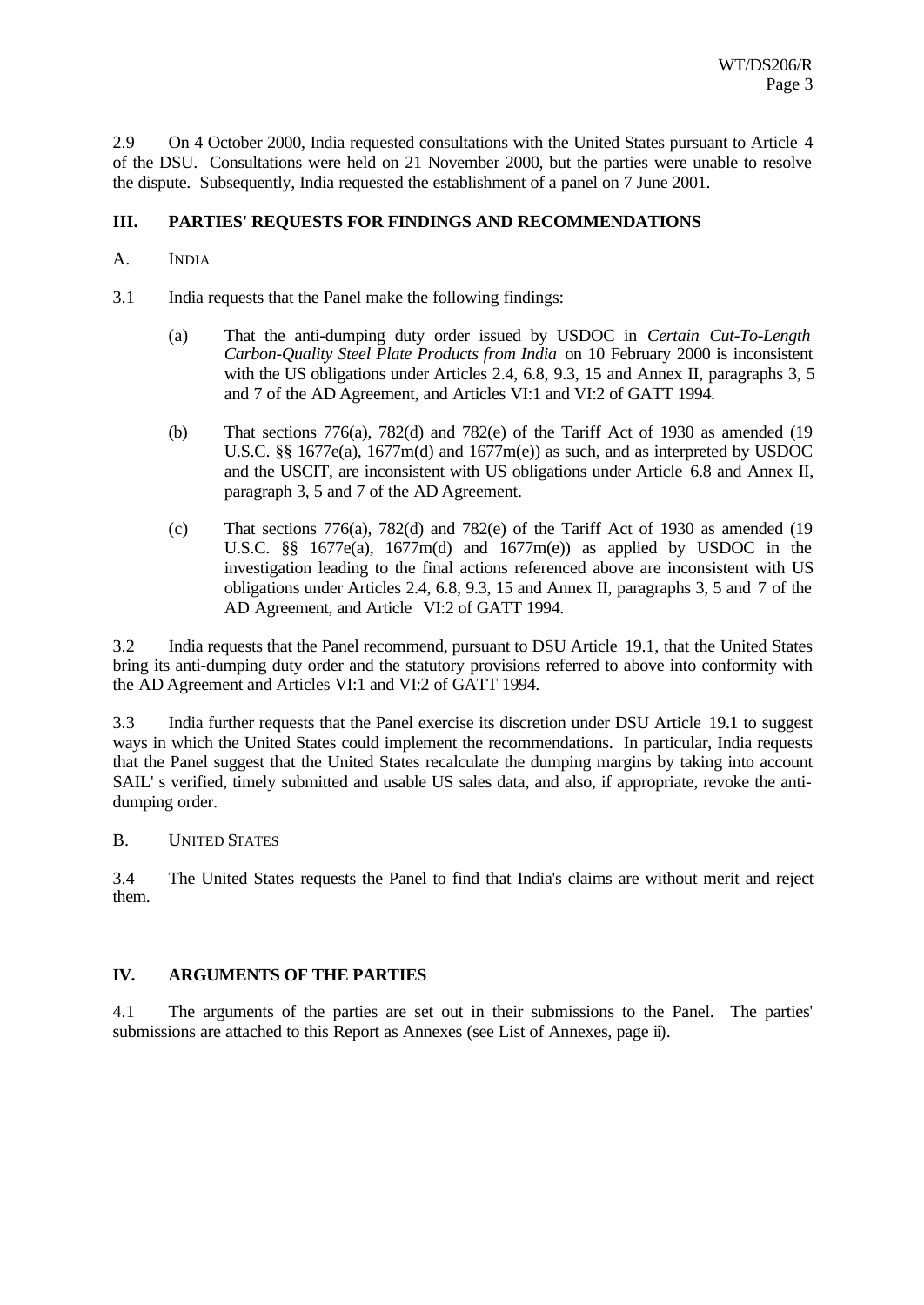### **V. ARGUMENTS OF THE THIRD PARTIES**

5.1 The arguments of the third parties, Chile, the European Communities, and Japan are set out in their submissions to the Panel and are attached to this Report as Annexes (see List of Annexes, page ii).

#### **VI. INTERIM REVIEW**

6.1 Only India submitted comments on the interim report, on 17 May 2002. As provided for in the working procedures, the United States subsequently responded to India's comments, on 24 May 2002. The bulk of India's comments concerned typographical or grammatical errors. In response to those comments, the Panel corrected typographical and other clerical errors throughout the Report, and also corrected such errors it had itself identified, consistent with WTO editorial standards.

6.2 In addition to the above, India's comments repeated a request it had earlier made in comments on the descriptive part of the report, which had been circulated to the parties on 22 March 2002. India asserts that, for the reasons set out in its comments on the descriptive part, the text of paragraph 3.1 describing the measures and claims at issue, "does not properly reflect either India's claims or the measures addressed and clarified by India during the course of the proceeding". India proposes that the Panel incorporate the changes India had proposed in its comments on the descriptive part of the report.

6.3 The United States considers that the Panel was correct in rejecting India's earlier request, and that the Panel should reject this request as well. In the United States' view, India's suggested modifications to paragraph 3.1 misstate the legal claims that India had set forth in its request for establishment of this panel. The United States comments that the Panel appears to have drawn paragraph 3.1 verbatim from paragraph 179 of India's first written submission, and thus the United States sees no reason for India to assert that the paragraph is inaccurate.

6.4 We considered this matter earlier in connection with India's comments on the descriptive part, and concluded at that time to leave paragraph 3.1 as originally drafted. As the United States correctly points out, the text of paragraph 3.1 of the report is taken verbatim from India's first submission. There does not seem to be any basis at this juncture to change the text of the report. Thus, we consider that it accurately reflects the relief sought by India. While India's arguments evolved over the course of the proceeding, this does not affect the measures and/or the claims before the Panel as to which relief was requested. The revised text proposed by India in its comments on the descriptive part is an entirely new formulation of its request for relief, which does not appear in any of India's earlier submissions. We see no reason to provide an opportunity to refine the request for relief of the complaining party at the end of the proceeding. Changes to the request for relief at this late stage might give rise to misunderstandings concerning the scope of the matter before the Panel, which was defined by the terms of the request for establishment. We therefore have decided to maintain paragraph 3.1 as originally drafted.

6.5 India objects to the use of the terms "specifically object" and "specific objection" in paragraphs 7.25 and 7.26 of the report to describe the United States' response to India's intention to resurrect a claim it had explicitly abandoned in its first submission. India states that in its recollection, the United States raised no objection, specific or otherwise, to India's raising the abandoned claim, while the text as currently drafted implies that there was some "general" objection.

6.6 The United States believes the report need not be changed in this respect.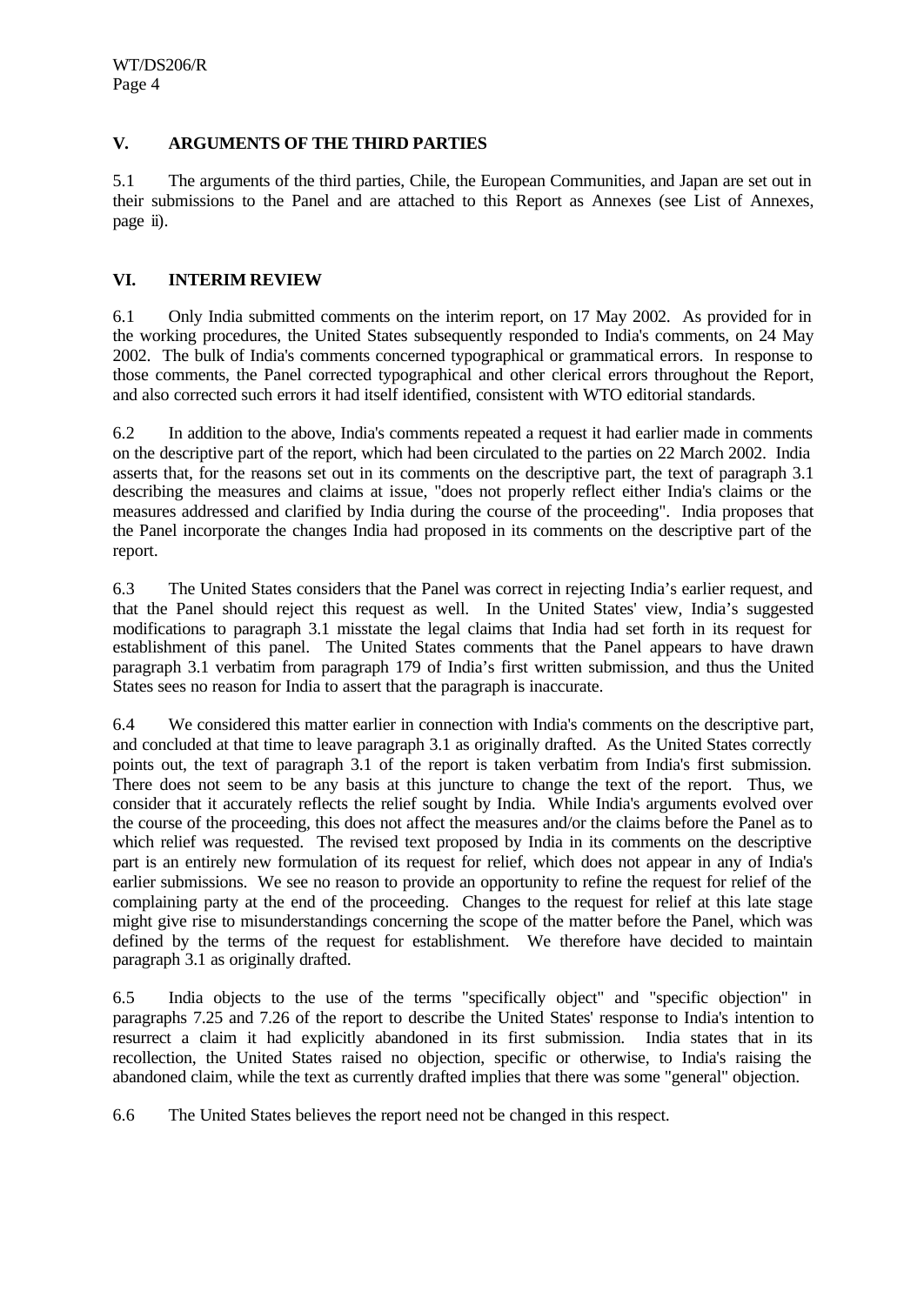6.7 The Chairman, at the beginning of the first meeting of the Panel with the parties, invited the United States to express any views it might have on this matter. The representative of the United States commented as follows: "Mr. Chairman, we believe that the original decision on the part of India to abandon the claim speaks volumes about its importance and peripheral nature in this dispute. On the other hand, we don't deny that this is something which is in the terms of reference and that this is the first panel meeting and there are opportunities to present new evidence, so we do not oppose it on that basis".

6.8 This statement could be interpreted as raising no objection at all, as India asserts. At the time, however, we understood the United States' view to be that while it viewed India's action with disfavor, it did not consider that there was a legal objection to India's action – that is, that while the United States "objected" to India's action in a general sense, it would not pursue any legal objection. As the report is based on, and reflects our understanding of, the arguments and positions of the parties, and the United States does not consider that our characterization of its position is incorrect, we have determined to make no change in this regard.

6.9 India made a series of comments regarding paragraphs 7.26 and 7.29 of the report. India notes its view that actual or theoretical prejudice to the due process rights of third parties appears to be a fundamental underpinning for the Panel's decision on the issue of the abandoned claim. In this regard, India considers that the interim report omits several facts regarding information (and due process) provided to the third parties by India. India request that the Panel take note that India provided certain information to the third parties in connection with India's intention to resurrect the abandoned claim, that neither the United States nor any third party objected to these procedures, and that the Panel did not seek the views of third parties in this context. In addition, India considers that paragraph 7.26 is misleading in that it gives the impression that the third parties addressed all the issues in this dispute, and would have addressed India's abandoned claim.

6.10 The United States objects to India's request that the Panel include information about the approach taken by India in its effort to resurrect the abandoned claim. As a general matter, the United States notes that the "facts" that India seeks to have added to the Panel's report are designed to create the impression that the third parties in this dispute were not prejudiced by India's actions – ignoring the broader systemic concern raised by the panel. Moreover, the United States notes that as India is raising this issue at the interim review stage, the third parties are not in a position to express any contrary views on the matter.

6.11 With respect to the "facts" themselves, the United States suggests that the relevant fact is that India failed to obtain agreement from all concerned that it could re-assert a claim that it had explicitly abandoned in its first submission. The United States asserts India cannot shift that burden to other parties by saying that they "failed to object" to procedures which India had invented out of whole cloth, and that any failure by the United States to object is therefore simply irrelevant.

6.12 Furthermore, the United States questions some of the factual assertions made by India. Finally, the United States disagrees with India that the Panel should modify the last sentence of paragraph 7.26. The United States believes the sentence is accurate and does not create the "misleading impression" that India asserts. The United States considers that the scope of the third parties' submissions is clear from the submissions themselves.

6.13 We accept as accurate the facts recited by India, although we have not undertaken to verify them ourselves. However, fundamentally, these facts do not affect our decision not to issue a ruling on India's abandoned claim. Our decision was not based on actual prejudice to any party or third party in this case, and thus is unaffected by any facts or argument as to efforts to avoid any prejudicial effect or the lack of any objection by other parties to the proceeding. Our concern, which led to our ruling, is the desire to establish and maintain orderly procedures that avoid, insofar as possible, the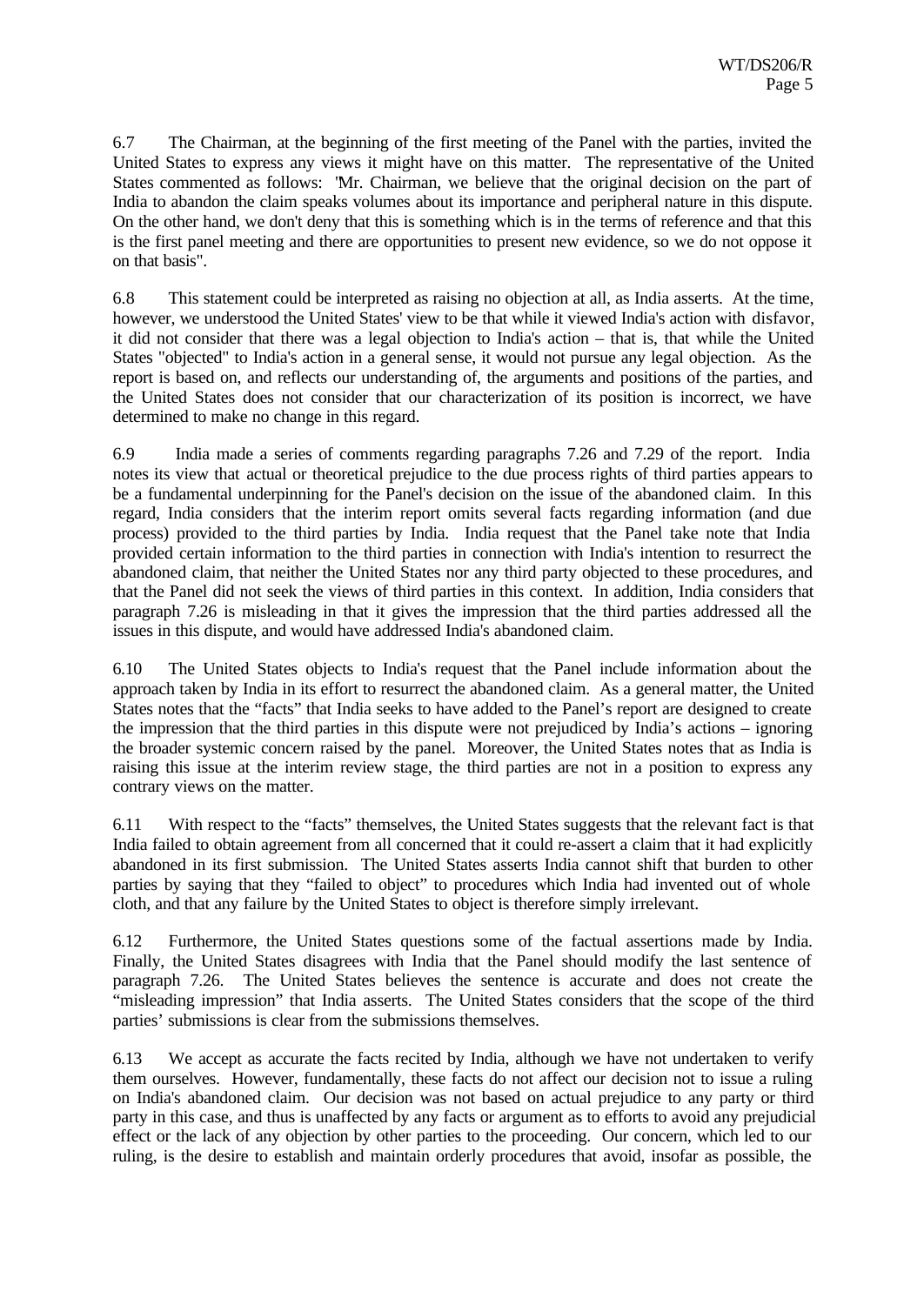possibility of prejudice to parties and third parties in all cases. We therefore have not changed the report to include the facts recited by India. In addition, we have not changed paragraph 7.26 of the report to specify that the third parties did not address most of the issues raised by India. Again, while this is true, it does not have any relevance to our ruling.

6.14 India suggests that the Panel include a reference in paragraph 7.56 of the report to Chile's third party submission, citing the Spanish text of paragraphs 3 and 5 of Annex II of the AD Agreement.

6.15 The United States objects to India's suggestion. The United States notes that the Panel based its findings on Article 6.8 itself, rather than on Annex II, which is the subject of Chile's arguments based on the Spanish text. Moreover, the United States considers that Chile's arguments misinterpreted the Spanish text, and misinterpreted the principle of interpretation cited, referring in this regard to the United States' Answers to Questions of the Panel – First meeting, question 2 to third parties, paragraphs 94-99. Given this situation, the United States considers that referencing Chile's submission in the report would not add anything useful to resolving the matters at issue in this dispute. Finally, the United States requests that if the Panel decides to reference Chile's arguments, the Panel also reference the U.S. discussions explaining why Chile's arguments were flawed.

6.16 As the United States correctly points out, our analysis and ruling in paragraph 7.56 is based on the text of Article 6.8 of the Agreement, which we found establishes that the provisions of Annex II are mandatory. The fact that Annex II uses conditional language is referred to, but is not relied upon in our analysis. As we did not rely on Chile's arguments concerning the Spanish text of Annex  $\overline{\Pi}$  in making our determination, to include a reference to those arguments might be misleading and result in a misunderstanding as to the basis of our conclusion. We therefore have not made any changes to the text of paragraph 7.56.

6.17 With respect to paragraph 7.59 of the report, India asserts that the second sentence does not accurately reflect India's argument. India asserts that it did not argue that a small piece of information that *met* all four requirements of Annex II, paragraph 3 (*i.e.,* including the "usable without undue difficulty" requirement) should not be used in calculating a dumping margin, and never argued that information which "satisfies paragraph 3 on its own" cannot and should not be used. Instead, India states that its argument was that a minor or small piece of information would *not* meet the requirement of Annex II, paragraph 3 that it could be used without undue difficulty (even if it did meet the other 3 conditions in that it is verifiable, submitted on time and in the appropriate computer format). Thus, India states, if an objective and non-biased investigating authority finds, after exercising the requisite degree of effort demanded by the "undue difficulty" standard, that such a "small" piece of information cannot be used because other information is not available, then that small piece of information would not "satisfy" the requirements of paragraph 3. India refers the Panel to its Answers to the Panel's Questions after the First Meeting, at paragraphs 54 and 60.

6.18 The United States had no comment in this regard.

6.19 It does seem that the text of paragraph 7.59 as drafted failed accurately to reflect the Indian argument in this respect. We have therefore modified that paragraph.

6.20 Finally, India suggests that the Panel amend the bracketed phrase "[preliminary and final determinations of dumping, subsidization, and material injury]" in the quotation of the text of section 782(e) in paragraph 7.91 of the report in order to make it more accurate.

6.21 India is correct that the bracketed text in the quotation of section 782(e) in paragraph 7.91 of the report as originally drafted did not fully reflect the substance of the provisions it is intended to summarize. We have therefore modified the text in this regard.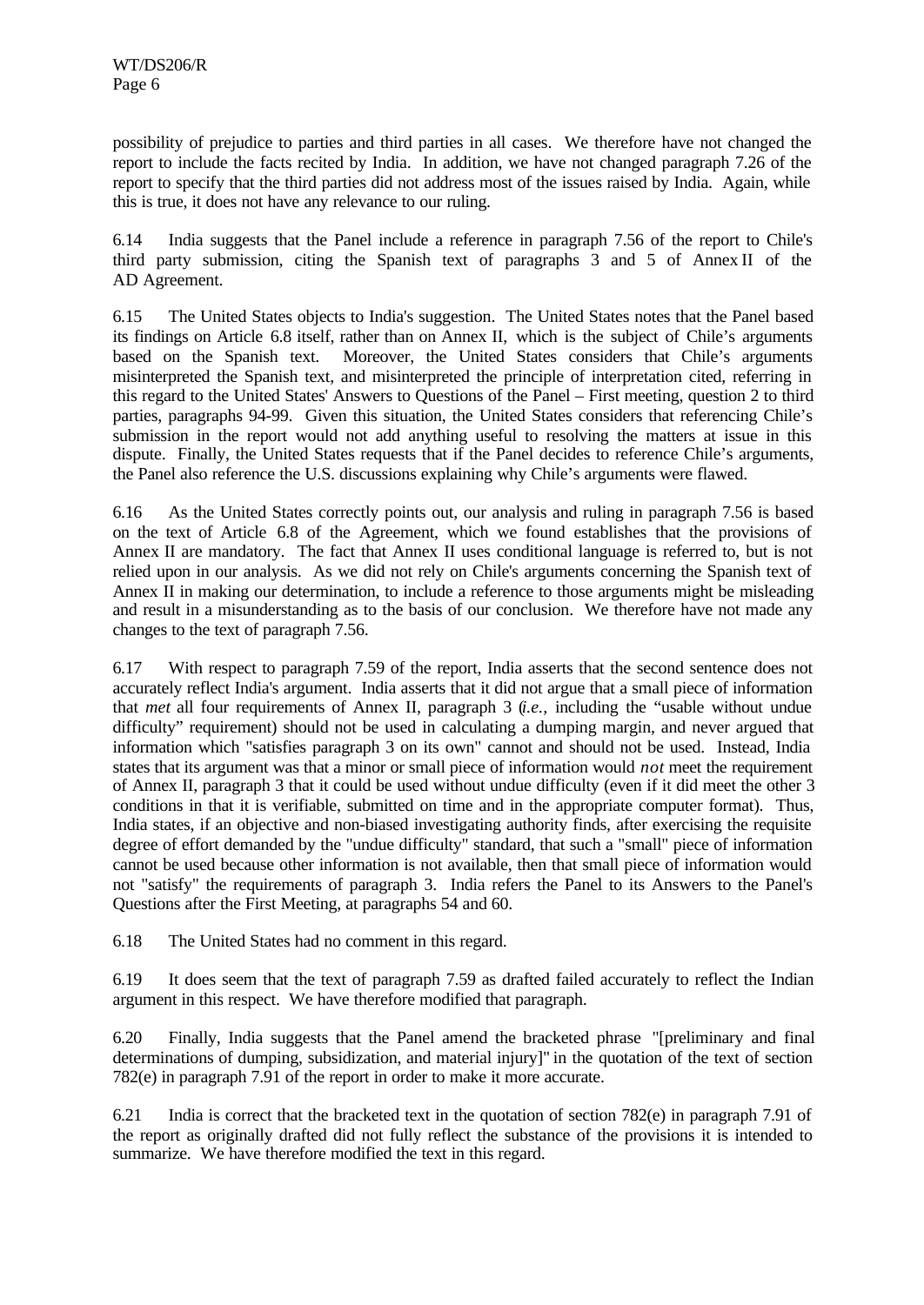### **VII. FINDINGS**

l

A. GENERAL ISSUES

#### **1. Standard of review**

7.1 While the parties are generally in agreement that the Panel must apply the standard of review set forth in Article 17.6 of the AD Agreement, they do not agree as to what that standard entails for the Panel's review in this case. India considers that the Panel should conduct an "active review" of the facts before USDOC pursuant to Article 11 of the Understanding on Rules and Procedures Governing the Settlement of Disputes (hereinafter "DSU") and AD Agreement Article 17.6(i). India refers in this regard to the Appellate Body's decision regarding the application of Article 11 in a case involving a decision by national administering authorities not under the AD Agreement, *US - Cotton Yarn*, as well as the decision in *US – Hot-Rolled Steel*,<sup>6</sup> which specifically addressed Article 17.6 of the AD Agreement.

7.2 The United States criticises India's reference to the standard of review set out in Article 11 of the DSU. In the United States' view, India's position is based on an incorrect reading of the WTO Agreements, and represents an attempt to add to the obligations of investigating authorities. The United States notes that the AD Agreement is unique among WTO Agreements in that it contains a specified standard of review, which must be applied. Thus, the United States argues that the decision in *Cotton Yarn* is irrelevant. Moreover, the United States considers that India's reference to Article 11 attempts to add to the obligations of investigating authorities.

7.3 There is no question in this dispute but that we must apply the standard of review set out in Article 17.6 of the AD Agreement, which sets forth the special standard of review applicable to antidumping disputes. With regard to factual issues, Article 17.6(i) provides:

"(i) in its assessment of the facts of the matter, the panel shall determine whether the **authorities' establishment of the facts was proper** and whether their **evaluation of those facts was unbiased and objective** . If the establishment of the facts was proper and the evaluation was unbiased and objective, even though the panel might have reached a different conclusion, the evaluation shall not be overturned;" (emphasis added)

7.4 With respect to questions of the interpretation of the AD Agreement, Article 17.6(ii) provides:

"(ii) the panel shall interpret the relevant provisions of the Agreement in accordance with customary rules of interpretation of public international law. Where the panel finds that a relevant provision of the **Agreement admits of more than one permissible interpretation**, the panel shall find the authorities' measure to be in **conformity with the Agreement if it rests upon one of those permissible interpretations**." (emphasis added)

7.5 The Appellate Body, in *US – Hot-Rolled Steel*, considered the relationship between Article 17.6(i) of the AD Agreement and Article 11 of the DSU, and concluded specifically that, with respect to the obligation of panels to make an objective assessment of the facts of the matter before

<sup>5</sup> Appellate Body Report*, United States – Transitional Safeguard Measure on Combed Cotton Yarn from Pakistan* ("*US – Cotton Yarn* "), WT/DS192/AB/R, adopted 5 November 2001.

<sup>6</sup> Appellate Body Report, *United States – Anti-Dumping Measures on Certain Hot-Rolled Steel Products from Japan* ("*US – Hot-Rolled Steel*"), WT/DS184/AB/R, adopted 23 August 2001.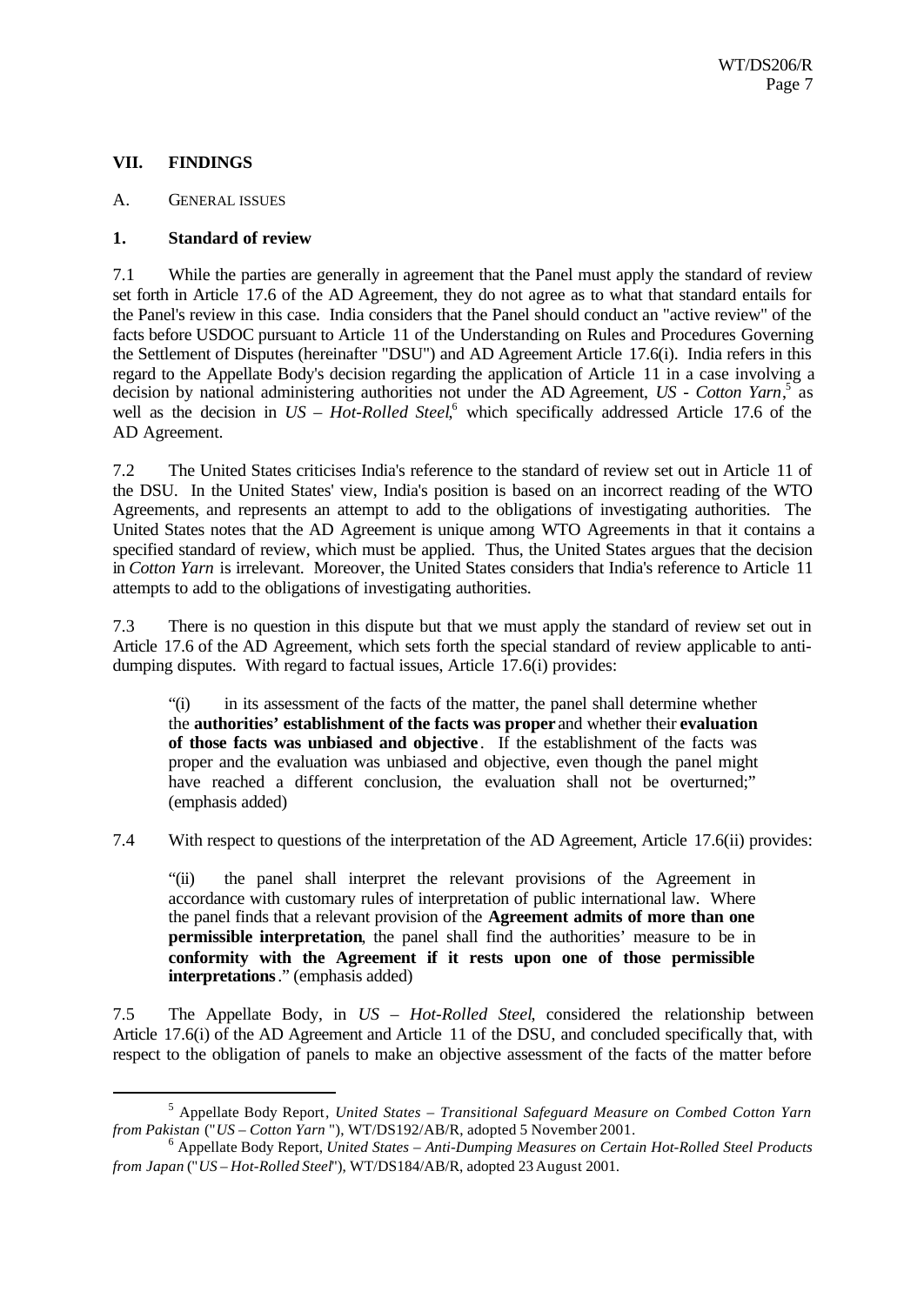them, there is no conflict between the two.<sup>7</sup> With respect to Article 17.6(ii), the Appellate Body observed that, while it imposed obligations not found in the DSU on panels in anti-dumping disputes, it supplemented Article  $11$  of the DSU in this regard.<sup>8</sup>

7.6 Thus, we do not consider that India's reference to Article 11 of the DSU constitutes an argument that we apply some other or different standard of review in considering the factual aspects of this dispute than that set out in Article 17.6 of the AD Agreement, which India recognizes is applicable in all anti-dumping disputes. That standard requires us to assess the facts to determine whether the investigating authorities' own establishment of facts was proper, and to assess the investigating authorities' own evaluation of those facts to determine if it was unbiased and objective. What is clear from this is that we are precluded from establishing facts and evaluating them for ourselves – that is, we may not engage in *de novo* review. However, this does not limit our examination of the matters in dispute, but only the manner in which we conduct that examination. In this regard, we keep in mind that Article 17.5(ii) of the AD Agreement establishes that we are to examine the matter based upon "the facts made available in conformity with appropriate domestic procedures to the authorities of the importing Member."

7.7 With respect to questions of the interpretation of the AD Agreement, we consider that Article 17.6(ii) requires us to apply the customary rules of interpretation of treaties, which are reflected in Articles 31-32 of the Vienna Convention on the Law of Treaties. Article 31 of the Vienna Convention provides that a treaty shall be interpreted in accordance with the ordinary meaning to be given to the terms of the treaty in their context and in light of its object and purpose. Again, this is no different from the task of all panels in interpreting the text of the WTO Agreements. What Article 17.6 (ii) of the AD Agreement adds is an instruction that, if this process of treaty interpretation leads us to the conclusion that the interpretation of the provision in question put forward by the defending party is permissible, we shall find the measure in conformity if it is based on that permissible interpretation.

### **2. Burden of proof**

7.8 Although the question of "burden of proof" does not appear to play a central role in the arguments of the parties to this dispute, we have kept in mind that the burden of proof in WTO dispute settlement proceedings rests with the party that asserts the affirmative of a particular claim or defence.<sup>9</sup> It implies that the complaining party will be required to make a *prima facie* case of violation of the relevant provisions of the WTO AD Agreement, which is for the defendant, in this case the United States, to refute.<sup>10</sup> The role of the Panel is not to make the case for either party, but it may pose questions to the parties "in order to clarify and distil the legal arguments".<sup>11</sup>

<sup>7</sup> Appellate Body Report, *US – Hot-Rolled Steel*, at para. 55

<sup>8</sup> *Id*., at para 62.

<sup>9</sup> Appellate Body Report, *United States – Measure Affecting Imports of Woven Wool Shirts and Blouses from India*, WT/DS33/AB/R and Corr.1, adopted 23 May 1997, at p. 14, DSR 1997:I, 323.

<sup>&</sup>lt;sup>10</sup> We note statement of the Appellate Body in *Korea – Dairy* that: "We find no provision in the DSU or in the Agreement on Safeguards that requires a Panel to make an explicit ruling on whether the complainant has established a prima facie case of violation before a panel may proceed to examine the respondent's defence and evidence." Appellate Body Report, *Korea – Definitive Safeguard Measure on Imports of Certain Dairy Products,* WT/DS98/AB/R, adopted 12 January 2000, at para. 145. The Appellate Body confirmed this view in *Thailand – Anti-Dumping Duties on Angles, Shapes and Sections of Iron or Non-Alloy Steel and H-Beams from Poland* ("*Thailand – H-Beams* "), WT/DS122/AB/R, adopted 5 April 2001, at para. 134: "In our view a panel is not required to make a separate and specific finding in each and every instance that a party has met its burden of proof in respect of a particular claim, or that a party has rebutted a prima facie case."

<sup>11</sup> Appellate Body Report, *Thailand – H-Beams*, at para. 136.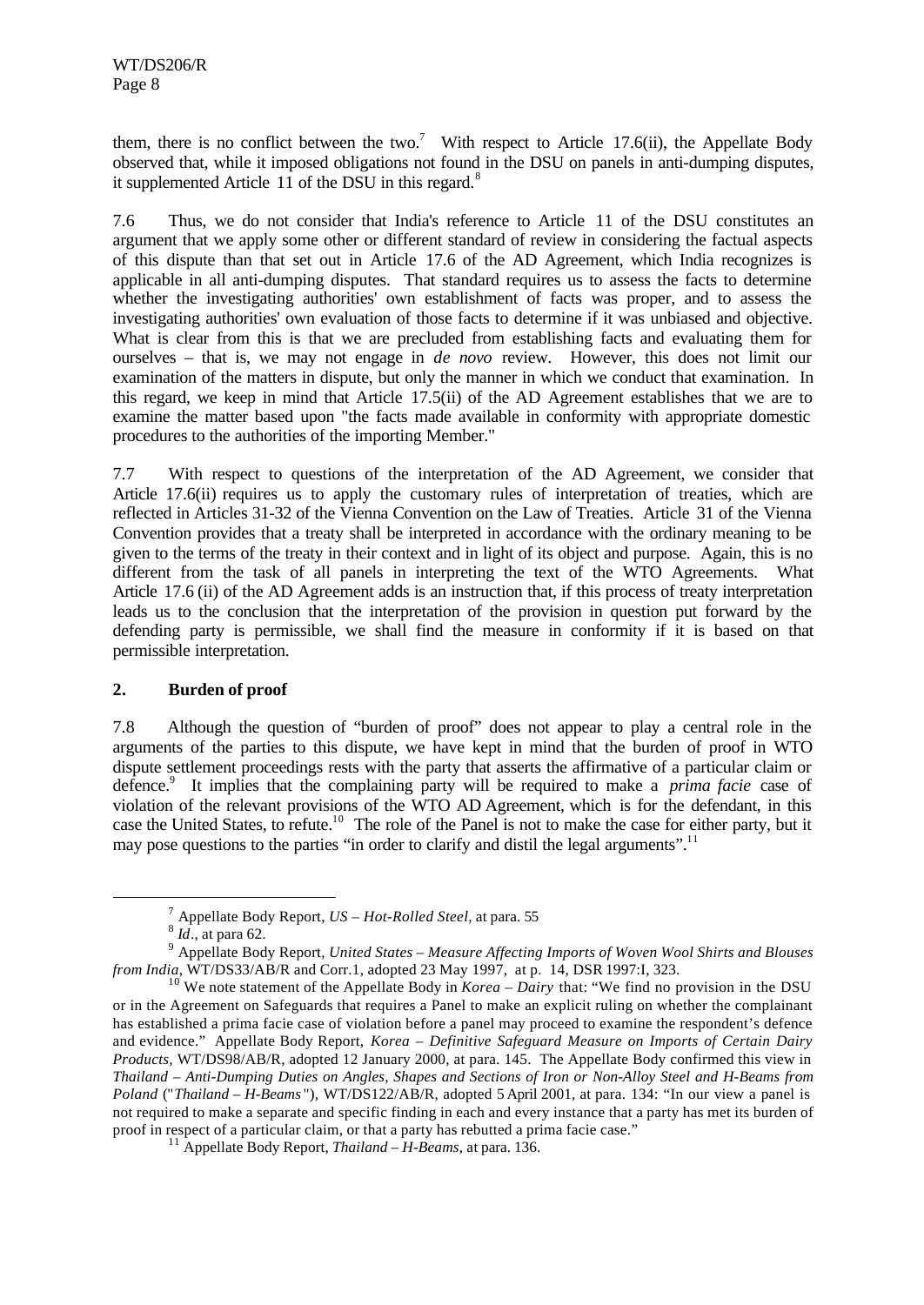#### B. PRELIMINARY ISSUES

7.9 While the United States did not request any preliminary rulings, it raised two issues which may be considered "preliminary" in the sense that it is useful to resolve them before we address the resolution of India's claims.

7.10 First, the United States argued that we should disregard the affidavits of Mr. Albert Hayes, submitted by India as exhibits in this dispute. The United States notes that Mr. Hayes is an employee of the law firm that is representing the Indian Government in this dispute, that his affidavits were prepared especially for purposes of supporting India's arguments in this case, more than two years after USDOC issued its final determination, and that the firm to which he belongs did not represent SAIL in the underlying AD investigation. The United States argues that the information in Mr. Hayes' affidavit was never made available to USDOC during the underlying AD investigation. Consequently, the United States argues that the Hayes affidavits and the information therein are not part of the "facts made available in conformity with appropriate domestic procedures to the authorities of the importing Member" and therefore should not be considered by the Panel, under Article 17.5 of the Agreement.

7.11 Regarding this issue, we note, as mentioned above, that a panel is obligated by Article 11 of the DSU to conduct "an objective assessment of the matter before it". In this case, we also consider the implications of Article 17.5(ii) of the AD Agreement as the basis for which evidence may be considered. That Article provides:

> "The DSB shall, at the request of the complaining party, establish a panel to examine the matter based upon: …

> (ii) the facts made available in conformity with appropriate domestic procedures to the authorities of the importing Member".

The Panel in the *US - Hot-Rolled Steel* dispute considered it clear that,

\_\_\_\_\_\_\_\_\_\_\_\_\_\_\_\_\_\_\_\_\_\_

l

"under this provision, a panel may not, when examining a claim of violation of the AD Agreement<sup>22</sup> in a particular determination, consider facts or evidence presented to it by a party in an attempt to demonstrate error in the determination concerning questions that were investigated and decided by the authorities, unless they had been made available in conformity with the appropriate domestic procedures to the authorities of the investigating country during the investigation.

 $^{22}$ We note that there is no claim under Article VI of GATT 1994 in this case, so we need not consider whether Article 17.5(ii) has implications for the evidence a panel may consider in that context."<sup>12</sup>

In this case, although there is a claim under Article VI of GATT 1994, India relies on the Hayes affidavits principally in connection with its specific claims under the AD Agreement.

<sup>12</sup> Panel Report, *United States – Anti-Dumping Measures on Certain Hot-Rolled Steel Products from Japan*, ("*US – Hot-Rolled Steel* "), WT/DS184/R, adopted 23 August 2001 as modified by the Appellate Body Report, at para. 7.6.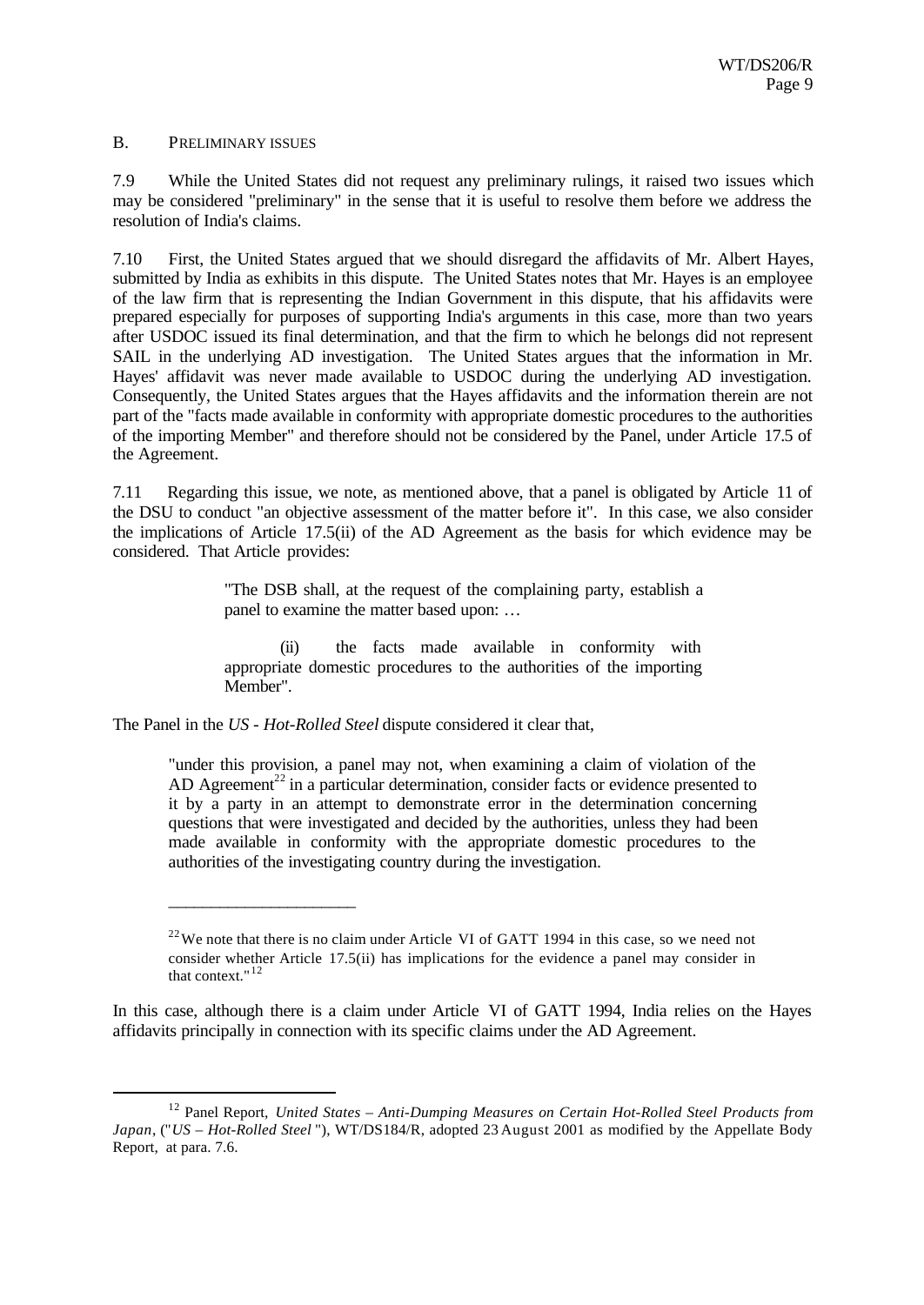7.12 The basis of much of India's argument is the assertion that the US sales price information submitted by SAIL was not "unusable". India argues that the errors in that information submitted by SAIL could have been corrected by a simple change in the computer program used in calculating margins. The Hayes affidavits describe the errors in the information (which are undisputed), and describe changes in the USDOC computer program (which is available to parties) which would, in Mr. Hayes' opinion, have corrected it. The affidavits also set out Mr. Hayes' opinion, as a former USDOC investigator, that this sort of change was within the normal bounds of USDOC actions in anti-dumping cases. The affidavits also sort the US sales price information submitted by SAIL with reference to different criteria to support the argument that it could have been used as the basis for the export price side of the dumping margin calculation.

7.13 In our view, the Hayes affidavits do not introduce new "evidence" relevant to the determinations made by USDOC. Rather, we consider that India, in submitting them, is seeking to offer something in the nature of "expert opinion" in support of elements of India's argument. All the data on which the Hayes affidavits are based was before the USDOC at the time of its determinations. What the affidavits do is present the information submitted in a different manner than originally submitted, and adjust and sort it in various ways. In our view, this is an aspect of India's **argument** that is based on the information originally submitted, and is not itself new information that was not before the investigating authority. Indeed, India's arguments based on the Hayes affidavits can be understood without reference to the affidavits themselves or the information therein. Thus, we decline to exclude the Hayes affidavits from this proceeding. We note however that we have not, in fact, found it necessary to rely on the Hayes affidavits in reaching our conclusions in this dispute, and thus need not decide the weight, if any, to place on these affidavits.

7.14 Second, the United States argues that India's claim regarding US "practice" in the application of total facts available is not properly before the Panel. The United States argues that the "practice" referred to is nothing more than individual instances of the application of the relevant statutory and regulatory provisions. The United States notes that, under US law, an agency such as USDOC may depart from established "practice" if it gives a reasoned explanation for doing so. The United States relies on the Panel's decision in *United States - Measures Treating Exports Restraints as Subsidies* for the proposition that its total facts available practice does not have "independent operational status", *i.e.*, that it is not a "measure." Consequently, the United States argues, US "practice" cannot be the subject of a claim. Moreover, the United States argues that even if such "practice" could be the subject of a claim, the challenged practice would still not be properly before this Panel, as India did not identify this "practice" in its consultation request. The United States notes that it raised this point in the DSB in response to India's request for the establishment of a Panel. Accordingly, the United States maintains that India's claim fails to conform to Articles 4.7 and 6.2 of the DSU and must be rejected for that reason alone.

7.15 India argues that a "practice" becomes a "measure" through repeated similar responses to the same situation, and that therefore the US practice it challenges is properly before the Panel. India asserts that USDOC always applies total facts available in particular factual circumstances, and has done so consistently since 1995. Parties to a USDOC investigation can predict that USDOC will apply this "practice". In India's view, where such a practice is established over a long period of time, it takes on the character of a measure, because a similar response to similar circumstances can be predicted (or threatened) in the future. India considers that the point at which a pattern of similar conduct takes on the character of a measure is to be determined on the facts and circumstances of each case. But in India's view, the label of "practice", as opposed to administrative procedure, regulation or law, coupled with the assertion that it can be changed at any time, does not render the "practice" in question immune to challenge. To accept this possibility would, India asserts, open the door for potential abuse of the obligations imposed by the AD and other WTO Agreements.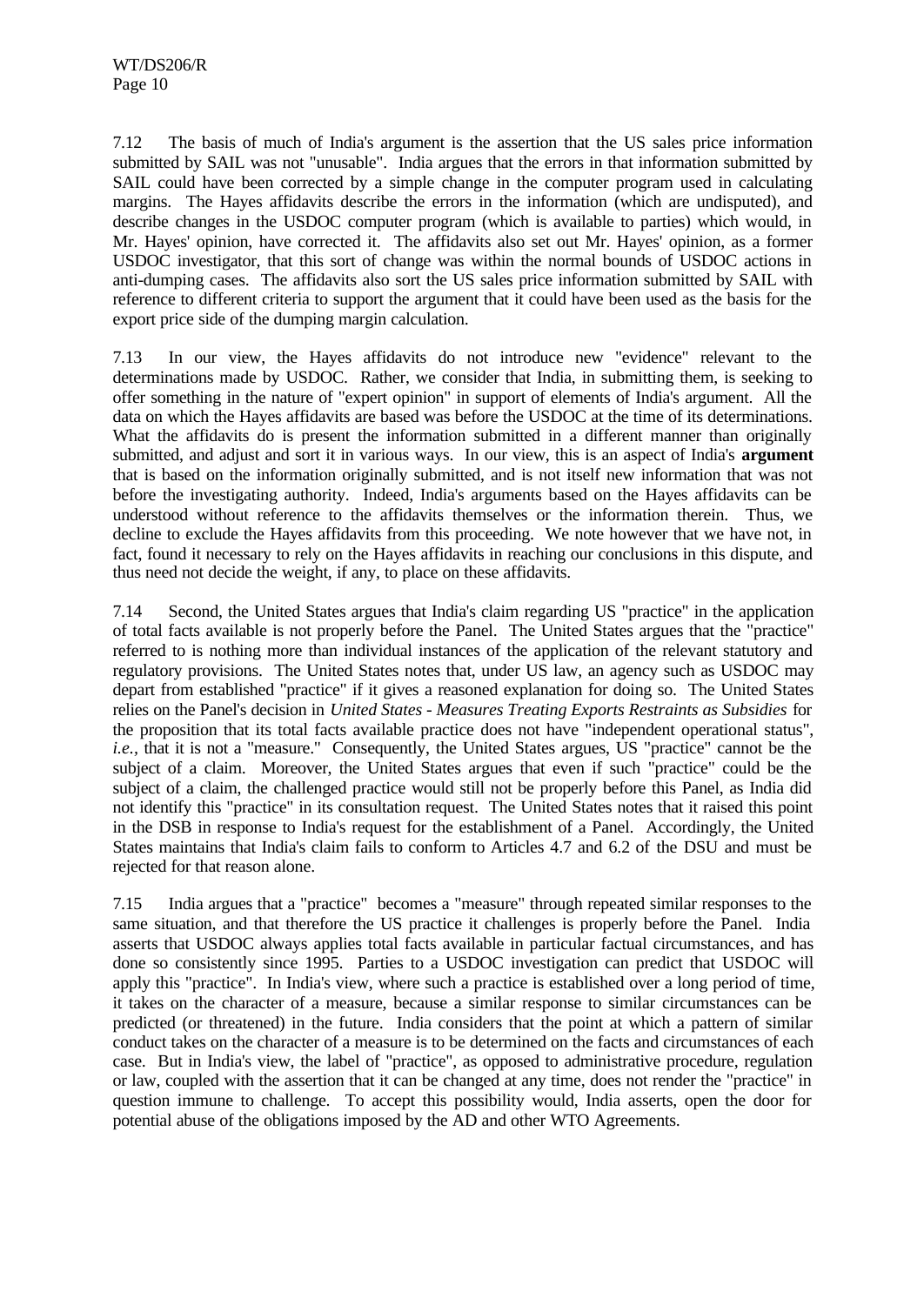7.16 India also maintains that the fact that a "practice" can be changed relatively quickly does not make it a "non-measure." India points out that administrative procedures, regulations or even laws can be changed just as easily and quickly. Moreover, in India's view, USDOC's total facts available practice constitutes an "administrative procedure" as that term is used in Article 18.4 of the AD Agreement. It is an "administrative" action because it is taken by an agency of the US government. It is a "procedure" because it details what procedure will be used for the calculation of dumping margins in the event that one "essential" component of information is not provided by an interested foreign party. The fact that this "administrative procedure" is established in the decisions of USDOC and the USCIT in individual cases does not, India maintains, make it any less a "procedure." To find otherwise would be to elevate form over substance. India considers that the facts in the *US – Export Restraints* decision distinguish it from this case. Specifically, India point out that the "practice" in the *US – Export Restraints* case, that of treating export restraints as countervailable subsidies, had not been applied following the entry into force of the WTO Agreements. The panel concluded that Canada had not "identified concretely what US 'practice' is", and that the term "practice in the sense used by Canada cannot require any particular treatment of export restraints in US CVD investigations."<sup>13</sup> In India's view, the "practice" at issue in this dispute is far different from the non-practice at issue in *US – Export Restraints*, because USDOC *always* applies total facts available when one of the components of information USDOC considers to be "essential" cannot be used. USDOC itself stated in the Final Determination that its consistent practice is to apply "total facts available".

7.17 In considering this second issue, we note that our mandate in this dispute is to consider the claims that are within our terms of reference, which are established by the request for establishment. The United States argues that the Indian claim regarding "practice" is not properly before us because it was not identified in the request for consultations, and not actually consulted about. Similar arguments have been considered by previous panels and the Appellate Body. For instance, in the *Brazil-Aircraft* dispute, the Panel considered an argument that certain measures were not properly before the Panel because they were not enacted until after the consultations were held, and therefore were not the subject of consultations and could not be considered by the Panel. The Panel found that the measures in question were part of the overall scheme of export subsidization which was the subject-matter of the dispute, and that scheme had clearly been the subject of the consultations.<sup>14</sup> The Panel went on to observe that its terms of reference were based upon the request for establishment, which governed the parameters for the panel's work. The Panel concluded further that "Nothing in the text of the DSU…provides that the scope of a panel's work is governed by the scope of prior consultations. Nor do we consider that we should seek to somehow imply such a requirement into the WTO Agreement.<sup>"15</sup> On appeal, the Appellate Body upheld the Panel's conclusion, stating "We do not believe, however, that Articles 4 and 6 of the DSU, …, require a *precise and exact identity* between the specific measures that were the subject of consultations and the specific measures identified in the request for the establishment of a panel."<sup>16</sup>

7.18 In this case, the request for consultations clearly identified the USDOC determination regarding application of facts available in the challenged determination, and identified the provisions of US law governing application of facts available as measures in dispute. Thus, in our view, the application of facts available in the US anti-dumping system, both in general (based on the statutory provision), and as actually applied in this case, were the subject of the dispute about which

<sup>13</sup> Panel Report, *United States – Measures Treating Exports Restraints as Subsidies* ("*US – Export Restraints*"), WT/DS194/R and Corr.2, adopted 23 August 2001, at para. 8.129.

<sup>14</sup> Panel Report, *Brazil – Export Financing Programme for Aircraft* ("*Brazil – Aircraft* "), WT/DS46/R, adopted 20 August 1999, as modified by the Appellate Body Report, DSR 1999:III, 1161, at para. 7.8.

<sup>15</sup> *Id*., at para. 7.9.

<sup>16</sup> Appellate Body Report, *Brazil – Aircraft*, WT/DS46/AB/R, adopted 20 August 1999, DSR 1999:III, 1161., at para. 132-133.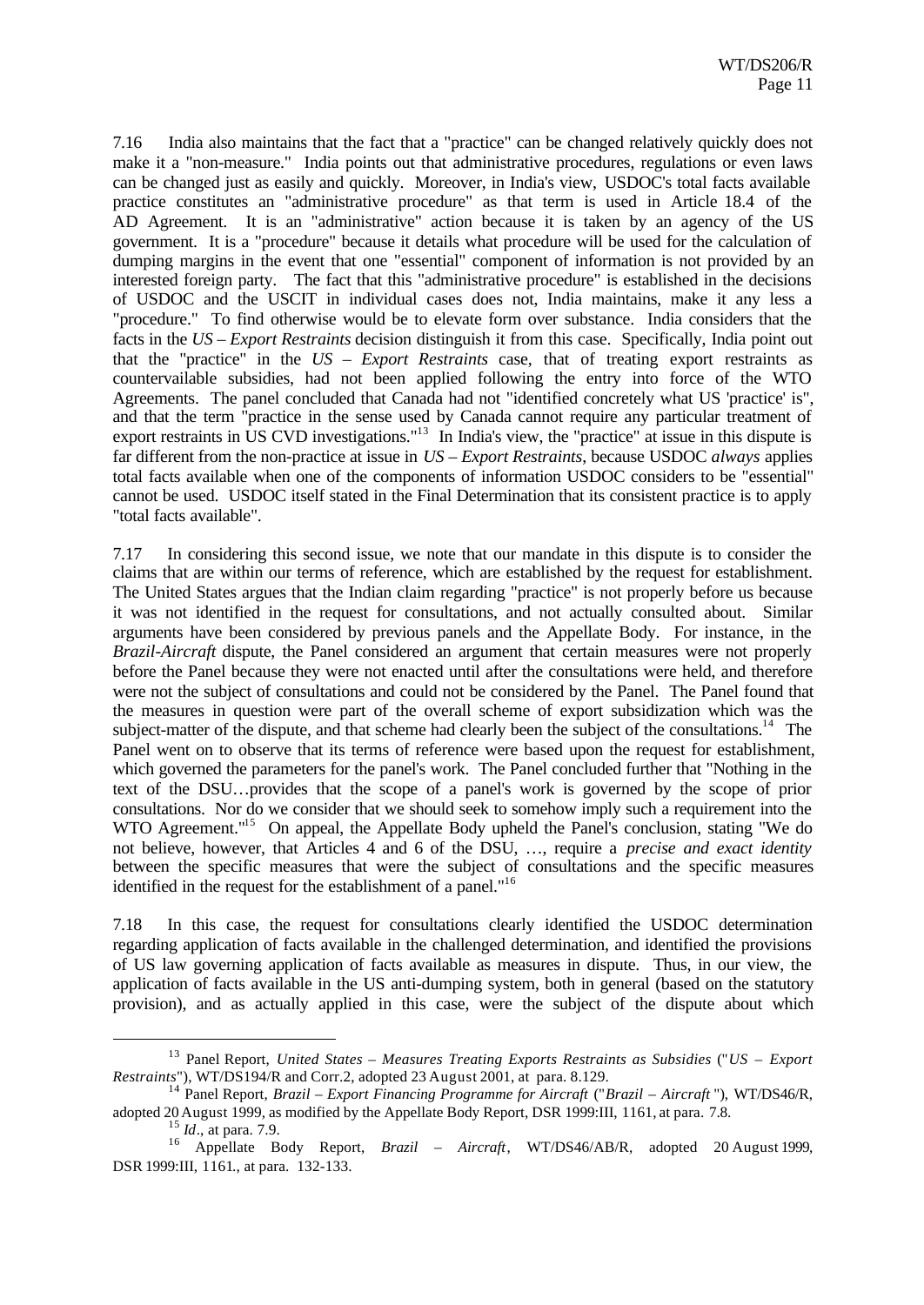l

consultations were requested. The request for establishment specifically identifies the US practice in applying facts available as a measure in dispute. This does not, in our view, change the subject matter of the dispute before us in any significant respect from that which was consulted. Accordingly, we consider the US objection based on failure to identify the US practice as a measure in dispute in the request for consultations to be without merit in this case.

7.19 We turn now to the question whether the US practice in the application of total facts available is a measure at issue in this dispute. Article 6.2 of the DSU provides that the request for the establishment of a panel "shall provide a brief summary of the legal basis of the complaint sufficient to present the problem clearly". In this case, the claim regarding USDOC's practice in applying "total facts available" is clearly identified in tiret (d) of the request for establishment as a measure in dispute. Moreover, paragraph 3 of the request for establishment identifies the legal basis of the claim regarding that measure. Thus, unless we conclude that a "practice" is not a measure that can be the subject of a claim in dispute settlement under the AD Agreement, it would seem that the US objection must fail. This question was alluded to, but not decided, by the Panel in the *US - Hot-Rolled Steel* dispute.

7.20 A ruling on "practice" standing alone would raise a number of questions, particularly if that practice is based on a statute that is found to be not inconsistent with the AD Agreement. In *US – Section 301 Trade Act* the Panel, in considering whether certain statutory provisions were or were not consistent with the relevant WTO obligations, considered it necessary to consider the internal criteria or administrative procedures of the agency administering the law, *i.e.*, "practice" to reach a conclusion.<sup>17</sup> However, this is different from a conclusion that a particular "general practice" can be the subject of a claim in a dispute challenging an anti-dumping measure simply because that measure was adopted based in part on the application of that practice. Moreover, a number of panels have concluded that a statute can be found inconsistent on its face with a Member's WTO obligations only if it is mandatory and requires WTO inconsistent action or prohibits WTO consistent action.<sup>18</sup> If the United States is correctly representing US law, as appears to be the case, and a "practice" can be changed by the administering agency, then such a practice would not be mandatory. It would be particularly anomalous to rule that a non-mandatory "practice" is inconsistent with relevant WTO obligations when a non-mandatory statute allowing the practice would not be found inconsistent. The relevant practice could be changed as necessary, in any case, to conform to the WTO norms identified by the panel in ruling that the statute was not inconsistent with those norms.

7.21 We note that the Appellate Body, in *Guatemala-Cement I*, concluded that Article 17.4 of the AD Agreement, read together with Article 6.2 of the DSU, requires a panel request in a dispute under the AD Agreement to identify as the specific measure at issue, either a definitive anti-dumping duty, the acceptance of a price undertaking, or a provisional measure.<sup>19</sup> Clearly, the challenged "practice" is not one of these three types of measure. Subsequently, the Appellate Body clarified, in *US – 1916 Act*, that nothing in its decision in *Guatemala-Cement I* suggested that Article 17.4 precluded review of anti-dumping legislation as such.<sup>20</sup> It went on to note that Article 18.4 supported the

<sup>17</sup> Panel Report, *United States – Sections 301-310 of the Trade Act of 1974* ("*US – Section 301 Trade Act* "), WT/DS152/R, adopted 27 January 2000, at paras. 7.24 – 7.27,

<sup>&</sup>lt;sup>18</sup> This principle was well-established in GATT jurisprudence. Under the WTO, as noted, a number of panels have maintained this principle. For instance, the Panel in *United States – Section 301* recognized the "classical test in the pre-existing jurisprudence that only legislation mandating a WTO inconsistency or precluding WTO consistency, could, as such, violate WTO provisions". Panel Report, *US – Section 301 Trade Act*, at para. 7.54.

<sup>19</sup> Appellate Body Report, *Guatemala – Anti-Dumping Investigation Regarding Portland Cement from Mexico* ("*Guatemala – Cement I* "), WT/DS60/AB/R, adopted 25 November 1998, DSR 1998:IX, 3767, at  $\frac{m_{\text{max}}}{20}$ .

<sup>20</sup> Appellate Body Report, *United States – Anti-Dumping Act of 1916* ("*US – 1916 Act* "), WT/DS136/AB/R, WT/DS162/AB/R, adopted 26 September 2000, at para. 72.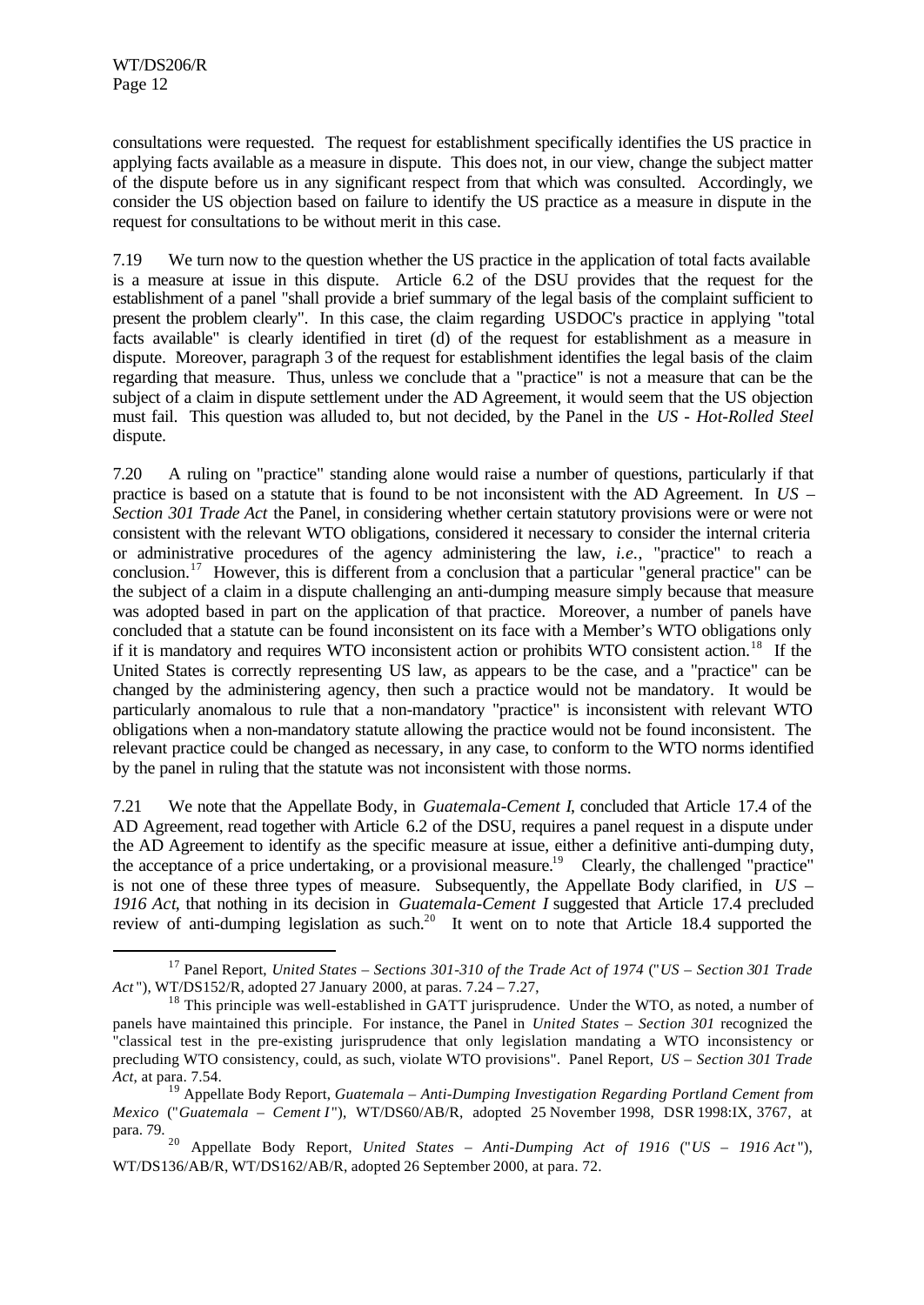conclusion that AD legislation could be examined, as such, by a panel.<sup>21</sup> Article 18.4 requires each Member to bring into conformity with its obligations under the AD Agreement, its "laws, regulations, and administrative procedures". It is thus clear to us that, in addition to the specific measures set out in Article 17.4 of the AD Agreement, a request for establishment of a panel to examine a matter under the AD Agreement may raise, as measures in dispute, a Member's laws, regulations, and administrative procedures as such.

7.22 The "practice" India has challenged is not, on its face, within the scope of the measures that may be challenged under Article 18.4 of the AD Agreement. In particular, we do not agree with the notion that the practice is an "administrative procedure" in the sense of Article 18.4 of the Agreement. It is not a pre-established rule for the conduct of anti-dumping investigations. Rather, as India suggests<sup>22</sup> a practice is a repeated pattern of similar responses to a set of circumstances – that is, it is the past decisions of the USDOC. We note in this regard that the USDOC decisions on application of facts available turn on the particular facts of each case, and the outcome may be the application of total facts available or partial facts available, depending on those facts. India argues that at some point, repetition turns the practice into a "procedure", and hence into a measure. We do not agree. That a particular response to a particular set of circumstances has been repeated, and may be predicted to be repeated in the future, does not, in our view transform it into a measure. Such a conclusion would leave the question of what is a measure vague and subject to dispute itself, which we consider an unacceptable outcome. Moreover, we do not consider that merely by repetition, a Member becomes obligated to follow its past practice. If a Member were obligated to abide by its practice, it might be possible to deem that practice a measure. The United States, however, has asserted that under its governing laws, the USDOC may change a practice provided it explains its decision.<sup>23</sup>

7.23 In this context, we note particularly the decision of the Panel in *US – Export Restraints*. <sup>24</sup> In that case, the Panel faced the question whether the measures identified by Canada, including US practice, with respect to the treatment of export restraints as subsidies, **required** the USDOC to treat export restraints in a certain way. The Panel addressed the question whether the measures identified could give rise to a violation of WTO obligations by considering whether each measure constituted "an instrument with a functional life of its own, i.e., that it would have to *do* something concrete, independently of any other instruments, for it to be able to give rise independently to a violation of  $WTO$  obligations."<sup>25</sup> In answering this question, the Panel considered the status, under US law, of each measure identified, including the challenged US practice. With respect to that practice, the Panel observed that USDOC could depart from it, so long as it explained its reasons for doing so, and concluded that this fact "prevents such practice from achieving independent operational status in the sense of *doing* something or *requiring* some particular action…US "practice" therefore does not appear to have independent operational status such that it could independently give rise to a WTO violation as alleged by Canada".<sup>26</sup> The challenged practice in this case is, in our view, no different from that considered in the *US – Export Restraints* case. It can be departed from so long as a reasoned explanation is given. It therefore lacks independent operational status, as it cannot require USDOC to do something, or refrain from doing something.

7.24 Thus, we conclude that the challenged US practice concerning the application of total facts available is not a separate measure which can independently give rise to a WTO violation, and we will

<sup>21</sup> *Id*., at paras. 76-79.

<sup>&</sup>lt;sup>22</sup> Answers of India to Questions of the Panel - First Meeting, questions 35 & 36, at para. 74.

<sup>23</sup> Answers of the United States to Questions of the Panel - First Meeting, question 34, at paras. 83-84 and fns. 54 & 55 and cases cited therein.

<sup>24</sup> *US – Export Restraints*.

<sup>25</sup> *Id*., at para. 8.85.

<sup>26</sup> *Id*., at para 8.126.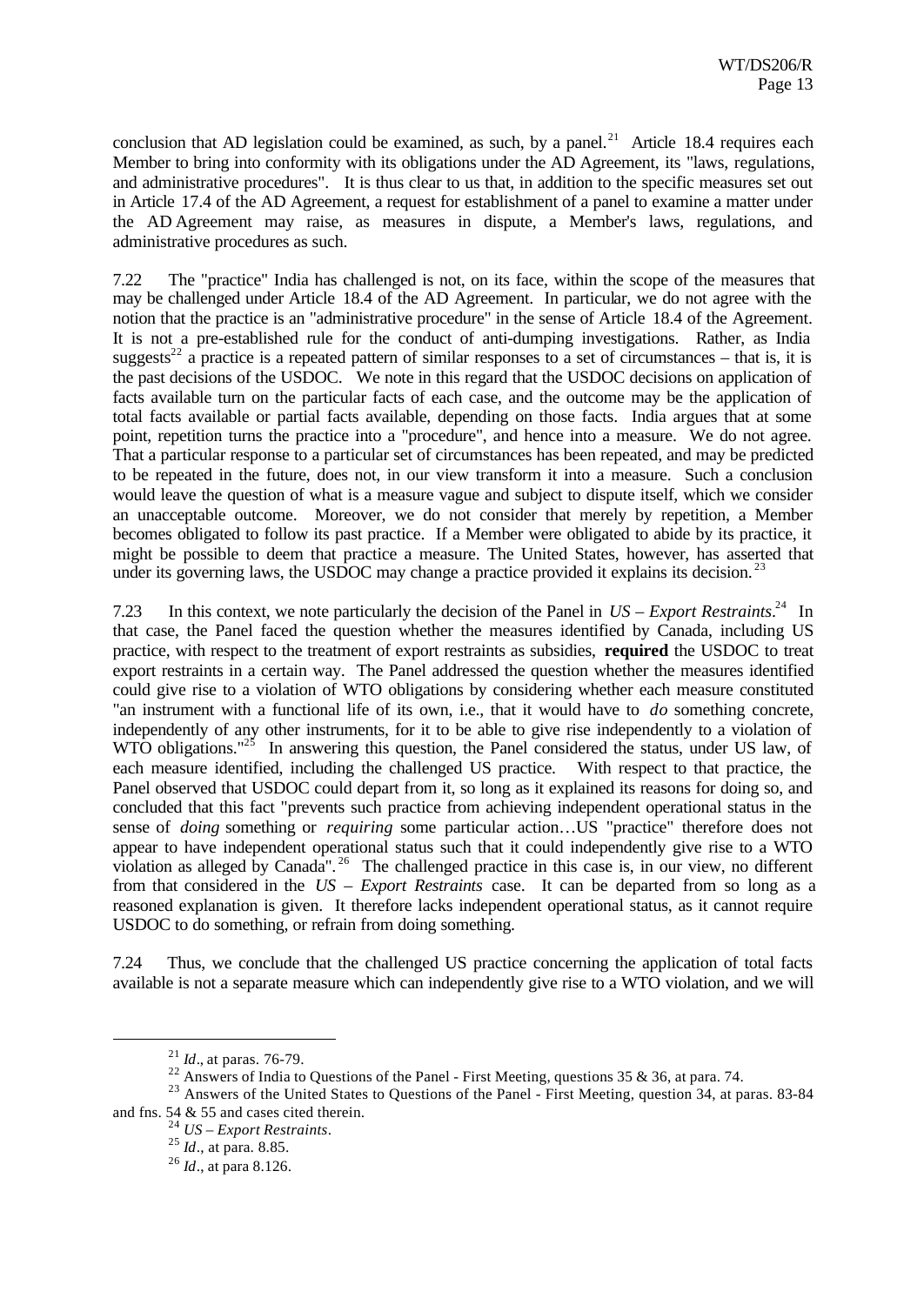l

therefore not rule on the consistency of that practice, as such, with the United States' obligations under the AD Agreement.

#### C. ABANDONED CLAIM

7.25 In footnote 12 of its first written submission, India explicitly abandoned several claims that had been set out in the request for establishment of this Panel. India stated that, *inter alia*, "India is no longer pursuing the following claims set forth in its request for establishment of the panel:…claims under AD Agreement Articles 6.6 and 6.8 and Annex II, paragraph 7 regarding failure to exercise special circumspection in using information supplied in the petition".<sup>27</sup> By letter dated 16 January 2002, India stated its intention to pursue one of these claims with arguments to the Panel at its first meeting with the parties and in its rebuttal submission. India noted that it had included footnote 12 in its first submission in an effort to limit the burden on the Panel and the United States regarding those claims not supported by clear information in the record. However, India stated that, in preparing for the first meeting of the Panel with the parties, it "discovered" information in the confidential version of the record of this dispute that supports this abandoned claim. The United States did not specifically object to India's stated intention to pursue this claim, noting that it was within the Panel's terms of reference. We made a ruling on this issue at our first meeting with the parties, in order to clarify the scope of the issues and arguments in this dispute. Our reasons and ruling are set out below.

7.26 Despite the lack of specific objection by the United States, we believe that India's stated intention to pursue this claim requires careful consideration. While it is true that the claim in question was set out in the request for establishment, and is therefore within our terms of reference, we are not persuaded that fact alone requires us to rule on it. We note in particular that the claim was **explicitly abandoned** by India at the time of its first written submission. The United States as the defending Member, and third parties participating in this proceeding, were justified in relying on India's statement that it was not pursuing this claim. Indeed, neither the United States nor any third party addressed the claim in their respective written submissions.

7.27 This situation is not explicitly addressed in either the DSU or any previous panel or Appellate Body report. We do note, however, the ruling of the Appellate Body in *Bananas* to the effect that a claim may not be raised for the first time in a first written submission, if it was not in the request for establishment.<sup>28</sup> One element of the Appellate Body's decision in that regard was the notice aspect of the request for establishment. The request for establishment is relied upon by Members in deciding whether to participate in the dispute as third parties. To allow a claim to be introduced in a first written submission would deprive Members who did not choose to participate as third parties from presenting their views with respect to such a new claim.

7.28 The situation here is, in our view, analogous. That is, to allow a party to resurrect a claim it had explicitly stated, in its first written submission, that it would not pursue would, in the absence of significant adjustments in the Panel's procedures, deprive other Members participating in the dispute settlement proceeding of their full opportunities to defend their interest with respect to that claim. Paragraphs 4 and 7 of Appendix 3 to the DSU provide that parties shall "present the facts of the case and their arguments" in the first written submission, and that written rebuttals shall be submitted prior to the second meeting. These procedures, in our view, envision that initial arguments regarding a claim should be presented for the first time in the first written submission, and not at the meeting of the panel with the parties or in rebuttal submissions.

 $27$  First Written Submission of India, at fn. 12. India did not seek to reinstate any of the other claims it abandoned.

<sup>28</sup> Appellate Body Report*, European Communities – Regime for the Importation, Sale and Distribution of Bananas* ("*EC – Bananas III* "), WT/DS27/AB/R, adopted 25 September 1997, DSR 1997:II, 591, at para. 143.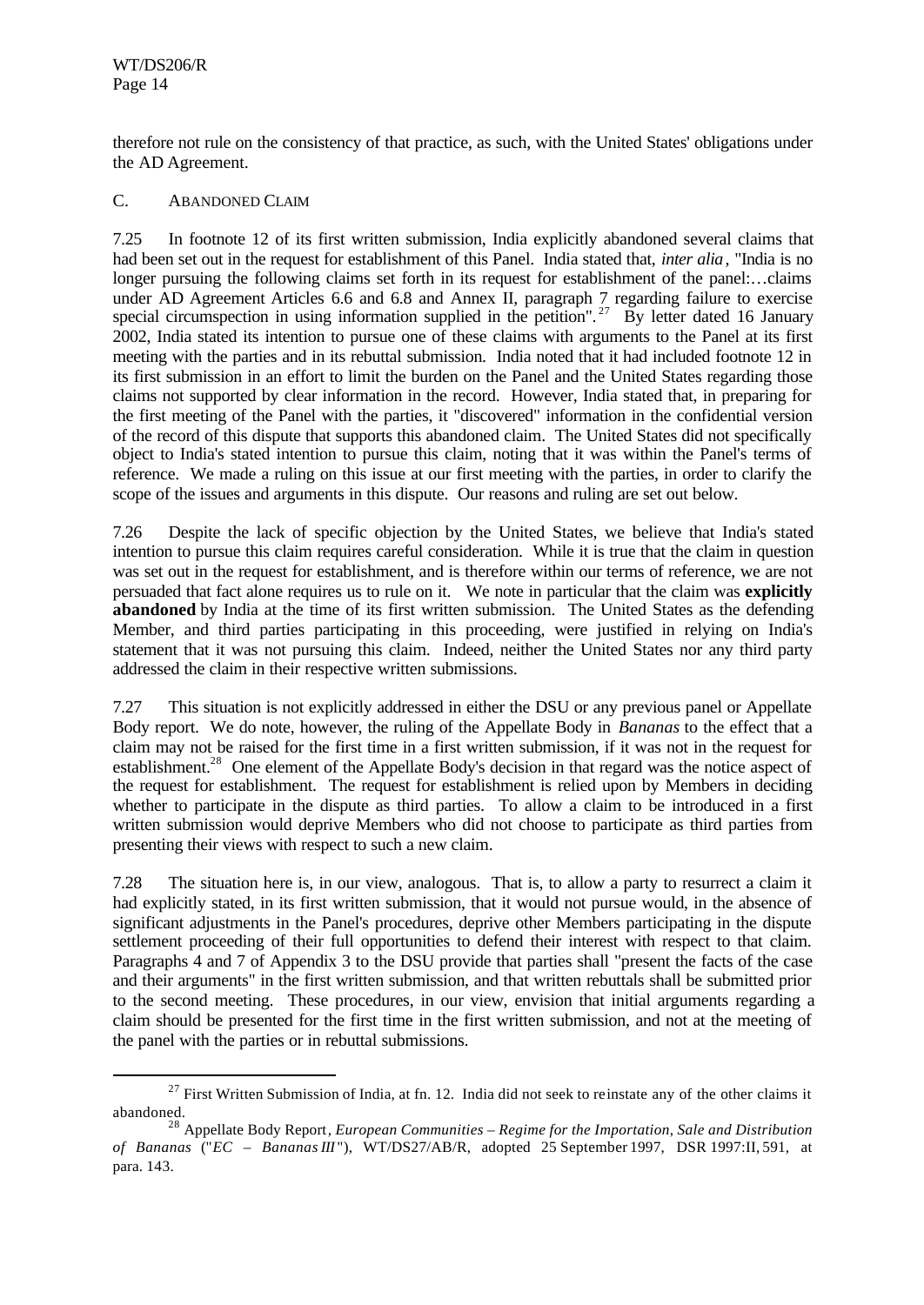7.29 With respect to the interests of third parties, the unfairness of allowing a claim to be argued for the first time at the meeting of the panel with the parties, or in rebuttal submissions, is even more pronounced. In such a circumstance, third parties would be entirely precluded from responding to arguments with respect to such a resurrected claim, as they would not have access to those arguments under the normal panel procedures set out in paragraph 6 of Appendix 3 to the DSU. Further, India has identified no extenuating circumstances to justify the reversal of its abandonment of this claim.<sup>29</sup> Thus, in our view, it would be inappropriate in these circumstances to allow India to resurrect its claim in this manner. Therefore, we will not rule on India's claim under AD Agreement Articles 6.6 and 6.8 and Annex II, paragraph 7 regarding failure to exercise special circumspection in using information supplied in the petition. <sup>30</sup>

7.30 Of course, this does not affect the scope of India's arguments in support of its other claims. Therefore, India may present arguments involving Articles 6.6 and 6.8 and Annex II paragraph 7 in the context of its arguments in support of those claims, concerning violations of other provisions of the AD Agreement, which it did not abandon.

#### D. CLAIMS AND ARGUMENTS

#### **1. Overview**

l

7.31 The core question in this dispute concerns the meaning of Article 6.8 of the AD Agreement, and paragraphs 3 and 5 of Annex II of the Agreement. Article 6.8 and Annex II together govern the application of "facts available" in anti-dumping investigations. India has challenged the US statutory provisions implementing these rules into US municipal law as being inconsistent on their face with the AD Agreement. India has also challenged the application of those provisions in the USDOC investigation at issue. In this case, USDOC rejected all of SAIL's reported information, and made its final determination on the basis of facts available. This is identified by India as a decision based on the application of USDOC's "total facts available" practice. In India's view, USDOC impermissibly rejected SAIL's US sales price information and resorted to total facts available based on conclusions that other information submitted was unusable, and that certain information requested was not submitted, such that USDOC lacked sufficient reliable information on which to base determinations. India also considers that USDOC impermissibly concluded that SAIL had failed to cooperate to the best of its ability, justifying an adverse inference, and consequently based its final dumping margin for SAIL on the highest dumping margin alleged in the application.

7.32 India argues that USDOC should not have rejected **all** of SAIL's reported information because of problems with **some** of that information. Specifically, India argues that USDOC was required by the AD Agreement, in particular Article 6.8 and paragraph 3 of Annex II, to use the US sales price information reported by SAIL. India maintains that USDOC could have, and should have, determined export price from that information, and should have resorted to facts available only with respect to the particular categories of information which were either flawed or not available.<sup>31</sup> India asserts that the USDOC decision to reject all of SAIL's information and rely instead on facts available was required under US law, and that therefore US law is inconsistent on its face with the provisions of the AD Agreement governing reliance on facts available. India also submits that SAIL acted to the best of its ability to supply complete responses to USDOC, but that difficulties in compiling information prevented it from complying any more fully. Thus, in India's view, USDOC erred in applying adverse

<sup>&</sup>lt;sup>29</sup> This is **not**, for example, a case where a complainant obtained, through the dispute settlement process, information in support of a claim to which it did not otherwise have access.

<sup>&</sup>lt;sup>30</sup> We note that, since we do not reach India's alternative claims in this dispute, as discussed below in para. 7.80, we also would not have reached this claim in any event.

 $3<sup>1</sup>$  India appears to accept USDOC's decision to reject other information submitted, and rely instead on facts available.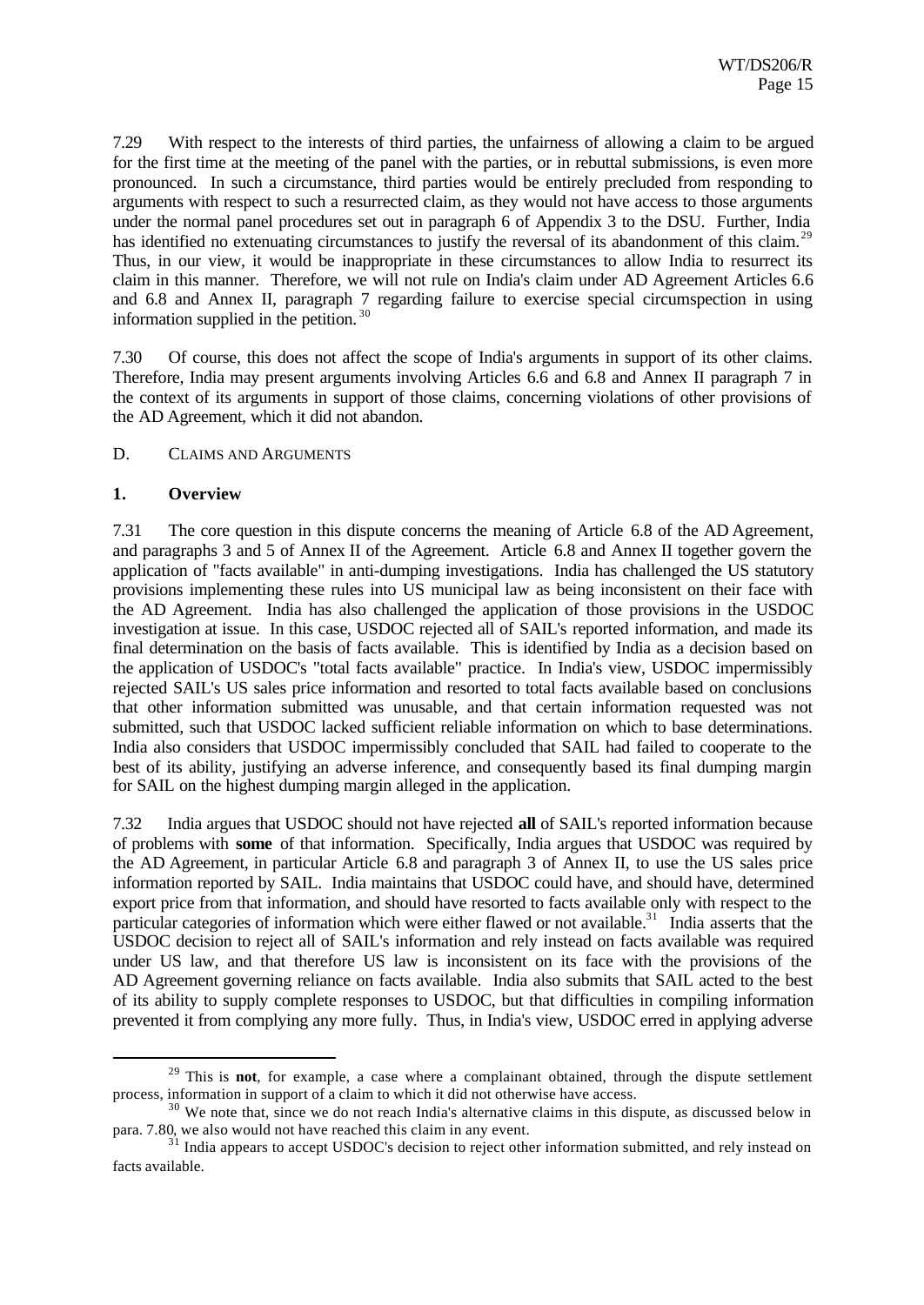inferences. India has raised additional claims asserting that, as a result of improper application of facts available, the US final anti-dumping measure is in violation of Articles 2.2 and 2.4 of the AD Agreement, because it is based on an improper calculation of normal value and an unfair comparison in the calculation of dumping margins, and is in violation of Article 9.3 of the AD Agreement and Articles VI:1 and 2 of GATT 1994, because it imposes a duty that is based on an improper calculation and comparison.

7.33 India also claims that the United States violated Article 15 of the AD Agreement by failing to give special regard to India's status as a developing country when considering the application of AD duties, and failing to explore the possibilities of constructive remedies before applying duties.

### **2. Whether USDOC acted inconsistently with Article 6.8 and Annex II of the AD Agreement in resorting to use of facts available in the AD investigation in question**

7.34 India asserts that USDOC violated Article 6.8 and paragraph 3 of Annex II of the AD Agreement by rejecting verifiable, timely, and appropriately submitted information concerning US sales prices provided by SAIL in response to questionnaires during the course of the investigation. In India's view, an unbiased and objective investigating authority evaluating the evidence concerning the US sales price information submitted by SAIL could not have concluded that SAIL had failed to provide necessary information within a reasonable period. Therefore, in India's view, the necessary predicate for resort to facts available with respect to US sales price information was missing. India acknowledges that **other** information requested by USDOC was not submitted, and does not here challenge USDOC's resort to facts available with respect to such other information. However, India maintains that the US sales price information fully satisfied the requirements of paragraph 3 of Annex II, and that therefore, USDOC was required to take that information into account in the calculation of dumping margin.

7.35 India also raises two alternative claims. India argues that, assuming, *arguendo*, that the US sales price information was not ideal in all respects, an unbiased and objective investigating authority could not have concluded that SAIL did not act to the best of its ability in providing that information, and therefore USDOC violated paragraph 5 of Annex II in rejecting that information. India urges the Panel to decide this alternative claim regardless of the disposition of India's principal claim under Article 6.8 and paragraph 3 of Annex  $II$ <sup>32</sup> India also claims, in the alternative, that assuming the India also claims, in the alternative, that assuming the Panel concludes that USDOC did not act inconsistently in rejecting the US sales price information submitted by SAIL, the Panel should find that USDOC acted inconsistently with paragraph 7 of Annex II of the AD Agreement in concluding that SAIL had "failed to cooperate" and therefore applying "adverse" facts available.

7.36 The United States does not dispute the essential facts as presented by India, but it defends the USDOC decision rejecting all of the information submitted by SAIL, including the information on US sales prices, and basing its determination on facts available instead. The United States asserts that USDOC gave notice of the information that would be required for the dumping determination and identified deficiencies in the information provided in SAIL's questionnaire responses, both the original questionnaire and subsequent requests for information, on at least five occasions. The United States maintains that USDOC accepted additions, corrections, and modifications to the information submitted, and granted several requests for additional time to provide information, in an effort to assist SAIL and obtain usable information necessary for the dumping determination.

7.37 The United States asserts that SAIL never indicated that it **could not** provide the requested information, but merely indicated repeatedly that it needed additional time due to difficulties in gathering and submitting the information. Ultimately, USDOC concluded that some of the

 $32$  First Written Submission of India at para. 116.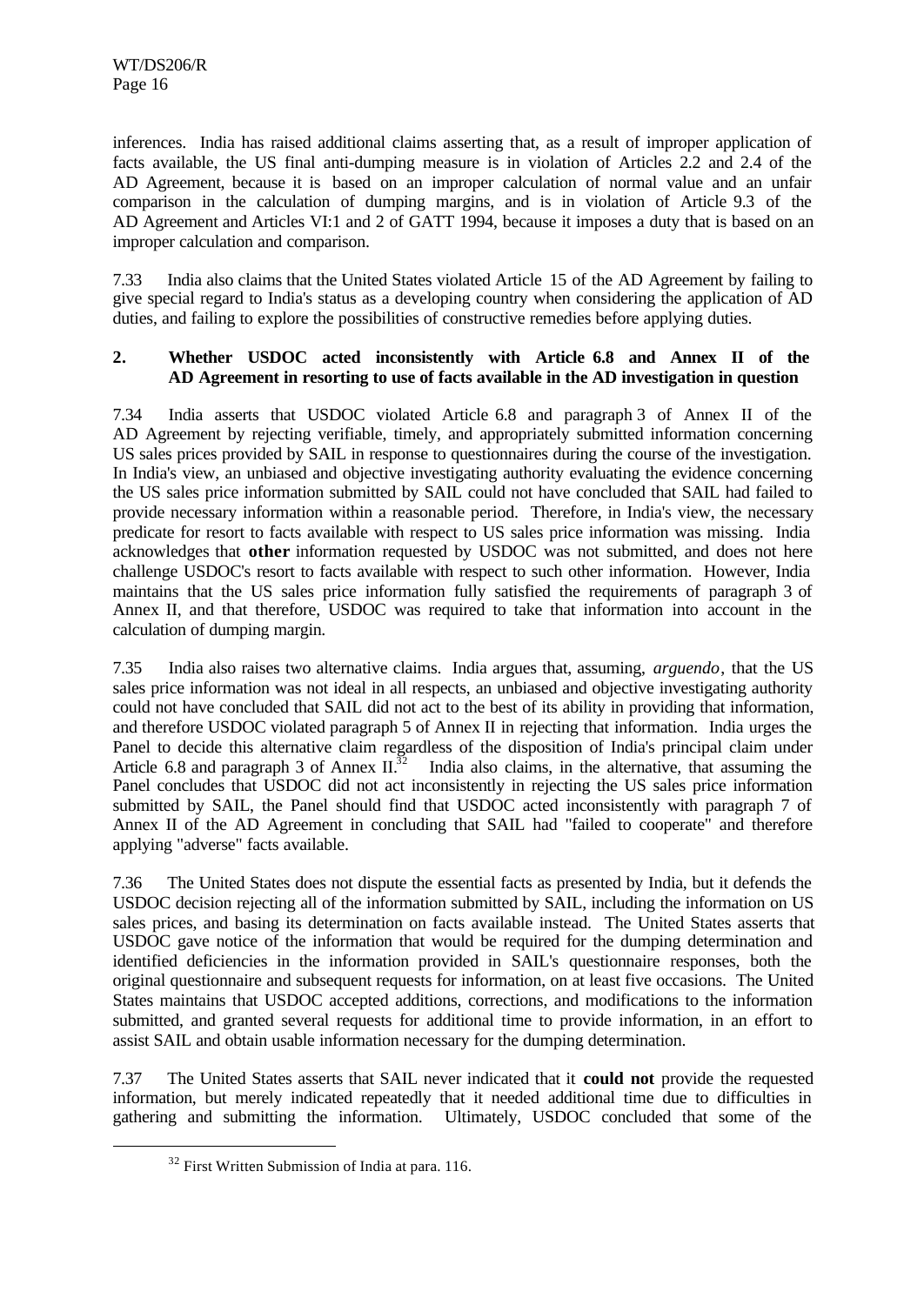information requested was never submitted in a usable format, and thus USDOC was unable to satisfy itself regarding the accuracy of the information that was submitted. USDOC concluded that there were fatal gaps in the necessary information, which precluded the determination of a dumping margin based on the information that had been submitted, and necessitated resort to facts available with respect to the entire determination. In the US view, it is clear that SAIL had the ability to provide the requested information, but failed to do so. Therefore, the United States considers that USDOC was justified in ultimately concluding that SAIL had failed to act to the best of its ability in gathering and submitting the information, and applying adverse facts available.

7.38 We consider first the question whether USDOC acted inconsistently with the United States' obligations under Article 6.8 and paragraph 3 of Annex II of the AD Agreement in finding that SAIL had failed to provide necessary information, and basing its final determination on facts available. We consider that this issue is properly evaluated by considering whether the USDOC decisions in this context were such as could be reached by an unbiased and objective investigating authority on the basis of the facts before it and were based on a permissible interpretation of the AD Agreement.

7.39 As noted above, there is no dispute between the parties as to the events that transpired during the steel plate investigation. The dispute is with the interpretation of those events and the consequences with regard to the use of facts available. In order to set the background of our analysis, a summary of the relevant facts, and the conclusions reached by USDOC, is set out below.

7.40 The investigation was initiated on 8 March 1999, and on 17 March 1999, USDOC issued the basic questionnaires to the foreign producers and exporters, including SAIL. The questionnaires consisted of multiple parts, each requesting different information. Between 12 April and 10 May 1999, SAIL submitted responses to all parts of the questionnaire, and on 11 May 1999 submitted sales and cost information on computer disk. On 27 May 1999, USDOC issued a first supplemental questionnaire. On 11 June 1999, SAIL submitted its response to the supplemental questionnaire, and on the same day, USDOC issued a second supplemental questionnaire. On 16 June 1999, SAIL filed its initial response to the second supplemental questionnaire and revised US sales computer database, and on 18 June 1999, SAIL submitted information further supplementing previous submissions. On 29 June 1999, SAIL made three submissions, two in response to USDOC's third deficiency questionnaire issued on 18 June 1999, and one in response to USDOC's first supplemental questionnaire. On 12 July 1999, USDOC sent a letter to SAIL providing it with a final opportunity to submit a reliable electronic database and information on product-specific costs. On 16 July 1999, SAIL submitted another version of the US sales database, revising information previously submitted. As outlined in the parties' submissions, the principal areas in which problems arose involved SAIL's home market sales prices and cost of production information. USDOC also had concerns with the electronic databases submitted, and that some of SAIL's submissions were made past the applicable deadlines.

7.41 USDOC issued a preliminary dumping determination based on facts available on 19 July 1999, but did not apply adverse facts available. On 16 August 1999, USDOC granted SAIL's request for an additional extension to reply to the fourth and fifth deficiency letters, which had been issued on 2 and 3 August 1999, respectively. On 12 and 23 August, USDOC provided SAIL with outlines of the agenda and procedures to be followed during the separate on-site sales and cost verification trips to India*.* On 17 August 1999, SAIL made further changes to the computer tape containing US sales information. On 1 September 1999, the first day of verification, SAIL submitted a "final" version of the computer database containing US sales information. On 3 November 1999, USDOC issued its sales verification report.<sup>33</sup>

<sup>&</sup>lt;sup>33</sup> USDOC conducted separate verifications of sales and cost information, and issued separate reports.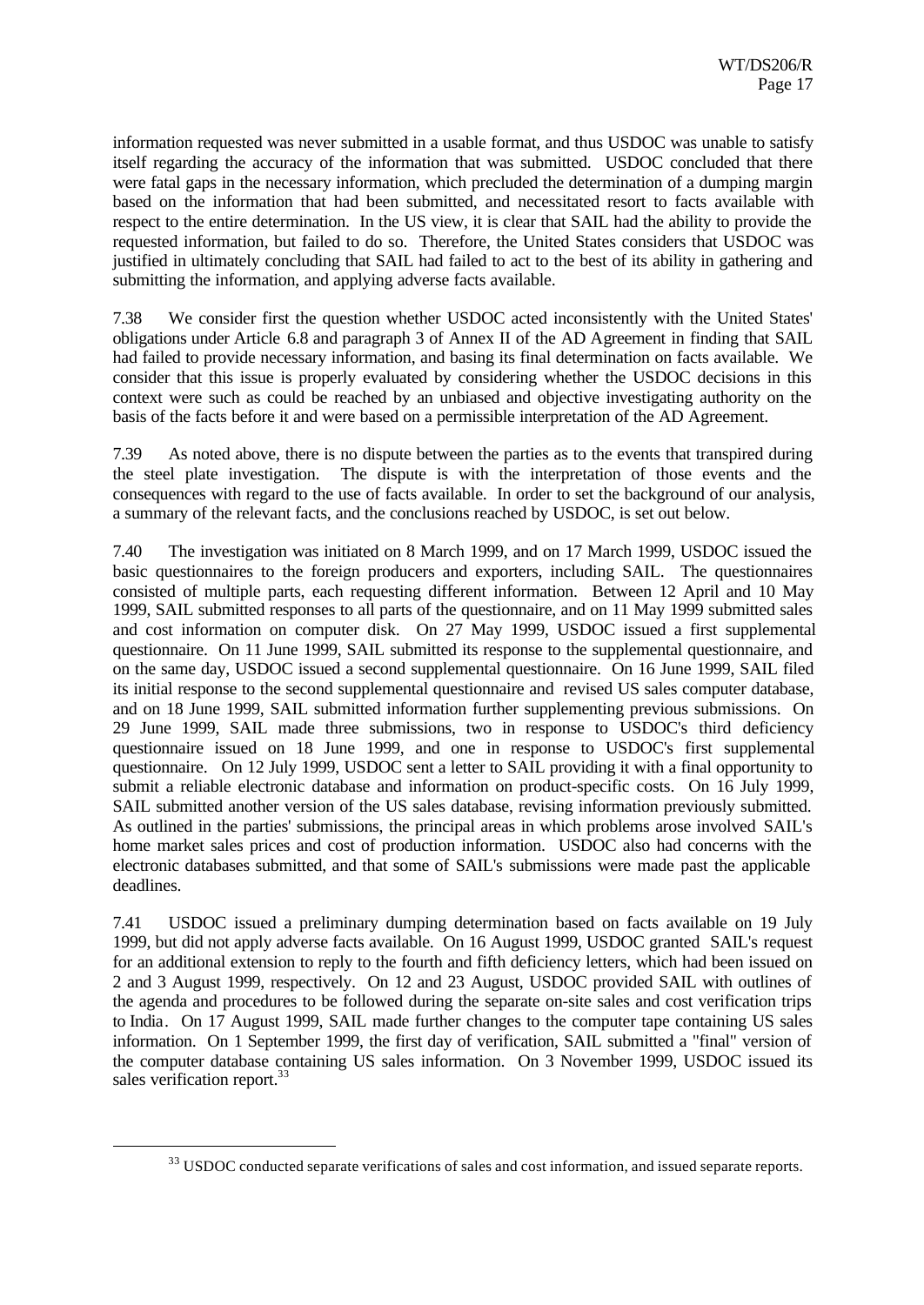7.42 In the sales verification report, USDOC recorded extensive problems with the reported information on home market sales and prices. The situation was markedly different with respect to the reported information on US sales and prices. USDOC noted that SAIL had provided a complete listing of its US sales transactions during the period of investigation, that USDOC did not discover any unreported sales that should have been included, and that with respect to completeness and "Quantity and Value" the verification team "noted no discrepancies."<sup>34</sup> The report did specify one error in SAIL's US sales information in the "Summary of Significant Findings" section, the incorrect reporting of product width on all US sales of plate 96 inches wide.<sup>35</sup> The verification report indicated that the error was investigated, and that it "appeared to be limited exclusively to products that had a width of 96 inches and to the US database.<sup> $356$ </sup> USDOC obtained a list of all the affected sales transactions from SAIL.<sup>37</sup> Other errors with respect to the US sales price information discovered during the verification were not reported in the "Summary of Significant Findings" section of the verification report, although they were detailed elsewhere in the report.<sup>38</sup>

7.43 On 13 December 1999, USDOC issued a memorandum concerning "Determination of Verification Failure", listing deficiencies in information submitted by SAIL.<sup>39</sup> This memorandum sets out fourteen specific deficiencies in the information submitted. The only one which concerned the US sales information was the error involving product width noted above.<sup>40</sup> The memorandum, in the "Analysis" section, states with respect to the information concerning U.S. sales:

"As detailed in the Sales Verification Report, several errors were described in the U.S. sales database. While these errors, in isolation, are susceptible to correction, when combined with other pervasive flaws in SAIL's data, these errors support our conclusion that SAIL's data on the whole is unreliable. The fact that limited errors where [sic] found must not be viewed as testimony to the underlying reliability of the SAIL's reporting, particularly when viewed in context the widespread problems encountered with all the other data in the questionnaire response.<sup>41</sup>

The memorandum recommends that USDOC conclude that SAIL "failed verification".

7.44 On 29 December 1999, USDOC issued its final determination of sales at less than fair value. USDOC rejected all of the information submitted by SAIL as "unusable"<sup>42</sup>, and instead based its determination on facts available. Concerning its decision, USDOC stated that:

"at verification the Department discovered that SAIL failed to report a significant number of home market sales; was unable to verify the total quantity and value of home market sales; and failed to provide reliable cost or constructed value data for the products. See Home Market and United States Sales Verification Report (``Sales Report''), dated November 3, 1999; see also Cost of Production and Constructed Value Verification Report (``Cost Report''), dated November 3, 1999. … SAIL was provided with numerous opportunities and extensions of time to fully respond to the Department's original and supplemental questionnaires, as well as ample time to prepare for verification. However, even with numerous opportunities to remedy problems, SAIL failed to provide reliable data to the Department in the form and

 $34$  Exhibit India-13 at 8, 9, 13, 14.

<sup>35</sup> *Id*., at 5.

<sup>36</sup> *Id*.

<sup>37</sup> *Id*.

<sup>&</sup>lt;sup>38</sup> *Id.*, at 8, 12-13, 15, 29-33.

<sup>39</sup> Exhibit India-16.

<sup>40</sup> *Id*., at 3.

 $^{41}$  *Id.*, at 5.

<sup>42</sup> 64 Fed. Reg. 73126, 73131 (29 December 1999), Exhibit India-17.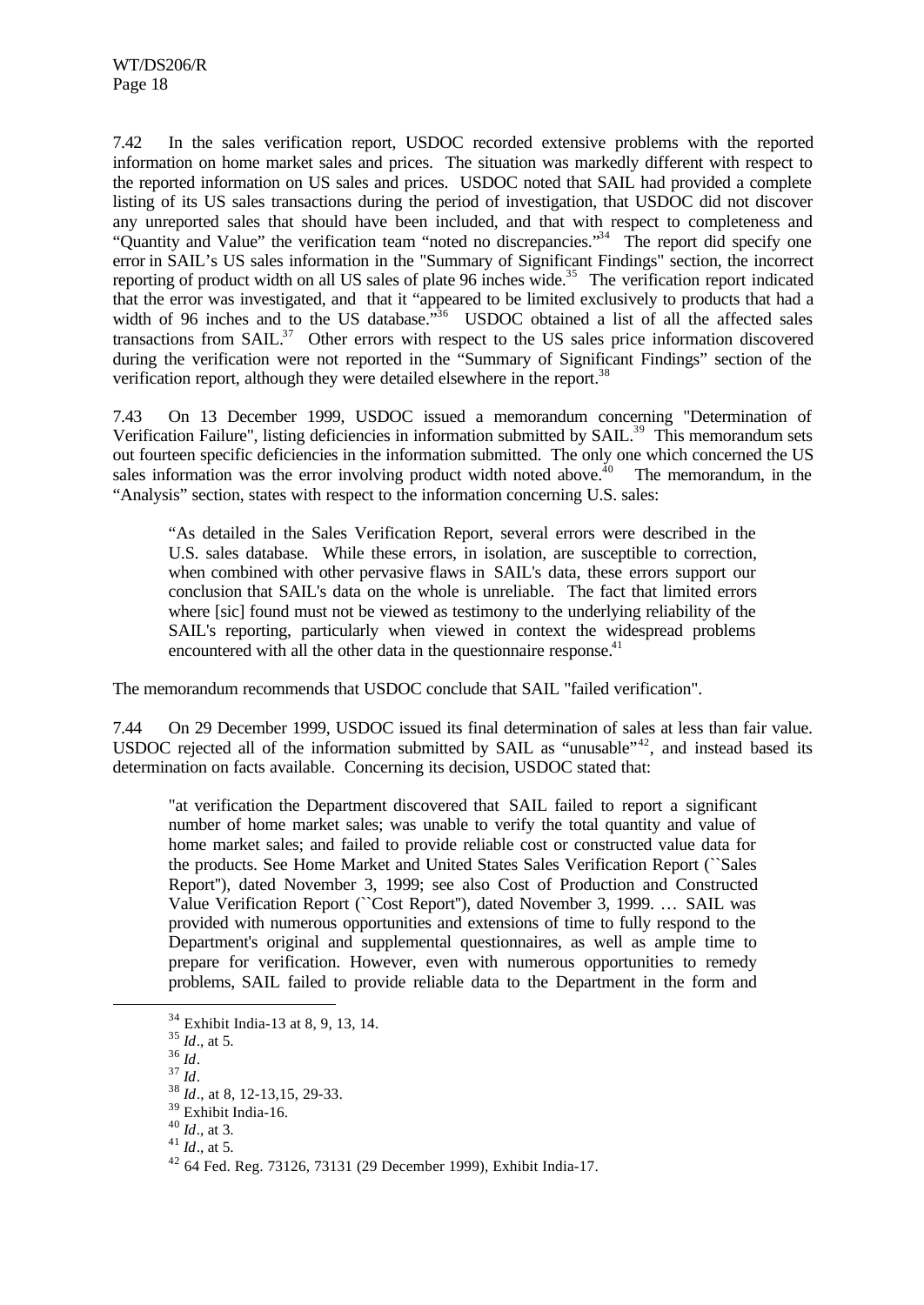manner requested. … as a result of the widespread problems encountered at verification, SAIL's questionnaire responses could not be verified. See Sales Report and Cost Report. See Memorandum to the File: Determination of Verification Failure (``Verification Memo''), dated December 13, 1999…. subsequent to the preliminary determination we issued two additional questionnaires and further extensions to SAIL presenting it yet additional opportunities to submit a complete and accurate electronic database. Nevertheless, the Department found at verification that the final submission was again substantially deficient (see the Department's Position below; see Verification Memo; and see Sales Report and Cost Report). Therefore the Department may ``disregard all or part of the original and subsequent responses,'' subject to subsection (e) of section 782…. In the instant investigation, record evidence supports the following findings: … as stated in the Preliminary Determination and the sales and cost verification reports, SAIL was given numerous extensions to submit accurate data which it failed to do. In fact the last submission of cost data filed on August 18, 1999, was a database which contained unreadable electronic versions of SAIL's cost of production which did not include any constructed value information.

Second, with respect to section  $782(e)(2)$ , we were not able to verify SAIL's questionnaire response due to the fact that essential components of the response (i.e., the home market and cost databases) contained significant errors.

Third, with respect to section 782(e)(3), the fact that essential components of SAIL's response could not be verified resulted in information that was incomplete and unreliable as a basis for determining the accurate margin of dumping.

Fourth, with respect to section  $782(e)(4)$ , SAIL, as stated in the home market sales verification report, did not sufficiently verify the accuracy and reliability of its own data prior to submitting the information to the Department, thereby indicating that it did not act to the best of its ability to provide accurate and reliable data to the Department.

Finally, with respect to section 782 (e)(5), **the U.S. sales database contained errors that, while in isolation were susceptible to correction, however when combined with the other pervasive flaws in SAIL's data lead us to conclude that SAIL's data on the whole is unreliable.** As a result, the Department does not have an adequate basis upon which to conduct its analysis to determine the dumping margin and must resort to facts available pursuant to section  $776(a)(2)$  of the Act." (emphasis added $)^{43}$ 

7.45 India argues that the ordinary meaning of Article 6.8 and paragraph 3 of Annex II of the AD Agreement requires an investigating authority to use, in its calculation of dumping margins, any information submitted by a company in response to questionnaire requests that meets the conditions set out in paragraph 3. India maintains that those conditions are that (1) the information must be verifiable, that is, capable of being verified, (2) "appropriately" submitted, that is, at a time, in a format, and in a manner that makes it capable of being used by investigating authorities without undue difficulties, (3), submitted in a timely fashion, and (4) submitted in a medium or computer language requested by the authorities. In India's view, any **category<sup>44</sup>** of information which satisfies these requirements must be used by the investigating authorities, even if information in some other category fails to satisfy the conditions, and with respect to which resort is had to facts available. India submits

<sup>43</sup> *Id*., at 73127.

<sup>44</sup> India subsequently referred to a "component/category/set" of information.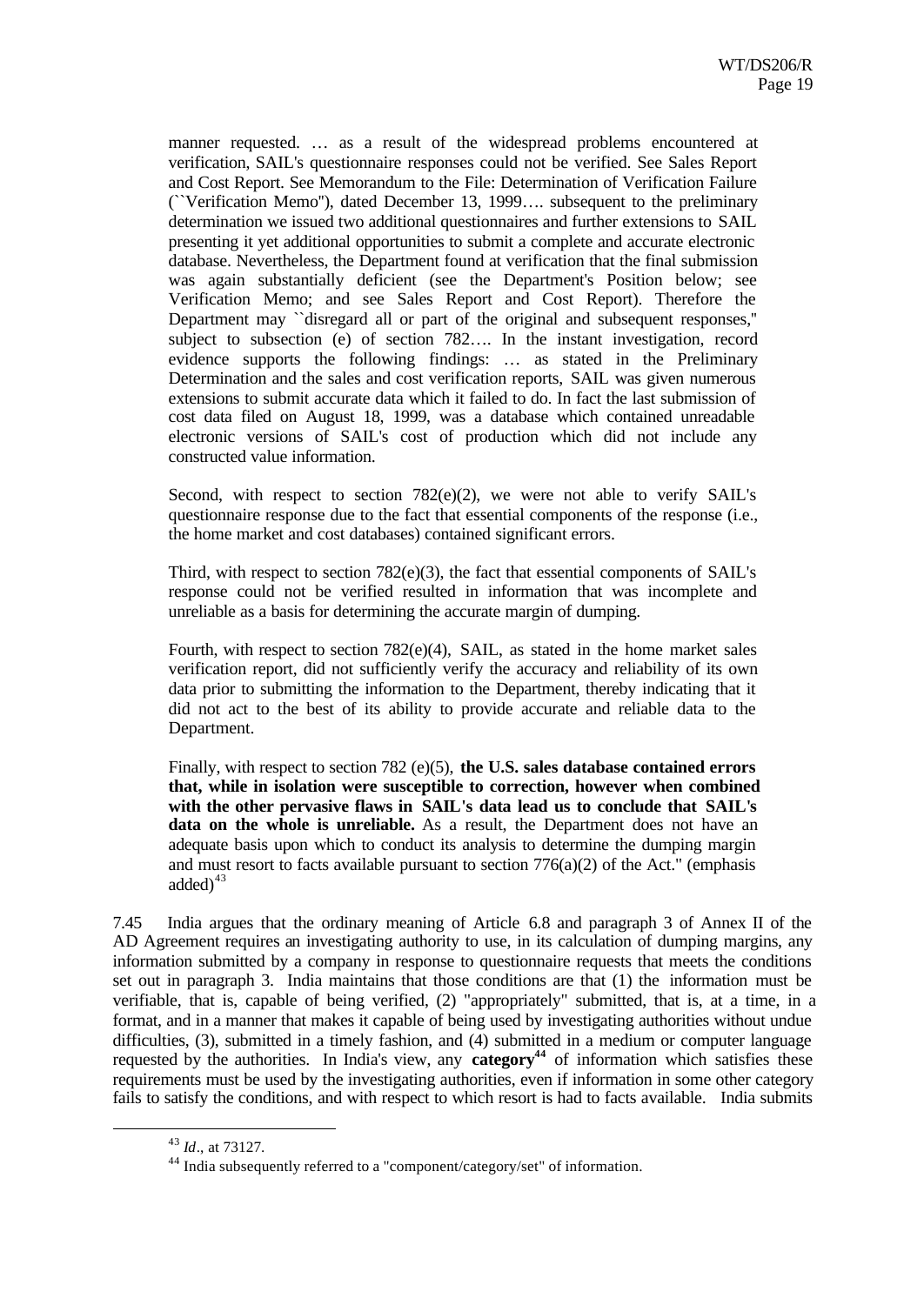l

that paragraph 5 of Annex II acts as an "additional safeguard" to ensure that investigating authorities attempt to use a particular category of information submitted even if it is not perfect, so long as the supplier acted to the best of its ability in providing that information.

7.46 India maintains that Articles 15 and 6.13 of the AD Agreement provide contextual support for India's interpretation. India asserts that Article 15 suggests that the "best efforts" of a developing country exporter must be evaluated with "special regard", and that Article 6.13 suggests that the authorities must take due account of the difficulties of companies, especially small companies, in responding, and must provide "any assistance practicable". Thus, India argues, investigating authorities must adapt themselves to the needs of the respondent, and must assist them in responding. India also asserts that the object and purpose of the AD Agreement support India's interpretation of the Article 6.8. In India's view, one of the key principles governing anti-dumping investigations is the "goal of ensuring objective decision-making based on facts".<sup>45</sup> Thus, India argues that the purpose of allowing resort to "facts available" is to provide a tool to complete the investigation, and not a means to punish respondents who cannot provide information, which would be unjustifiable in any event. India maintains that Article 6.8 and the provisions of Annex II must be read to require cooperation by the investigating authorities, and to not allow them to resort to facts available unless no other way is possible, and even then only with "special circumspection".

7.47 The United States disagrees with the interpretation of "information" which underlies the Indian position regarding Article 6.8 and paragraphs 3 and 5 of Annex II. The United States submits that Article 6.8 refers to the "necessary information" to which the investigating authority has to have access. In the US view, this refers to **all** the necessary information for purposes of reaching a dumping determination, not to "categories" of information that can be evaluated separately. Thus, the United States considers that Article 6.8 and Annex II permit an investigating authority to resort to facts available for **all** aspects of its determination, if **some** necessary information is not provided, without considering the information actually submitted. The United States argues that India's interpretation would allow responding parties to selectively provide information and require the investigating authority to use that information, even in the absence of other information which, in the US view, is necessary. The United States maintains that this would defeat the underlying purpose of objective decision-making based on facts. It adds that India's interpretation effectively adds language, such as "categories of information", to the AD Agreement provisions at issue.

7.48 The United States maintains that even if certain portions or categories of information submitted appear acceptable in isolation, substantial deficiencies may be detected in the information, which can call into question the reliability of the entire body of information submitted. The United States points out that Article 6.8 allows investigating authorities to make preliminary or final determinations based on facts available. In the US view, India ignores this in focussing on categories of information.

7.49 The United States also notes that paragraph 3 of Annex II provides that if the conditions are met, the information should be taken into account. In the US view, India is incorrect in arguing that this means that the investigating authorities **must** use a **category** of information that satisfies the four conditions. The United States asserts that "should" is not mandatory. Thus, the United States submits that paragraph 3 of Annex II **urges** the investigating authorities to take into account (or not disregard information) information which satisfies the criteria of those provisions, but does not **require** investigating authorities to utilise that information in the calculation of the dumping margin.

7.50 Regarding the phrase "provided the interested party has acted to the best of its ability", the United States recognizes that perfection is not the standard, and that information that "may not be

<sup>45</sup> First Written Submission of India at para. 87, citing the Appellate Body Report in *US - Cotton Yarn*, at para. 120.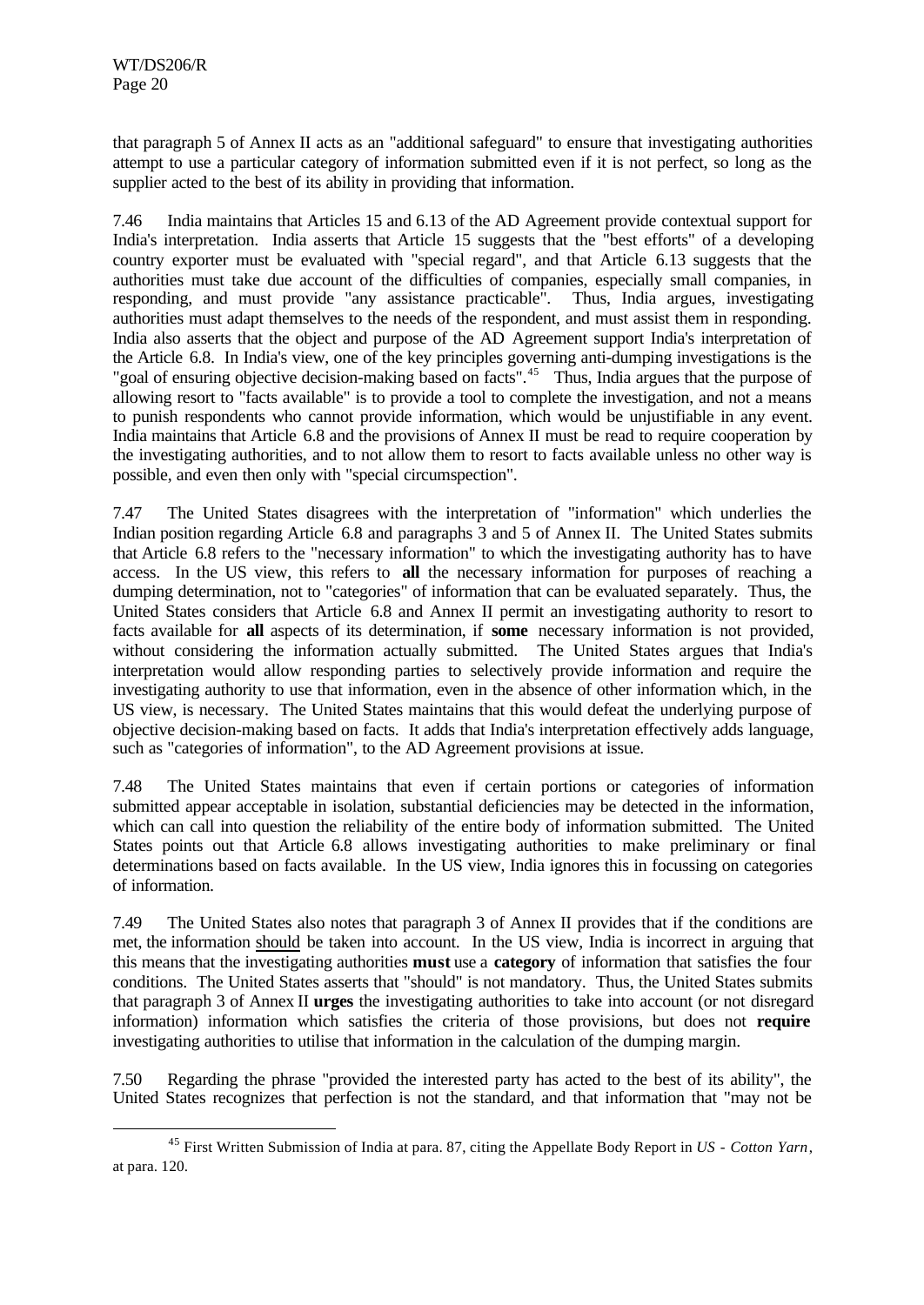ideal in all respects" should not be disregarded where the respondent has acted to the best of its ability. However, in the US view paragraph 5 of Annex II is not mandatory, as it uses the verb "should", and recognizes that there will be situations in which the investigating authority would be justified in disregarding information submitted. In the US view, if a party has failed to act to the best of its ability, an investigating authority would be justified in rejecting information which is not perfect in all respects.

7.51 Article 6.8 and paragraph 3 of Annex II of the AD Agreement, provide:

"6.8 In cases in which any interested party refuses access to, or otherwise does not provide, necessary information within a reasonable period or significantly impedes the investigation, preliminary and final determinations, affirmative or negative, may be made on the basis of the facts available. The provisions of Annex II shall be observed in the application of this paragraph.

\*\*\*\*\*

#### ANNEX II

BEST INFORMATION AVAILABLE IN TERMS OF PARAGRAPH 8 OF ARTICLE 6

3. All information which is verifiable, which is appropriately submitted so that it can be used in the investigation without undue difficulties, which is supplied in a timely fashion, and, where applicable, which is supplied in a medium or computer language requested by the authorities, should be taken into account when determinations are made. If a party does not respond in the preferred medium or computer language but the authorities find that the circumstances set out in paragraph 2 have been satisfied, the failure to respond in the preferred medium or computer language should not be considered to significantly impede the investigation.

Paragraph 5 of Annex II is also relevant to the issue in dispute. It provides:

l

5. Even though the information provided may not be ideal in all respects, this should not justify the authorities from disregarding it, provided the interested party has acted to the best of its ability."

7.52 In examining this matter, we note that, as the Appellate Body has repeatedly stated, panels are to consider the interpretation of the WTO Agreements, including the AD Agreement, in accordance with the principles set out in the Vienna Convention on the Law of Treaties (the "Vienna Convention"). Those principles establish that a panel is to look to the ordinary meaning of the provision in question, in its context, and in light of its object and purpose. Finally, we may consider the preparatory work (the negotiating history) of the provision, should this be necessary or appropriate in light of the conclusions reached based on the text of the provision. If we conclude that the challenged US determination is based on an interpretation that is "permissible" under the customary rules of interpretation of international law, we should allow that interpretation to stand, pursuant to Article 17.6(ii) of the AD Agreement.<sup>46</sup>

<sup>&</sup>lt;sup>46</sup> The same principles apply to our consideration of India's challenge to the US statute on its face, discussed below.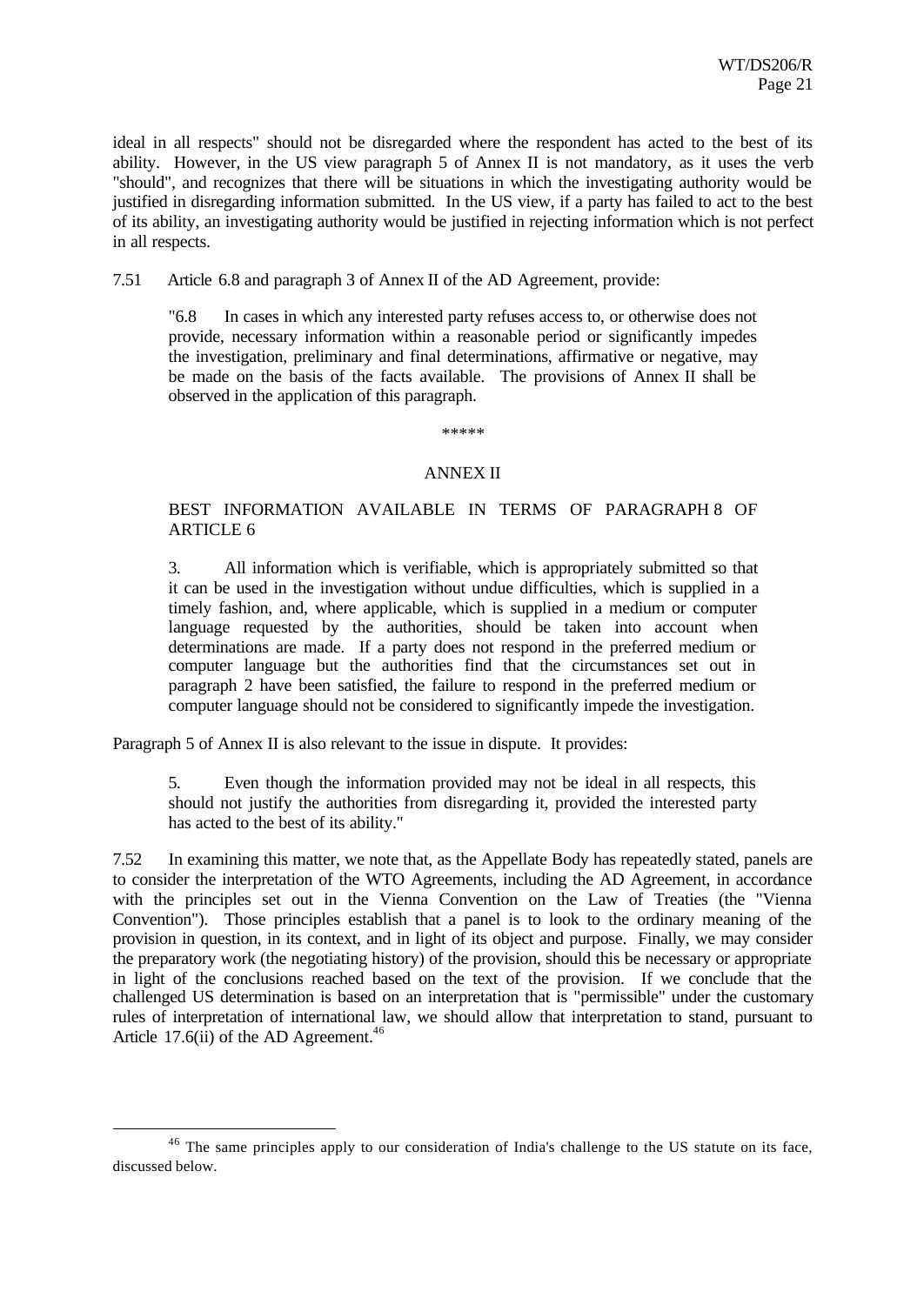l

7.53 Turning first to the text of Article 6.8, we note that the word "information" is defined as "knowledge or facts communicated about a particular subject, event, etc."<sup>47</sup> "Necessary" is defined as "That cannot be dispensed with or done without; requisite, essential, needful".<sup>48</sup> Thus, Article 6.8 provides that if essential knowledge or facts, which cannot be done without, are not provided to the investigating authority by an interested party, the investigating authority may make preliminary or final determinations on the basis of facts available. However, this conclusion does not significantly elucidate the question of the degree to which facts available may be used in a case in which some necessary information is submitted, and some is not.

7.54 On this point, the parties have divergent views. The United States argues that if any necessary information is not provided, the investigating authority may conclude that necessary information has not been provided in terms of Article 6.8, and may instead base its entire determination on facts available. India, on the other hand, considers that the "necessary" information can be considered to fall into discrete categories or sets, grouped around the basic elements of the anti-dumping calculation – information relating to the normal value and export price calculations, and information regarding cost of production and constructed normal value in some cases. India appears to consider these categories as essentially discrete elements of an anti-dumping investigation. India considers that a failure to provide information regarding one element of the overall determination does not justify resort to facts available for all aspects of the calculation of the dumping margin. <sup>49</sup>

7.55 In our view, the failure to provide necessary information, that is information which is requested by the investigating authority and which is relevant to the determination to be made.<sup>50</sup> triggers the authority granted by Article 6.8 to make determinations on the basis of facts available. The provisions of Annex II, which set out conditions on the use of facts available, inform the question of whether necessary information has not been provided, by establishing considerations for when information submitted must be used by the investigating authority. Thus, the provisions of Annex II inform an investigating authority's evaluation whether necessary information, in the sense of Article 6.8, has been provided, and whether resort to facts available with respect to that element of information is justified. If, after considering the provisions of Annex II, and in particular the criteria of paragraph 3, the conclusion is that information provided satisfies the conditions therein, the investigating authority must use that information in its determinations, and may not resort to facts available with respect to that element of information. That is, the investigating authority may not conclude, with respect to that information, that "necessary information" has not been provided.

7.56 We note that there is disagreement between the parties as to whether the provisions of Annex II, which are largely phrased in the conditional tense ("should") are mandatory. We consider that Article 6.8 itself answers this question. Article 6.8. explicitly provides that "The provisions of Annex II **shall** be observed in the application of this paragraph" (emphasis added). In our view, the use of the word "shall" in this context establishes that the provisions of Annex II are mandatory. Indeed, this would seem a necessary conclusion. The alternative reading would mean that investigating authorities are required ("shall") to apply provisions which are not themselves required, an

<sup>&</sup>lt;sup>47</sup> New Shorter Oxford English Dictionary, Clarendon Press, Oxford, 1993.

<sup>48</sup> New Shorter Oxford English Dictionary, Clarendon Press, Oxford, 1993.

<sup>&</sup>lt;sup>49</sup> India stated, in response to a question from the Panel, that "barring unusual circumstances, the four so-called "essential components" are indeed separate and distinct categories of information" Answers of India to Questions of the Panel - First Meeting, question 28, at para. 50.

 $50$  We are not dealing here with the possibility that the investigating authority might request irrelevant information. Obviously, such information would not be "necessary" in the sense of Article 6.8. However, there is no suggestion in this case that the investigating authority requested information beyond that which was necessary to the determinations it had to make.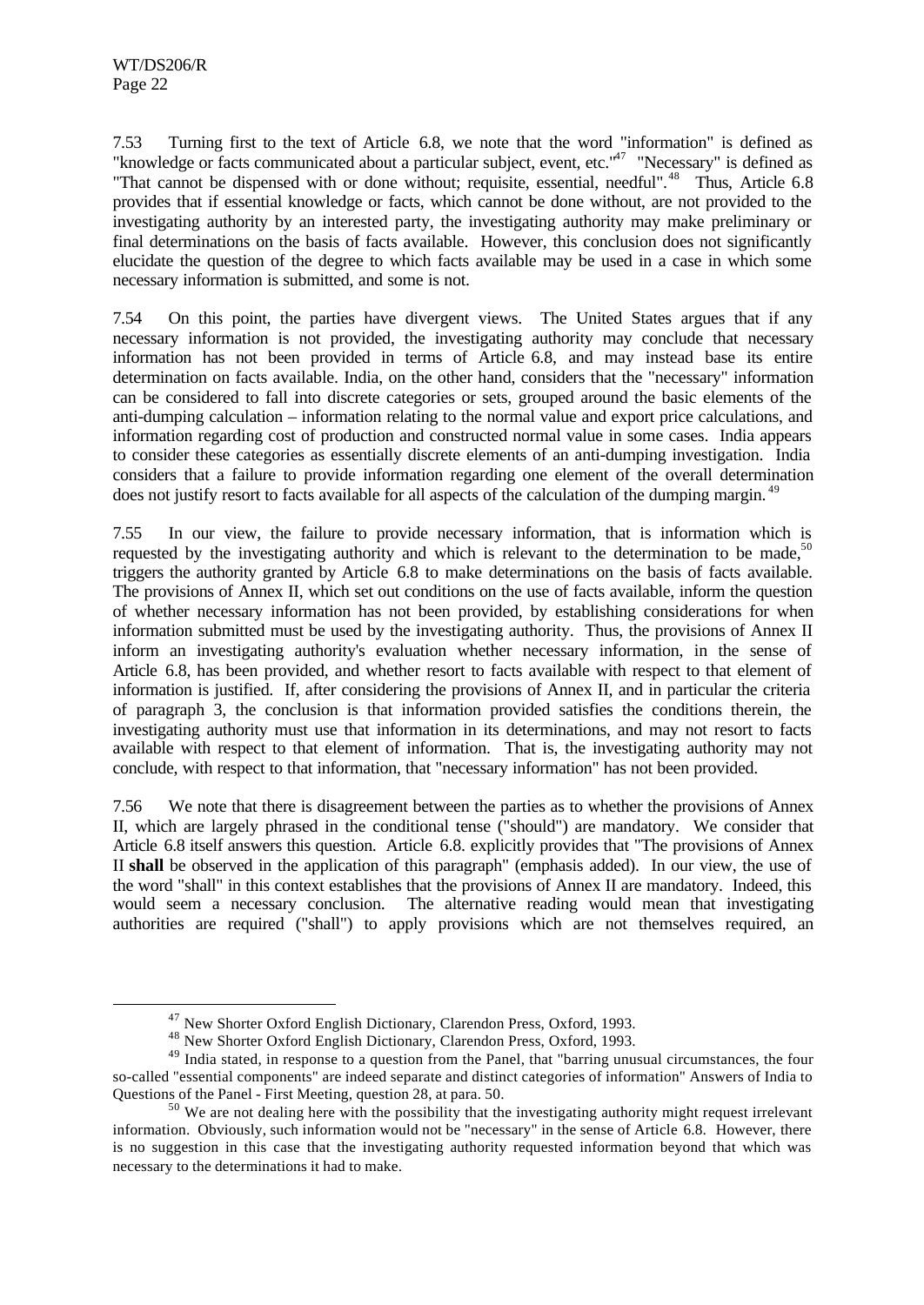interpretation that makes no sense.<sup>51</sup> Moreover, the provisions of Annex II, while worded in the conditional, give specific guidance to investigating authorities regarding certain aspects of their determinations which, without more, clearly establish the operational requirements. Thus, we consider that that the provisions of Annex II are mandatory, not because of the wording of those provisions themselves, but because of the obligation to observe them set out in Article 6.8. $^{52}$ 

7.57 The specific provisions of Annex II with which we are concerned in this dispute are paragraphs 3 and 5.<sup>53</sup> Paragraph 3 states that all information provided that satisfies the criteria set out in that paragraph is to be taken into account when determinations are made. We consider in this regard that the use of the final connector "and" in the list of criteria makes it clear to us that an investigating authority, when making determinations, is only **required** to take into account information which satisfies all of the applicable criteria of paragraph  $3.54$  In order to assess the limitations this provision puts on the right of an investigating authority to reject information submitted and instead resort to facts available,<sup>55</sup> we look to the ordinary meaning of the text, in its context and in light of its object and purpose. Paragraph 3 starts with the phrase "all information". "All" means "the whole amount, quantity, extent or compass of" and "the entire number of, the individual constituents of, without exception…every". <sup>56</sup> To "take into account" is defined as "take into consideration, notice". <sup>57</sup> Thus, a straightforward reading of paragraph 3 leads to the understanding that it requires that every element of information submitted which satisfies the criteria set out therein must be considered by the investigating authority when making its determinations. If information must be considered under paragraph 3, an investigating authority may not conclude, with respect to that information, that necessary information has not been provided, in the sense of Article 6.8. Consequently, we do not accept the United States' position that "information" in Article 6.8 means all information, such that Members have an unlimited right to reject all information submitted in a case where some necessary information is not provided.

 $53$  Paragraph 1 of Annex II principally concerns notice to interested parties of what information will be required, that is, the necessary information, and the potential for resort to facts available if the information is not supplied. Paragraph 2 authorizes the investigating authority to request information in a particular medium or computer language, but establishes limits on the right to insist upon provision of information in the requested format. Paragraph 4 is in a sense the obverse of paragraph 2, allowing the authority to decline to accept information in a medium that cannot be processed. Paragraph 6 requires the investigating authority to inform a party if submitted information is not accepted and provide an opportunity for further explanations and ultimately, if the explanations are rejected, requires that an explanation of the rejection be given in any published determinations. Finally, paragraph 7 sets out rules and conditions for the use of particular information as facts available, including the possibility of less favorable results for a party in the event of non-cooperation.

 $54$  The Appellate Body has stated explicitly that:

Appellate Body Report, *US – Hot-Rolled Steel*, at para 81.

<sup>51</sup> We note that the Panel in, *Argentina – Definitive Anti-Dumping Measures on Imports of Ceramic Floor Tiles from Italy* ("*Argentina – Ceramic Tiles* "), WT/DS189/R, adopted 5 November 2001, treated the provisions of Annex II as obligations in its analysis and findings.

 $52$  We note in this regard the Appellate Body's statement that "Article 6.8 requires that the provisions of Annex II of the *Anti-Dumping Agreement* be observed in the use of facts available." Appellate Body Report, *US – Hot-Rolled Steel*, at para 78. The Appellate Body appears to have treated the provisions of Annex II which are phrased in the conditional as mandatory, but did not specifically address the question, which was not raised before it, or indeed before the *Hot-Rolled Steel* Panel.

<sup>&</sup>quot;according to paragraph 3 of Annex II, investigating authorities are directed to use information if three, and, in some circumstances, four, conditions are satisfied. In our view, it follows that if these conditions are met, investigating authorities are *not* entitled to reject information submitted, when making a determination."

<sup>&</sup>lt;sup>55</sup> We note in this context the statement of the Appellate Body that paragraph 3 of Annex II bears on the issue of "when the investigating authorities are entitled to *reject* information submitted by interested parties." Appellate Body Report, *US – Hot-Rolled Steel*, at para 80.

<sup>&</sup>lt;sup>56</sup> New Shorter Oxford English Dictionary, Clarendon Press, Oxford, 1993.

<sup>&</sup>lt;sup>57</sup> New Shorter Oxford English Dictionary, Clarendon Press, Oxford, 1993.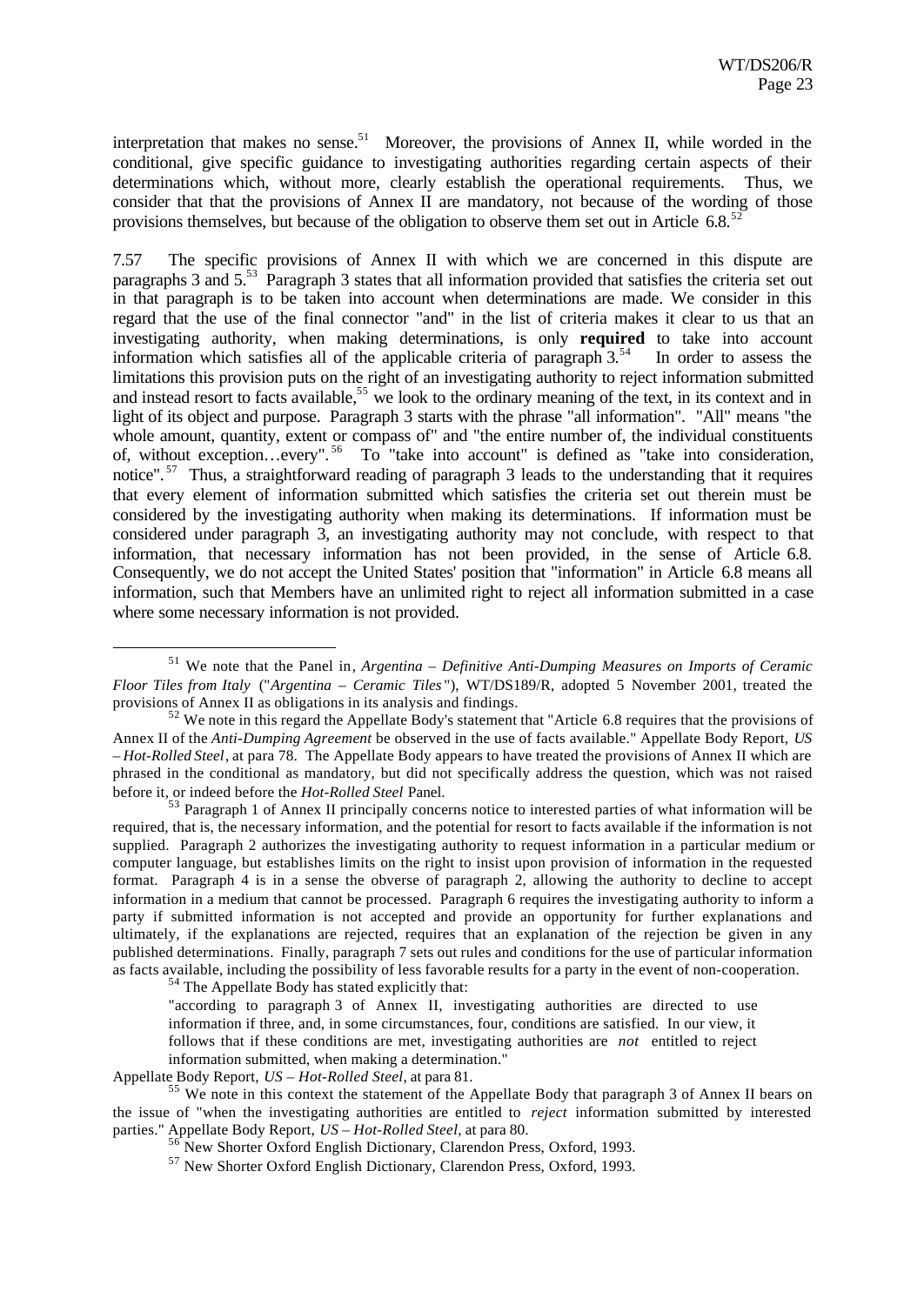7.58 Of course, we do not mean to suggest that the investigating authority must, in every case, scrutinize each item of information submitted in order explicitly to determine whether it satisfies the criteria of paragraph 3 of Annex II before it uses it in its determination. Clearly, if the authority is satisfied with the information submitted, and concludes that an interested party has fully complied with the requests for information, there is no need to undertake any separate analysis under paragraph 3 of Annex II. However, to the extent the authority is not satisfied with the information submitted, it must examine those elements of information with which it is **not** satisfied, in light of the criteria of paragraph 3.

7.59 That said, however, we also do not accept India's view that each category of information submitted must be judged separately. India recognizes that there may be cases where a piece of information submitted which otherwise satisfies paragraph 3 is so minor an element of the information necessary to make determinations that it cannot be used in the investigation without undue difficulties, and that it is possible that so much of the information submitted in a particular "category" fails to satisfy the criteria of paragraph 3, for instance, cannot be verified, that the entire category of information cannot be used without undue difficulty.<sup>5</sup>

7.60 We consider in addition that the various elements, or categories, of information necessary to an anti-dumping determination are often interconnected, and a failure to provide certain information may have ramifications beyond the category into which it falls. For instance, a failure to provide cost of production information would leave the investigating authority unable to determine whether sales were in the ordinary course of trade, and further unable to calculate a constructed normal value. Thus, a failure to provide cost of production information might justify resort to facts available with respect to elements of the determination beyond just the calculation of cost of production. Moreover, without considering any particular "categories" of information, it seems clear to us that if certain information is not submitted, and facts available are used instead, this may affect the relative ease or difficulty of using the information that has been submitted and which might, in isolation, satisfy the requirements of paragraph 3 of Annex II. However, to accept that view does not necessarily require the further conclusion, espoused by the United States, that in a case in which any "essential" element of requested information is not provided in a timely fashion, the investigating authority may disregard all the information submitted and base its determination exclusively on facts available. To conclude otherwise would fly in the face of one of the fundamental goals of the AD Agreement as a whole, that of ensuring that objective determinations are made, based to the extent possible on facts.<sup>59</sup>

7.61 The answer, in our opinion, lies between the two extremes of the positions taken by the parties. That is, when there is a question whether necessary information has been submitted, the investigating authority must, with reference to the guidance given in paragraph 3 of Annex II, consider whether the information that has been submitted satisfies the criteria therein. If yes, it must be taken into account in making determinations. If not, it may be rejected and facts available used instead. In a case in which some information is rejected and facts available used instead, the further question may arise whether the fact that some information submitted was rejected has consequences for the remainder of the information submitted. In particular, the investigating authority may need to consider whether the fact that some information is rejected results in other information failing to satisfy the criteria of paragraph 3. In this context, we consider to be critical the question of whether information which itself may satisfy the criteria of paragraph 3 can be used without undue difficulties in light of its relationship to rejected information.<sup>60</sup>

7.62 In sum, we consider that paragraph 3 of Annex II establishes specific criteria which an investigating authority must apply before rejecting information submitted and relying instead on facts

<sup>&</sup>lt;sup>58</sup> Answers of India to Questions of the Panel - First Meeting, questions 28 & 29, at paras. 54 & 60.

<sup>59</sup> See Panel Report, *US – Hot-Rolled Steel*, at para. 7.55.

 $60$  In addition, as discussed below, the explanation of such findings is vital.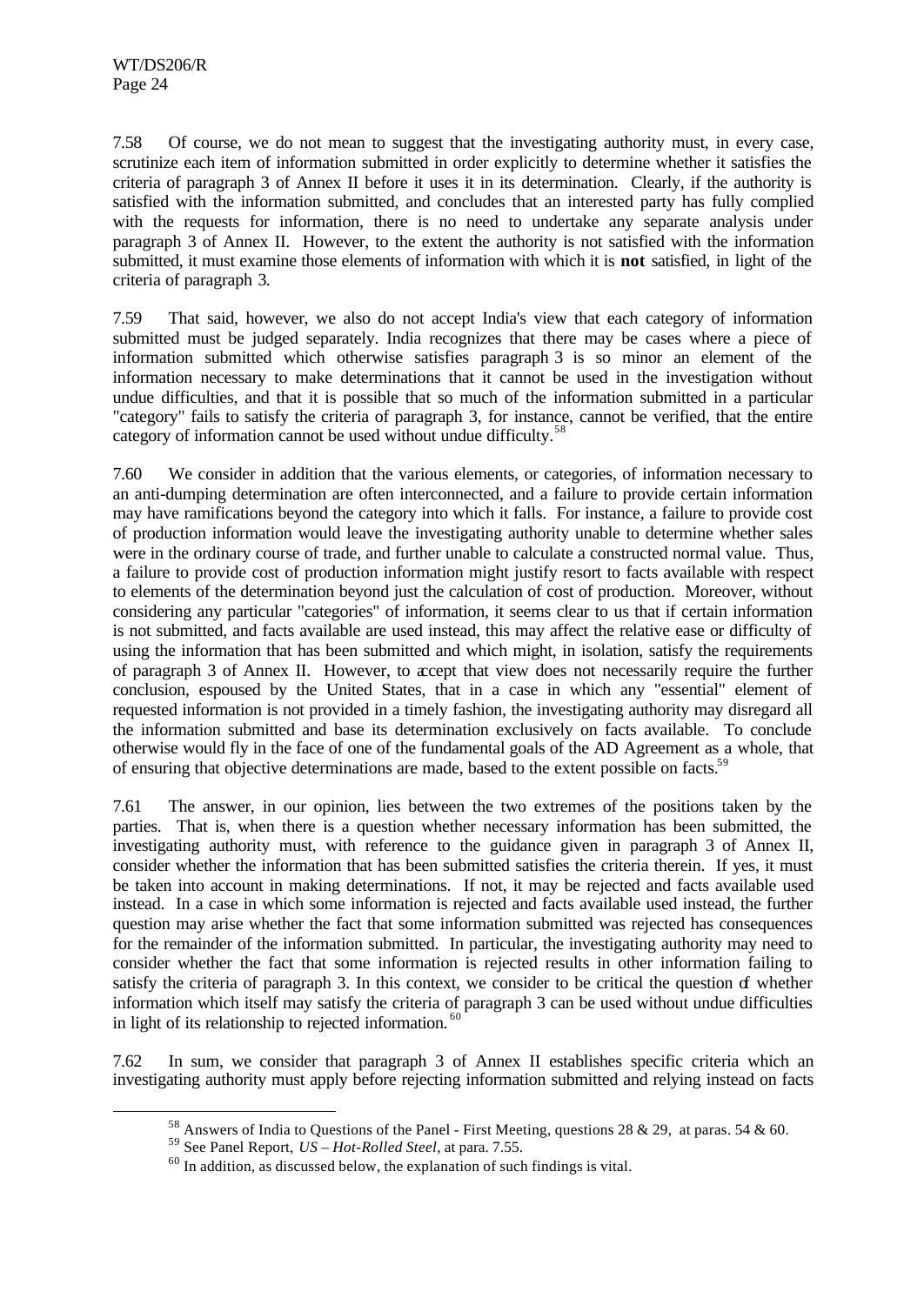available. Clearly, with respect to the specific item of information in question, if it fails to satisfy the criteria of paragraph 3, it may be rejected and resort may be had to facts available. This is not in dispute, and is the basis of the United States' not-infrequent resort to "partial facts available" or "gapfilling".<sup>61</sup> The more difficult question, presented in this dispute, is whether a conclusion that some information submitted fails to satisfy the criteria of paragraph 3, and thus may be rejected, can in any case justify a decision to reject other information submitted which, if considered in isolation, would satisfy the criteria of paragraph 3. We consider that the answer to this question is yes, in some cases, but that the result in any given case will depend on the specific facts and circumstances of the investigation at hand.

7.63 Finally, we note that India has argued that even if information submitted fails to satisfy the criteria of paragraph 3 to some degree, if the party submitting that information acted to the best of its ability, the investigating authority is required under paragraph 5 of Annex II to make "more concerted efforts" to use it. $62$ 

7.64 Paragraph 5 establishes that information provided which is not ideal is not to be disregarded if the party submitting it has acted to the best of its ability. As the Appellate Body found in *US – Hot-Rolled Steel*, the degree of effort demanded of interested parties by this provision is significant.<sup>63</sup> We are somewhat troubled by the implications of India's view of this provision, which might be understood to require that information which fails to satisfy the criteria of paragraph 3, and therefore need not be taken into account when determinations are made, must nonetheless "not be disregarded" if the party submitting it has acted to the best of its ability. We find it difficult to conclude that an investigating authority must use information which is, for example, not verifiable, or not submitted in a timely fashion, or regardless of the difficulties incumbent upon its use, merely because the party supplying it has acted to the best of its ability. This would seem to undermine the recognition that the investigating authority must be able to complete its investigation and must make determinations based to the extent possible on facts, the accuracy of which has been established to the authority's satisfaction.

7.65 However, if we understand paragraph 5 to emphasize the obligation on the investigating authority to cooperate with interested parties, and particularly to actively make efforts to use information submitted if the interested party has acted to the best of its ability, we believe that it does not undo the framework for use of information submitted and resort to facts available set out in the AD Agreement overall. Similarly, paragraph 5 can be understood to highlight that information that satisfies the requirements of paragraph 3, but which is not perfect, must nonetheless not be disregarded.

7.66 Applying these principles to this case, we consider that merely because USDOC concluded that certain of the information submitted by SAIL could be disregarded does not, without more, establish that USDOC was entitled to reject the US sales price information.

7.67 As discussed above, it may indeed be the case that a failure to provide one element of information undermines the usability of information that is submitted, making it unduly difficult to use the information submitted in making determinations. Critical to such a determination is the explanation by the investigating authority of its conclusion in this regard. A panel reviewing such a

<sup>61</sup> See, e.g. *Notice of Final Determination of Sales at Less Than Fair Value: Hot-Rolled Flat-Rolled Carbon-Quality Steel Products From Japan*, 64 Fed. Reg. 24329, 24370 (6 May 1999); *Stainless Steel Bar From India: Final Results of Anti-dumping Duty Administrative Review and New Shipper Review and Partial Rescission of Administrative Review*, 65 Fed. Reg. 48965, 48966 (10 August 2000) (Exhibit India-35); *Notice of Final Determination of Sales at Less Than Fair Value: Hot-Rolled Flat-Rolled Carbon-Quality Steel Products From the Russian Federation*, 64 Fed. Reg. 38626, 38629-30 (19 July 1999) (Exhibit India-35).

 $62$  First Written Submission of India at para. 52.

<sup>63</sup> Appellate Body Report, *US – Hot-Rolled Steel*, at para. 102.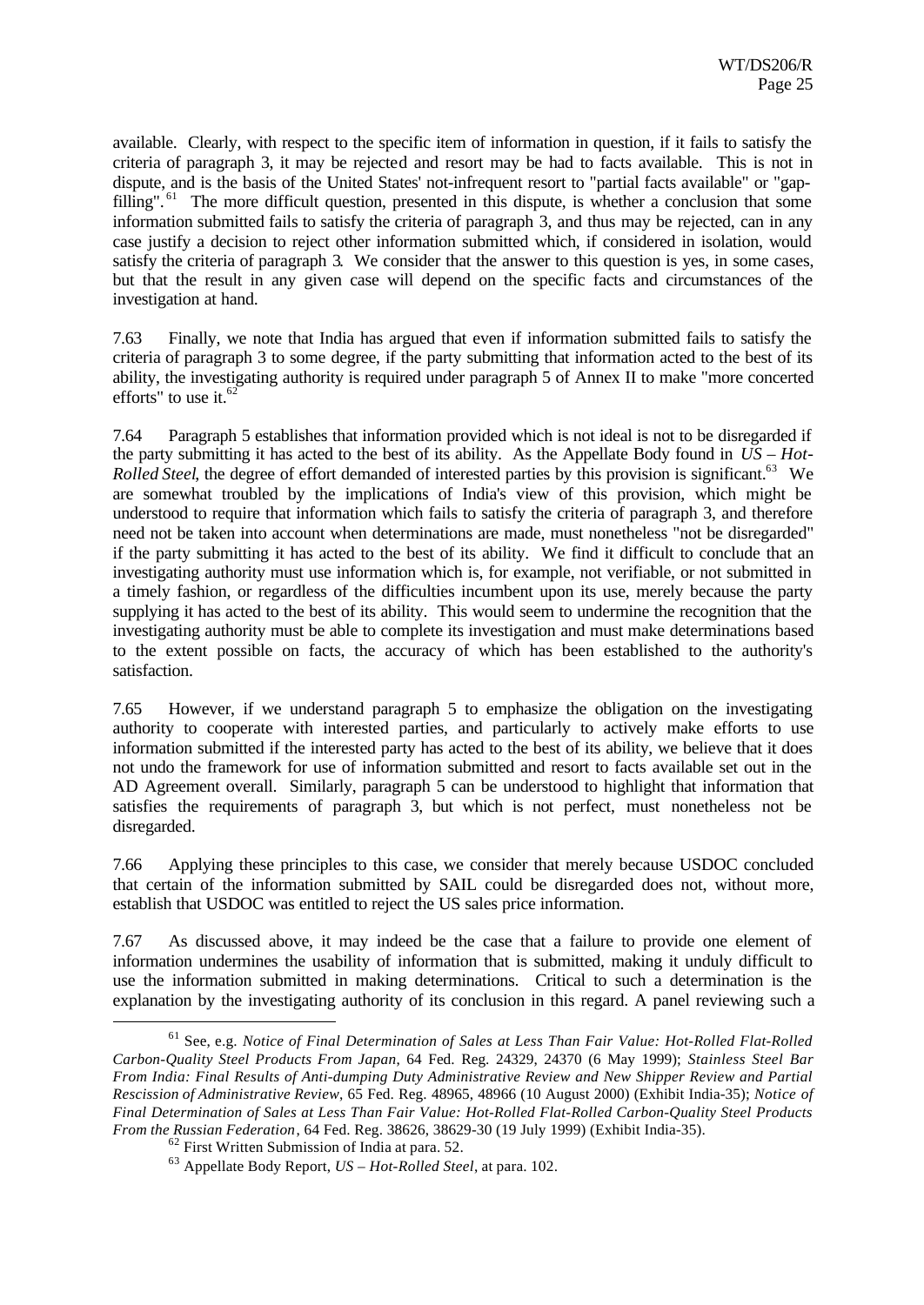l

decision must be able to conclude that the investigating authority considered the relationship between the missing information and the information submitted, and concluded that in light of that relationship, the fact that one element of information was not submitted justified the conclusion that information submitted did not satisfy the criteria of paragraph  $3$  of Annex II.<sup>64</sup> There is no indication on the face of USDOC's determination, or the other information from the record submitted to us, to indicate how the problems with other data submitted, which led to its rejection, affected the US sales price information such that it failed to satisfy the criteria of paragraph 3.

7.68 Before us, United States asserts that the US sales price information itself could not be verified or used without undue difficulties because part of the necessary data requested, concerning cost information for the product sold in the United states, was not submitted. The United States argues that in the absence of such information it would not be possible to ensure "apples to apples" comparisons in determining a dumping margin or to make adjustments for physical differences between the product sold in the home market and that sold for export to the United States. As a consequence, the United States argues that it would be unduly difficult to use the submitted US price information

7.69 It appears from the record information submitted that this aspect of cost information for the product sold in the United States is indeed missing from the questionnaire response submitted by SAIL. However, there is no indication at any point in the USDOC's determination, or in the other record information submitted to us, to suggest that the lack of this cost information was considered in assessing whether the US sales price information could be verified or used in the investigation without undue difficulty. The lack of cost of manufacture information for exported product is not even mentioned in the verification report, the determination of failure of verification, or in the final determination, as a problem with respect to the US sales price information.<sup>65</sup> Indeed, this appears to us to be a *post hoc* explanation, perhaps triggered by our own questions to the parties. Even assuming we were persuaded by the United States' arguments before us that USDOC could have made the decision posited, there is nothing in the record to indicate to us that it **did** make such a decision in this case.

7.70 The United States also argues that the US sales price information was properly rejected by USDOC because that information itself failed to satisfy the criteria of paragraph 3. Again, we do not see any evidence in the determination or in the record information submitted to us to indicate that such a determination was made by USDOC at the time.

7.71 The first criterion which must be satisfied for information to be taken into account under paragraph 3 is that the information is "verifiable". "Verifiable" is defined as "able to be verified or proved to be true."<sup>66</sup> To us, and the parties do not disagree, it seems clear that this entails that the accuracy and reliability of the information can be assessed by an objective process of examination.<sup>67</sup>

<sup>&</sup>lt;sup>64</sup> As there is no claim in this dispute regarding the adequacy of public notice under Article 12, we do not address that question. Rather, we are concerned here with the ability of a panel to discern the facts and rationale underlying the investigating authority's determination, in order to assess its consistency with the relevant obligations.

 $65$  It is undisputed that the cost information as a whole was problematic, but there is no indication of any direct linkage to the US sales price information.

<sup>66</sup> New Shorter Oxford English Dictionary, Clarendon Press, Oxford, 1993.

<sup>&</sup>lt;sup>67</sup> While the parties have addressed this concept in terms of the "on the spot" verification process provided for in Article 6.7 and Annex I of the Agreement, we note that such verification is not in fact required by the AD Agreement. Thus, the use of the term in paragraph 3 of Annex II is somewhat unclear. However, Article 6.6 establishes a general requirement that, unless they are proceeding under Article 6.8 by relying on facts available, the authorities shall "satisfy themselves as to the accuracy supplied by interested parties upon which their findings are based". "Verify" is defined as "ascertain or test the accuracy or correctness of, esp. by examination of by comparison of data etc; check or establish by investigation". New Shorter Oxford English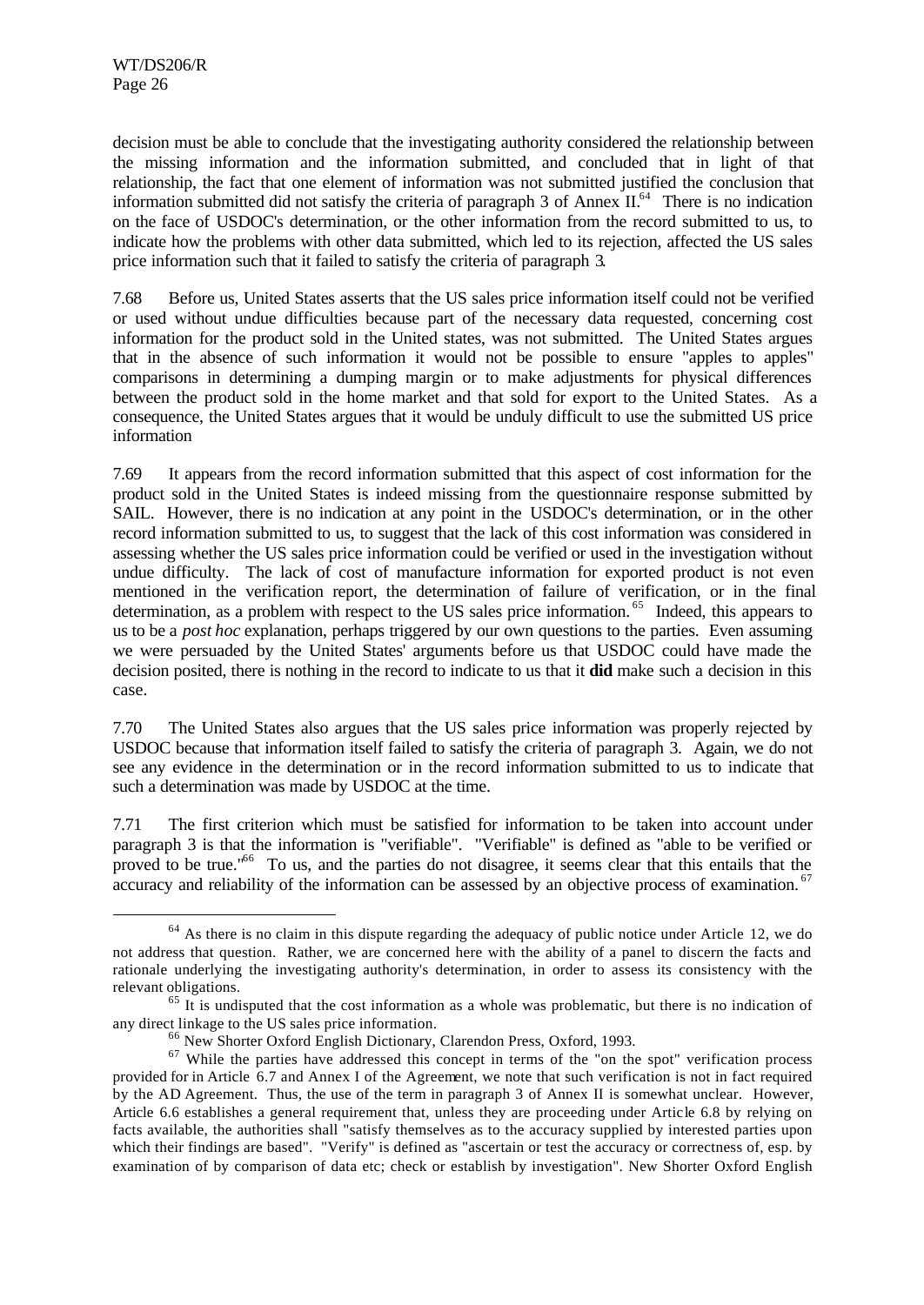Certainly, the US sales price information was capable of being verified. Indeed, the Verification Report itself suggests that, for the most part, the information as submitted was verified.<sup>68</sup> In this respect, we recall that, in line with paragraph 5 of Annex II, perfection is not the standard. Even USDOC indicated that the errors in the information were susceptible of correction. It was only "when combined with other pervasive flaws in SAIL's data", that USDOC considered these errors significant. Even then, the conclusion drawn was that "these errors support our conclusion that SAIL's data on the whole is unreliable.". USDOC considered that the fact that limited errors were found in the US sales price information did not indicate "underlying reliability of the SAIL's reporting, particularly when viewed in context the widespread problems encountered with all the other data in the questionnaire response."<sup>69</sup>

7.72 The second criterion of paragraph 3 requires that the information be "appropriately submitted so that it can be used in the investigation without undue difficulties." In our view, "appropriately" in this context has the sense of "suitable for, proper, fitting".<sup>70</sup> That is, the information is suitable for the use of the investigating authority in terms of its form, is submitted to the correct authorities, etc. More difficult is the requirement that the information can be "used without undue difficulties". "Undue" is defined as "going beyond what is warranted or natural, excessive, disproportionate".<sup>71</sup> Thus, "undue difficulties" are difficulties beyond what is otherwise the norm in an anti-dumping investigation. This recognizes that difficulties in using the information submitted in an anti-dumping investigation are not, in fact, unusual. This conclusion is hardly surprising, given that enterprises that become interested parties in an anti-dumping investigation and are asked to provide information are not likely to maintain their internal books and records in exactly the format and with precisely the items of information that are eventually requested in the course of an anti-dumping investigation. Thus, it is frequently necessary for parties submitting information to collect and organize raw data in a form that responds to the information request of the investigating authorities. Similarly, it is frequently necessary for the investigating authority to make adjustments of its own in order to be able to take into account information that does not fully comply with its request. This is part of the obligation on both sides to cooperate, recognized by the Appellate Body in the *US – Hot-Rolled Steel* case.

7.73 In discussing the obligation on interested parties to cooperate in the information gathering aspect of the investigation, the Appellate Body in *US – Hot-Rolled Steel*, noted that cooperation is a process, commenting that paragraphs 2 and 5 of Annex II of the AD Agreement reflect "a careful balance between the interest of investigating authorities and exporters. In order to complete their investigations, investigating authorities are entitled to expect a very significant degree of effort – to the "best of their abilities" – from investigated exporters" However, the Appellate Body further commented that "cooperation is indeed a two-way process involving joint effort."<sup>72</sup> Thus, it seems clear to us that investigating authorities must undertake a degree of effort – some degree of "difficulty" – if needed to be able to use information submitted by an interested party. However, the investigating authorities are not required to undertake extreme measures – that is "undue" difficulties in order to use information submitted, any more than the interested parties are required to undertake extreme measures to provide requested information.

Dictionary, Clarendon Press, Oxford, 1993. Thus, even in the absence of on-the-spot verification, the authorities are, in a more general sense of assessing the accuracy of information relied upon, required to base their decisions on information which is "verified".

<sup>68</sup> See Exhibit India-13.

<sup>69</sup> Determination of Verification Failure, Exhibit India-16, at 5.

<sup>70</sup> New Shorter Oxford English Dictionary, Clarendon Press, Oxford, 1993.

<sup>71</sup> New Shorter Oxford English Dictionary, Clarendon Press, Oxford, 1993.

<sup>72</sup> Appellate Body Report, *US – Hot-Rolled Steel*, at paras. 102 and 104.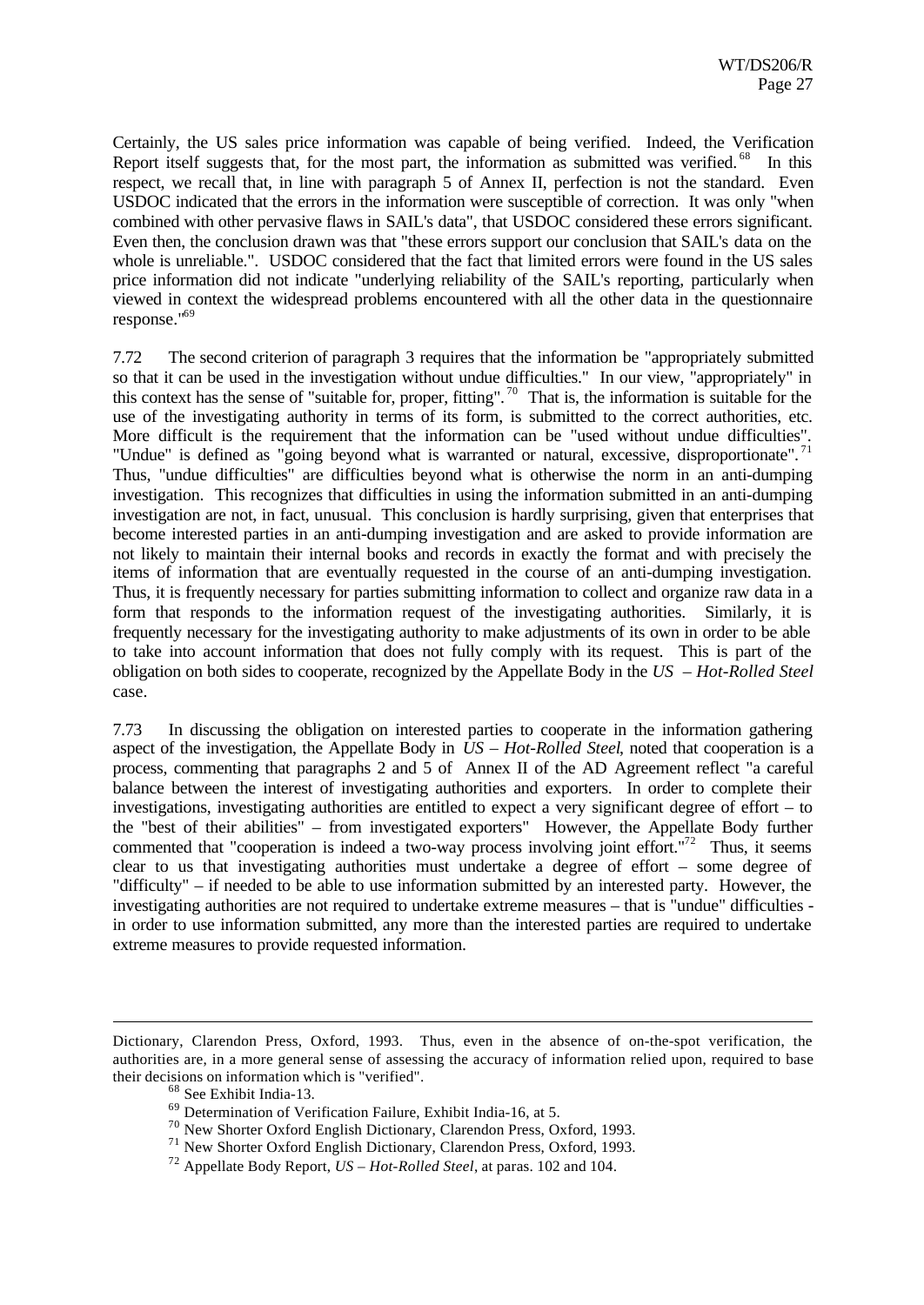l

7.74 In our view, it is not possible to determine in the abstract what "undue difficulties" might attach to an effort to use information submitted. We consider the question of whether information submitted can be used in the investigation "without undue difficulties" is a highly fact-specific issue. Thus, we consider that it is imperative that the investigating authority explain, as required by paragraph 6 of Annex II, the basis of a conclusion that information which is verifiable and timely submitted cannot be used in the investigation without undue difficulties.

7.75 In this context, we note that there is no explanation on the face of the USDOC determination to suggest that it was even considered, much less decided, whether the US sales price information could be used without undue difficulties to determine an export price. In this regard, India has submitted the affidavits of Mr. Albert Hayes in support of its view that the information submitted could have been corrected and sorted so as to make possible a determination of export price and allow an appropriate comparison of export price so determined, and normal value based on facts available (*i.e.,* the information in the application), without undue difficulty. It is undisputed that the US sales price information submitted by SAIL was not ideal. Some suggestions regarding how to correct the information submitted and alternative possibilities for calculating the dumping margin were proposed to USDOC, although not in precisely the manner suggested here.<sup>73</sup> The United States now argues that it would have required undue efforts to make the necessary corrections to the US sales price information submitted and even then there might not have been transactions that could serve as an appropriate match to the normal value information that was used. However, USDOC made absolutely no effort to try to use that information in making its determination of dumping margin. There is nothing in the record brought to our attention to suggest that USDOC even considered such a course of action. In the absence of any decision in this regard by USDOC, we consider it would be inappropriate for us to make our own judgement whether the methodologies proposed by India could have enabled USDOC to use the information submitted without undue difficulties in this investigation.

7.76 The third criterion of paragraph 3 requires that the information be supplied in a timely fashion. This requirement relates back to Article 6.8, which establishes that an investigating authority may resort to facts available if information is not provided "within a reasonable period".<sup>74</sup> That is, the "within a reasonable period" requirement of Article 6.8 and the "in a timely fashion" requirement of paragraph 3 of Annex II in our view are essentially the same. As a previous panel and the Appellate Body have recognized, anti-dumping investigations are subject to an overall time-limit, which necessitates that the investigating authority cannot be expected to continue to accept information indefinitely. What is a "within a reasonable period" or "in a timely fashion" will depend in each case on the facts and circumstances of that case. It is clear, however, that investigating authorities may not arbitrarily stick to pre-established deadlines as the basis of rejecting information as untimely.<sup>75</sup> There is no indication in the USDOC determination that the US sales price information was not submitted in a timely fashion.

7.77 The final criterion set out in paragraph 3 is that, where applicable, the information must be supplied in a medium or computer language requested by the authorities. This provision seems straightforward, and as it not in dispute in this case, we will not consider it further. We do note, however, that there is no reference in the final determination, or in other record evidence submitted to us, to suggest that USDOC concluded that, because of the technical problems with SAIL's electronic database of US sales price information, the information submitted failed to comply with this criterion of paragraph 3.

 $^{73}$  First Written Submission of the United States at para. 170 and fn. 160.

<sup>74</sup> See Appellate Body Report, *US – Hot-Rolled Steel*, at para. 83.

<sup>75</sup> Panel Report, *US – Hot-Rolled Steel*, at paras. 7.54-7.55, Appellate Body Report, *US – Hot-Rolled Steel*, at. paras. 73-74.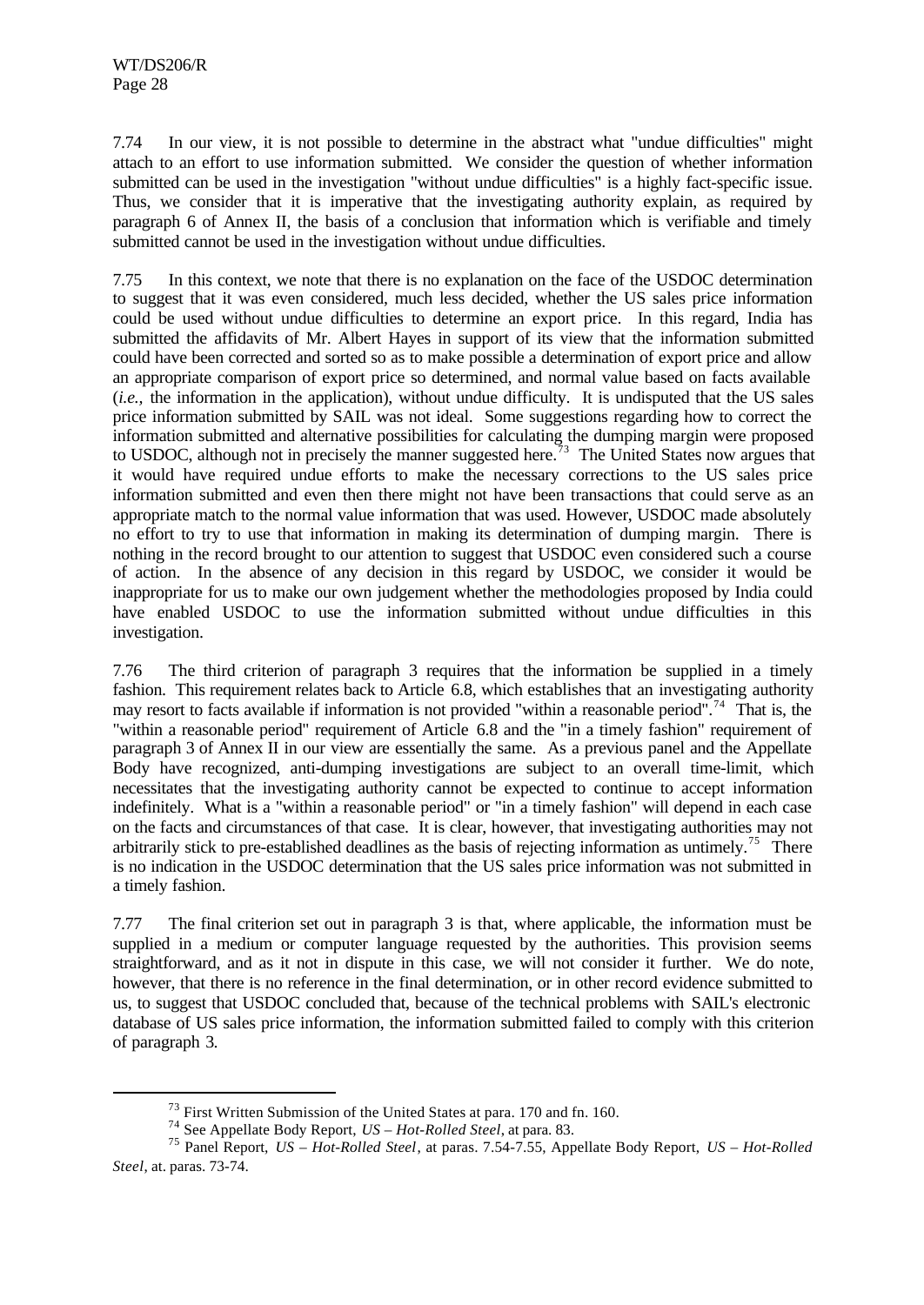7.78 In our view, USDOC's final determination clearly demonstrates that certain of the information submitted by SAIL was found to be unverifiable, or not timely submitted, or to have other flaws which made it unduly difficult to use. However, no such conclusions are set forth with respect to the US sales price information. Indeed, throughout the investigation, it appears that the principal problems were with the information concerning SAIL's home market transactions and cost of production. The references to problems with respect to the US sales price information, to the extent they are mentioned, are treated as minor. Thus, it seems clear to us that USDOC did not in fact reject the US sales information based on the application of the criteria of paragraph 3 to that information, but rather on the basis of problems associated with other information submitted.

7.79 Thus, on the basis of the facts and explanations on the record before us, we consider that USDOC's decision rejecting the US sales price information submitted by SAIL lacked a valid basis under paragraph 3 of Annex II of the AD Agreement.. Therefore, we conclude that USDOC acted inconsistently with Article 6.8 and paragraph 3 of Annex II of the AD Agreement in concluding, with respect to US sales price information, that necessary information was not provided and relying entirely on facts available in determining the dumping margin applicable to SAIL.

7.80 Having concluded that USDOC's decision to rely entirely on facts available was inconsistent with its obligations under the AD Agreement, we do not consider it necessary to address India's alternative claims.

#### **3. Whether Sections 776(a), 782(d) and 782(e) of the Tariff Act of 1930, as amended, are inconsistent on their face with Article 6.8 and Annex II of the AD Agreement**

7.81 The next question we must consider is whether US law governing resort to facts available is on its face inconsistent with the requirements of the AD Agreement as we understand them. In this respect, India argues that US law requires resort to facts available in circumstances in which Article 6.8 and paragraph 3 of Annex II do not permit information submitted to be disregarded and determinations based on facts available instead. The United States, focusing on the use of the word "may" in the statue, maintains that US law does not oblige USDOC to act inconsistently with the United States' obligation under the AD Agreement.

7.82 India argues that the statutory provisions governing the USDOC's consideration of facts available, specifically sections 776(a), 782(d) and 782(e) of the Tariff Act of 1930, as amended, are inconsistent with the AD Agreement on their face. India asserts that sections 776(a) and 782(e) are mandatory provisions that when read together mandate a violation of GATT/WTO obligations and prohibit WTO-consistent treatment of information submitted during an AD investigation.

7.83 India asserts that Sections 782(e) and 776(a), in combination, **require** USDOC to reject verified, timely submitted information that can be used without undue difficulties, **unless**, pursuant to section 782(e)(3), USDOC finds that the information is not so incomplete that it cannot serve as a reliable basis for reaching the applicable determination, **and**, pursuant to section 782(e)(4), that the interested party has acted to the best of its ability in providing the information. India submits that neither of these latter two conditions is found in paragraph 3 of Annex II of the AD Agreement. In India's view, paragraph 3 of Annex II establishes an exclusive set of conditions for determining whether information submitted by interested parties may be rejected by investigating authorities. If those conditions of paragraph 3 of Annex II are satisfied for a particular category or set of information, then, India argues, that category or set of information must be accepted by the investigating authority and used in the calculation of the dumping margin.

7.84 India argues that the US statutory provisions impermissibly merge the requirements of paragraphs 3 and 5 of Annex II by requiring the rejection of a category of information which satisfies the criteria of paragraph 3 based on a finding that the respondent has failed to act to the best of its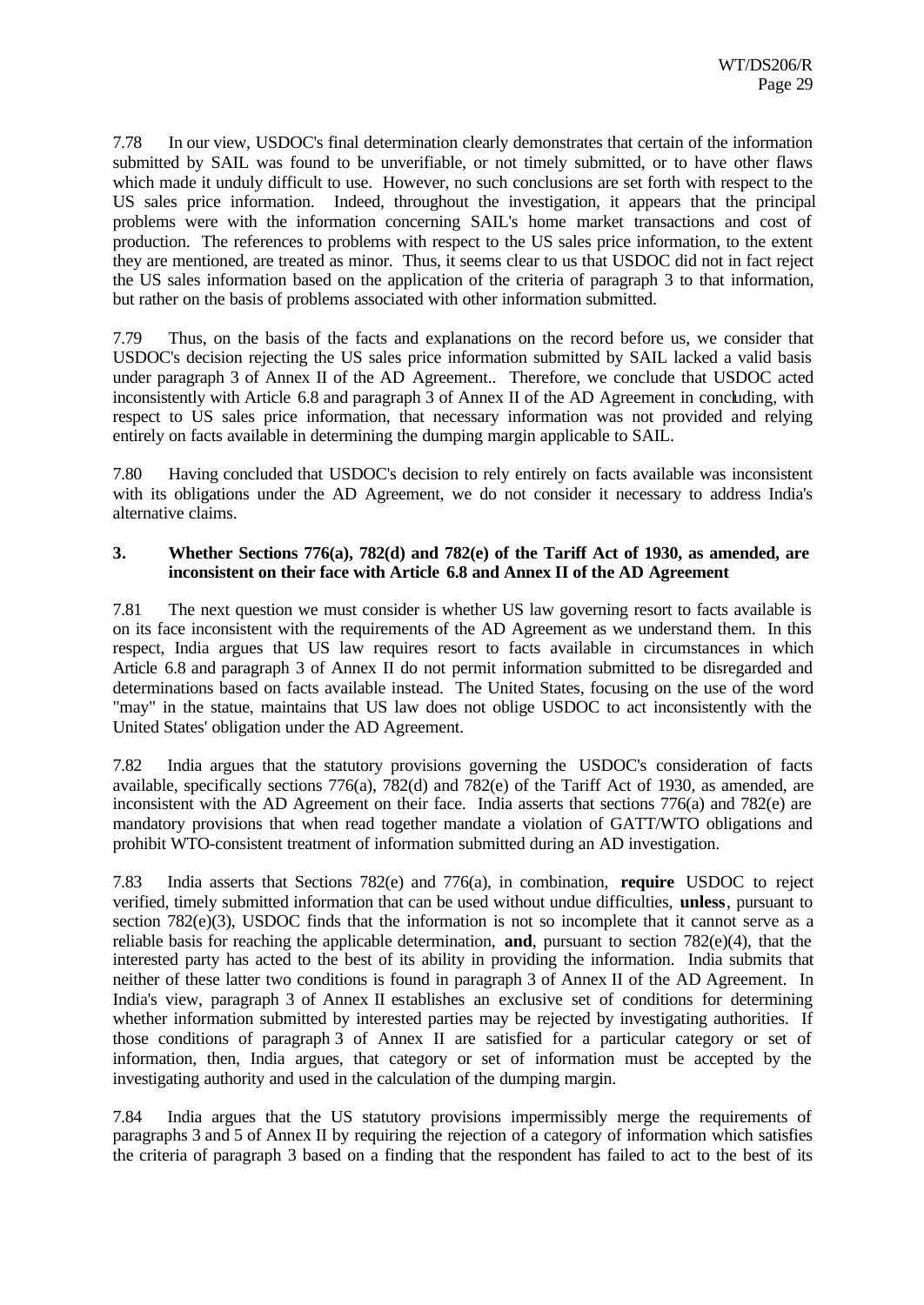l

ability in providing some **other** information in some other category. India also criticises Section 782(d), which India asserts mandates the use of facts available if USDOC finds that some other or supplemental submission is not satisfactory, or if the submission was not made by the deadline set for it, and in addition permits USDOC to disregard all or part of the original response.

7.85 The United States argues that India's claims are based on a misunderstanding of the relevant provisions of US law. The United States argues that, as interpreted by the USDOC and the US courts, section 776(a) only requires the use of facts available in circumstances where it is permissible to do so under Article 6.8. The United States further argues that the conditions in section 782(e) do not expand the extent to which USDOC must, or even may, use facts available, beyond what is authorized by Article 6.8.

7.86 The United States asserts that section 776(a) of the Act does not mandate WTO inconsistent action because it only requires the use of facts available in circumstances that Article 6.8 permits. Moreover, the United States asserts that section 782(d) provides discretion to reject information submitted, subject to the consideration of the requirements of section 782(e). The United States argues that there is nothing in the latter provision that requires the rejection of information provided by an interested party. Thus, in the US view, it cannot be viewed as mandating action that would be inconsistent with Article 6.8 and Annex II. The United States asserts that the use of the discretionary "may" throughout the USDOC regulations implementing section 776(a), 782(d), 782(e) of the Act supports the conclusion that the statutory provisions are not mandatory in nature and thus do not violate the United States' WTO obligations.

7.87 The United States submits that merely because the third condition of section 782(e), that the information not be "so incomplete that it cannot serve as a reliable basis for reaching the applicable determination," does not appear in paragraph 3 of Annex II does not mean that section 782(e) mandates WTO inconsistent action. The United States maintains that section 782(e) directs the USDOC to exercise the discretion provided for in paragraphs 3 and 5 of Annex II in a particular way, and **not** reject information if it meets the criterion set out in section 782(e). The United States asserts that GATT and WTO jurisprudence establish that a statutory provision will only be found to violate the Member's obligations on its face if the legislation **mandates** actions inconsistent with the Member's obligations or precludes actions that are consistent with those obligations. The United States adds that if the legislation provides discretion to administrative authorities to act in a WTOconsistent manner, the legislation as such does not violate a member's WTO obligations.

7.88 Before considering the consistency of US law with the AD Agreement, we consider it important to address an underlying question. A number of Panels have held that a municipal statute will be found to be inconsistent on its face with a Member's WTO obligations only if it is mandatory and requires WTO inconsistent action or prohibits WTO consistent action.<sup>76</sup> This was consistently the finding of Panels under the GATT 1947, and has been followed by WTO panels. The Appellate Body has recognized the distinction, but has not specifically ruled that it is determinative in consideration of whether a statute is inconsistent with relevant WTO obligations. However, it did recently state, in *United States – Anti-Dumping Act of 1916* :

"88. As indicated above, the concept of mandatory as distinguished from discretionary legislation was developed by a number of GATT panels as a threshold consideration in determining when legislation as such – rather than a specific application of that legislation – was inconsistent with a Contracting Party's GATT 1947

<sup>76</sup> For example, the Panel, in *US – Section 301 Trade Act*, recognized the "classical test in the preexisting jurisprudence that only legislation mandating a WTO inconsistency or precluding WTO consistency, could, as such, violate WTO provisions". Panel Report, *US – Section 301 Trade Act*, at para. 7.54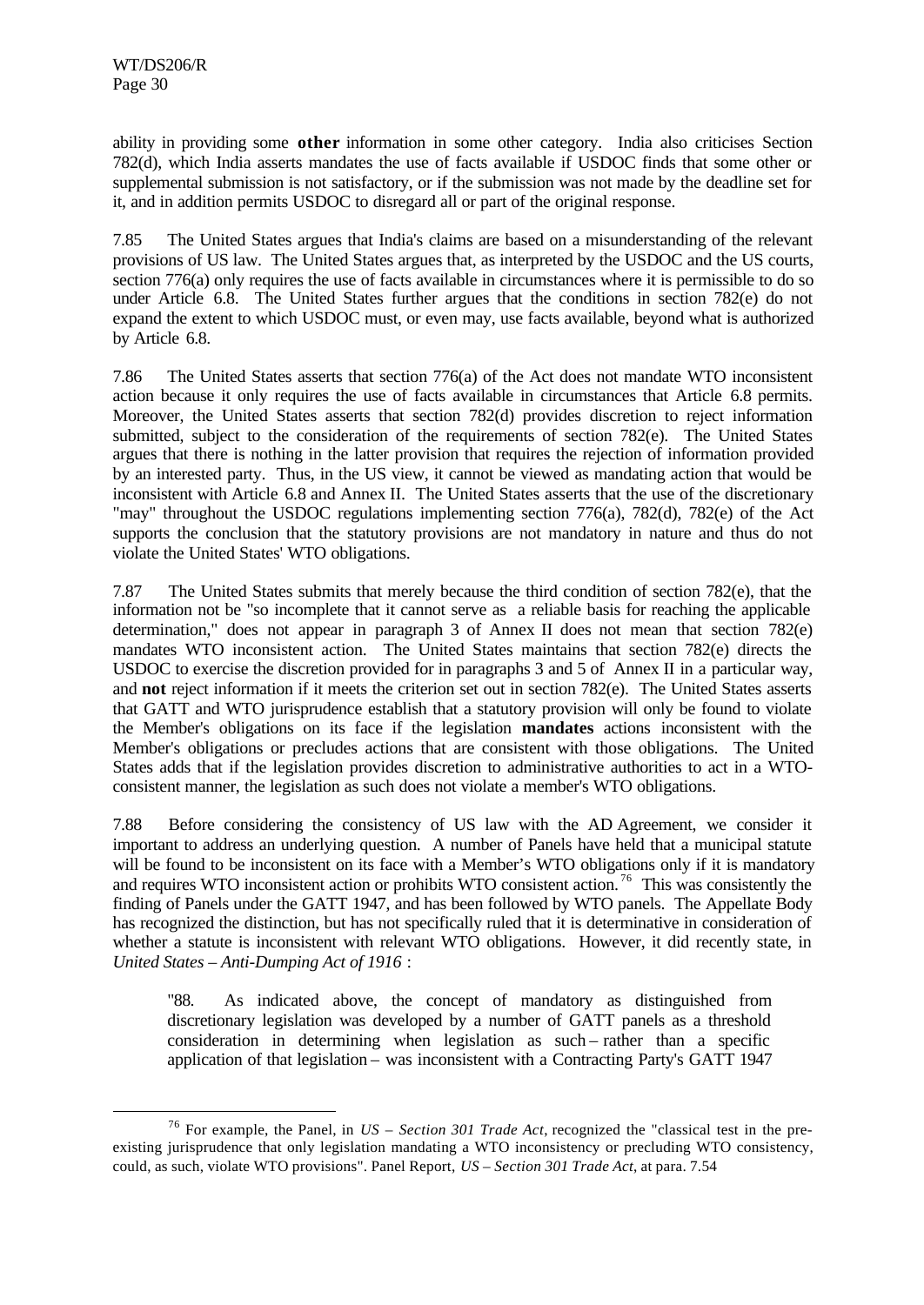obligations. The practice of GATT panels was summed up in *United States – Tobacco* as follows:

… panels had consistently ruled that legislation which mandated action inconsistent with the General Agreement could be challenged as such, whereas legislation which merely gave the discretion to the *executive authority* of a contracting party to act inconsistently with the General Agreement could not be challenged as such; only the actual application of such legislation inconsistent with the General Agreement could be subject to challenge. (emphasis added)

89. Thus, the relevant discretion, for purposes of distinguishing between mandatory and discretionary legislation, is a discretion vested in the *executive branch* of government". (footnotes omitted) <sup>77</sup>

7.89 We therefore consider that the question before us is whether the US statutory provisions in question **require** USDOC to take action which contravenes the US obligations under the WTO AD Agreement. Indeed, the parties do not disagree with this formulation of the issue.<sup>78</sup>

7.90 In this regard, we keep in mind that it is a well accepted principle of international law that for the purposes of international adjudication national law is to be considered as a fact.<sup>79</sup> Our analysis of the consistency of the US statute with the AD Agreement takes into account, therefore, the principles of statutory interpretation applied by the administering agency and judicial authorities of the United States.

7.91 The provisions of US law challenged by India are set out below:

"Section 776 - DETERMINATIONS ON THE BASIS OF THE FACTS AVAILABLE.

(a) IN GENERAL. - If -

l

- (1) necessary information is not available on the record, or
- (2) an interested party or any other person-

(A) withholds information that has been requested by the administering authority or the Commission under this title,

(B) fails to provide such information by the deadlines for submission of the information or in the form and manner requested, subject to subsections (c)(1) and (e) of Section 782,

(C) significantly impedes a proceeding under this title, or

(D) provides such information but the information cannot be verified as provided in Section 782(i),

<sup>77</sup> Appellate Body Report, *US – 1916 Act*, at paras. 88 - 89.

<sup>&</sup>lt;sup>78</sup> First Written Submission of India at para. 141; First Written Submission of the United States at paras. 116-118.

<sup>79</sup> *Certain German Interests in Polish Upper Silesia*, 1926, PCIJ Rep., Series A, No. 7, p.19; See also Panel Report, *US – Section 301 Trade Act*, at para. 7.18.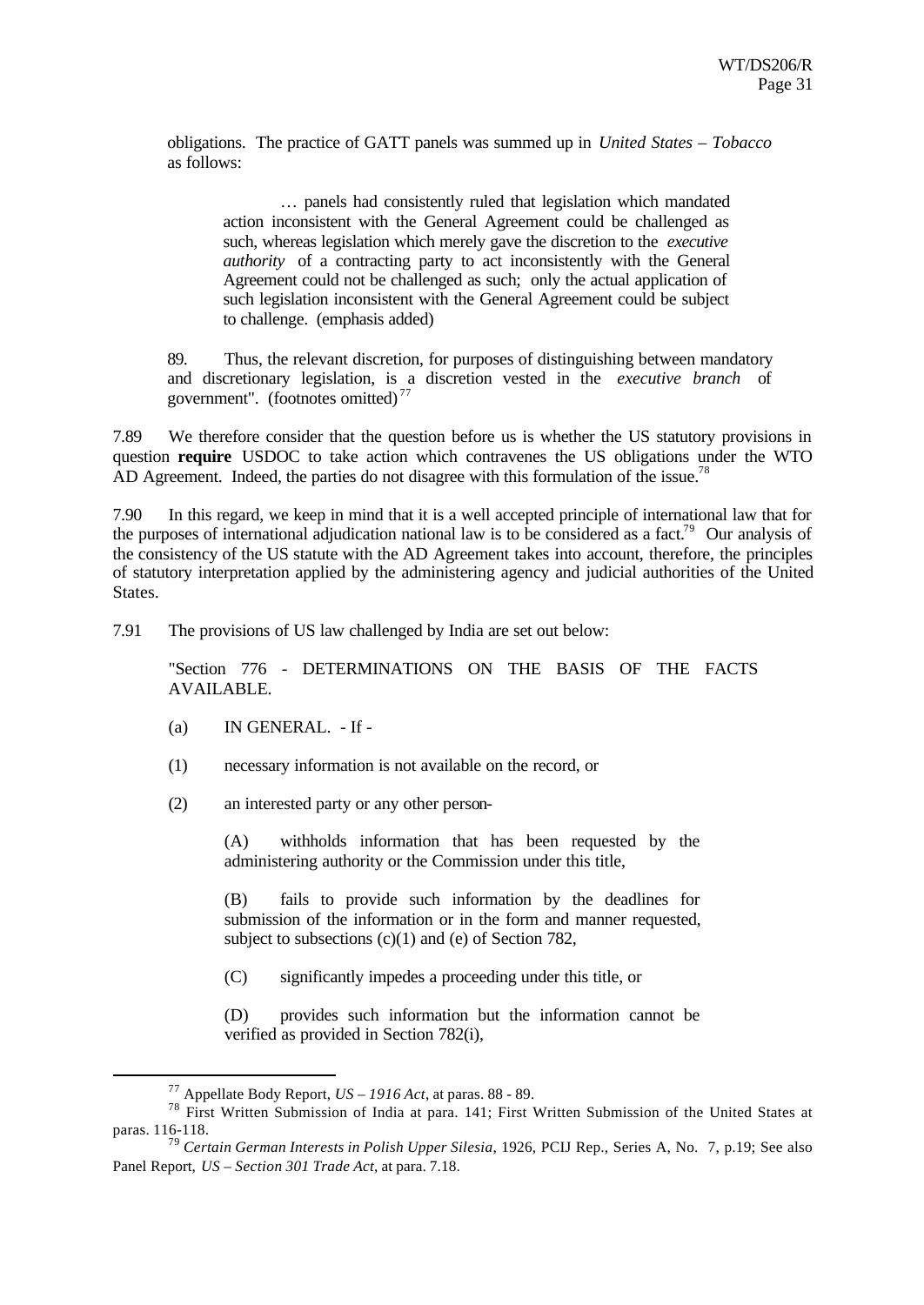the administering authority and the Commission shall, subject to Section 782(d), use the facts otherwise available in reaching the applicable determination under this title."

Subsections (b) and (c) of section 776, which are not at issue in this dispute, provide respectively for the application of adverse inferences, and for the corroboration of secondary information.

"Section 782 - CONDUCT OF INVESTIGATIONS AND ADMINISTRATIVE REVIEWS.

(d) DEFICIENT SUBMISSIONS. - If the administering authority or the Commission determines that a response to a request for information under this title does not comply with the request, the administering authority or the Commission (as the case may be) shall promptly inform the person submitting the response of the nature of the deficiency and shall, to the extent practicable provide that person with an opportunity to remedy or explain the deficiency in light of the time-limits established for the completion of the investigations or reviews under this title. If that person submits further information in response to such deficiency and either -

(1) the administering authority or the Commission (as the case may be) finds that such response is not satisfactory, or

(2) such response is not submitted within the applicable time limits,

then the administering authority or the Commission (as the case may be) may, subject to subsection (e), disregard all or part of the original and subsequent responses.

(e) USE OF CERTAIN INFORMATION. - In reaching a determination under Section 703, 705, 733, 735, 751, or 753 [preliminary and final determinations, administrative review of determinations, and special rules for injury investigations for certain section 303 countervailing duty orders and investigations] the administering authority and the Commission shall not decline to consider information that is submitted by an interested party and is necessary to the determination but does not meet all the applicable requirements established by the administering authority or the Commission, if -

(1) the information is submitted by the deadline established for its submission,

(2) the information can be verified,

(3) the information is not so incomplete that it cannot serve as a reliable basis for reaching the applicable determination,

(4) the interested party has demonstrated that it acted to the best of its ability in providing the information and meeting the requirements established by the administering authority or the Commission with respect to the information, and

(5) the information can be used without undue difficulties."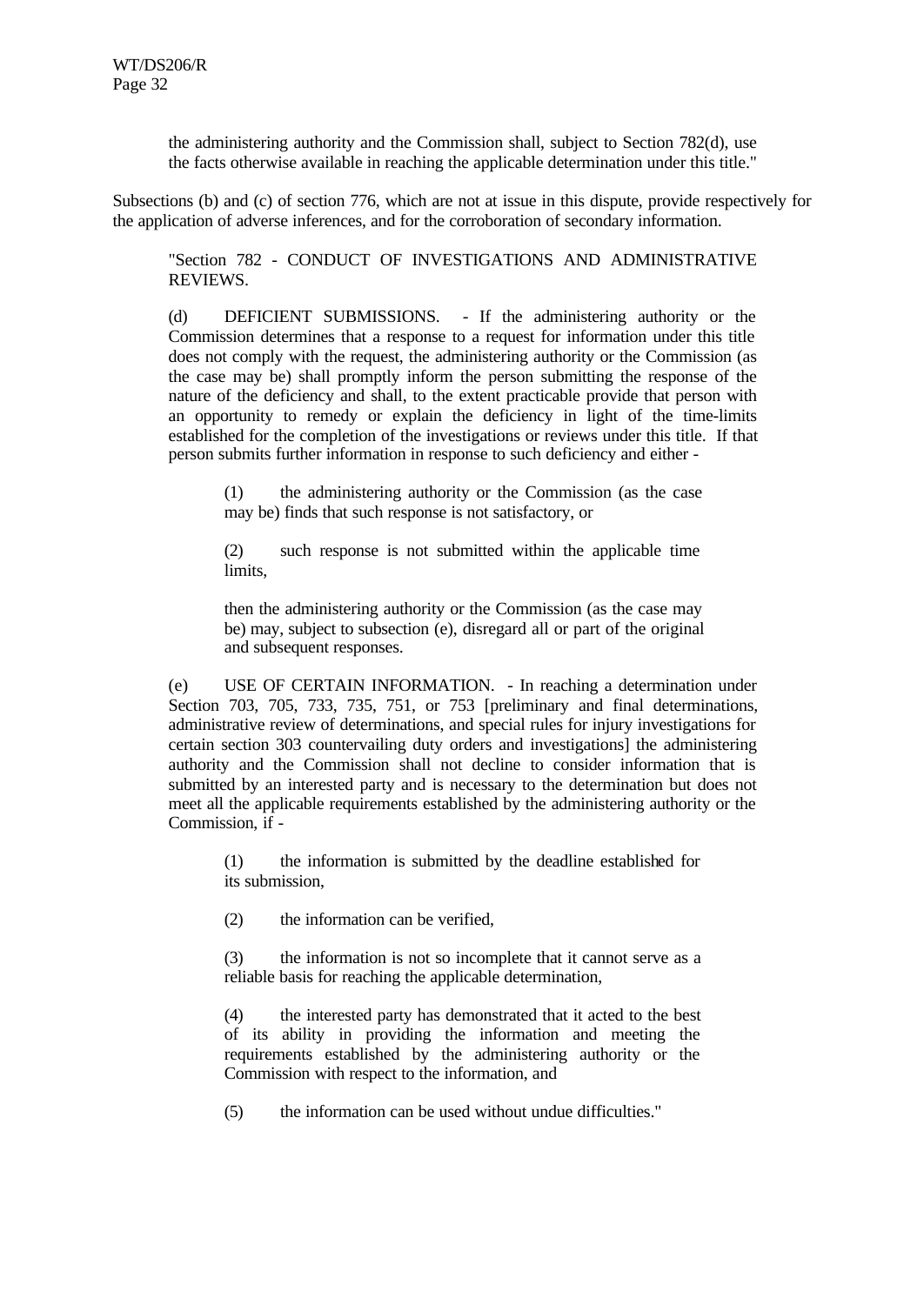Subsections (a), (b), (c), (f), (g), (h), and (i) of Section 782 are not at issue in this dispute. Those provisions govern the treatment of voluntary responses, certification of submissions, difficulties in meeting requirements, non-acceptance of submissions, public comment on information, and termination of investigation for lack of interest, respectively.

7.92 In resolving the issue of the consistency of the above provisions with the requirements of the AD Agreement, we consider whether they require resort to facts available in circumstances other than the circumstances in which Article 6.8 and paragraph 3 of Annex II permit resort to facts available. In this regard, we must consider whether, as India asserts, USDOC is **required** to reject information that is provided, consistent with Article 6.8 and paragraph 3 of Annex II, because other necessary information is not provided. An important aspect of our evaluation is the fact that India itself acknowledges that the relevant US statutory provisions **could** be interpreted to allow consideration of "categories" of information submitted by a party in a situation where other information submitted by that party is rejected and facts available are used instead.<sup>80</sup> Indeed, there seems to be no dispute that US law allows for use of "partial" facts available.<sup>81</sup> India argues, however, that USDOC and the US courts have consistently interpreted the statutory provisions to require resort to total facts available in circumstances where India considers that, under paragraph 3 of Annex II, the information submitted must be accepted, and thus resort to facts available is precluded.

7.93 A straightforward reading of the US statutory provisions at issue leads us to conclude that US law is not mandatory in the sense that India posits. Our reading of US law, in light of the decisions of USDOC and the US courts that have been submitted to us, leads us to conclude that while US law **permits** a decision on the application of facts available that is inconsistent with the United States' obligations under Article 6.8 and paragraph 3 of Annex II of the AD Agreement, it does not **require** such a decision in any case.<sup>82</sup> Therefore we consider that US law is not inconsistent on its face with Article 6.8 and paragraph 3 of Annex II of the AD Agreement.

7.94 Section 776(a) of the US statute requires USDOC to resort to facts available "subject to section 782(d)" in certain circumstances. Those circumstances track the conditions for resort to facts available set out in Article 6.8 and Annex II –indeed, India does not appear to consider otherwise, as it does not argue that section 776(a) mandates inconsistent action standing alone. Thus, section 776(a) of the statute does not requires USDOC to resort to facts available in a manner inconsistent with Article 6.8.

7.95 India argues, however, that when section 776(a) is read in combination with sections 782(d) and (e), the result is to require USDOC to reject information in an manner inconsistent with paragraph 3, because the statute requires criteria additional to those in paragraph 3 to be satisfied before information can be considered by USDOC. Looking at section 782(d), we note first that it provides that, in certain circumstances, the USDOC **may** resort to facts available. Thus, on its face, this provision is discretionary, and does not require the US authorities to reject information and resort to facts available in any circumstances, and certainly not in a manner inconsistent with Article 6.8. Finally, section 782(e) requires the US authorities to consider information, submitted by a party, that might otherwise be rejected under section 776(a), if the conditions in section 782(e) are satisfied with

<sup>80</sup> First Written Submission of India at para 140.

 $81$  USDOC frequently relies on facts available with respect to some element of information that is not submitted by a party. See, e.g., cases cited at note 61. For instance, in the investigation underlying *US - Hot-Rolled Steel*, the missing information was a conversion factor necessary to allow calculation of dumping margins on a consistent weight basis. The failure of some parties to submit such a conversion factor led USDOC to rely on facts available only with respect to the calculation of a dumping margin for those sales affected by the conversion factor – for other aspects of the calculation, the information actually submitted was used.

 $82$  Indeed, we have found above that the USDOC decision in this case was in fact inconsistent with the requirements of Article 6.8 and Annex II.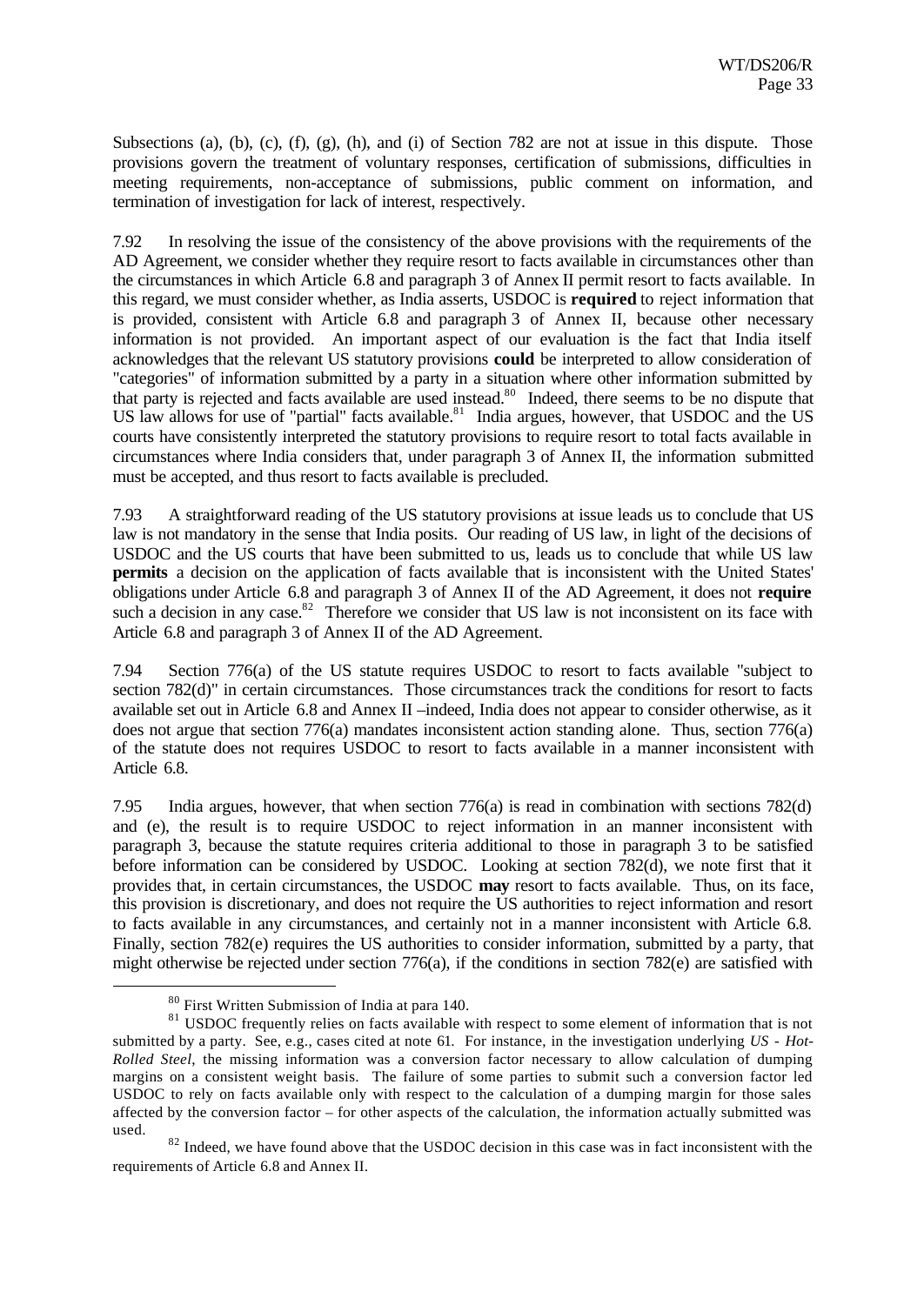respect to that information. Contrary to India's argument, we do not understand this provision to require the US authorities to reject information that does not satisfy the conditions of section 782(e). Rather, we understand section 782(e) to **limit** the US authorities' discretion to reject information under section 782(d). That is, our reading of these provisions, taken together, is that if information does not satisfy the conditions of section 782(e), then the US authorities may, **but are not required to**, disregard that information under section 782(d). Thus, the issue is not one of the US law requiring action inconsistent with the AD Agreement, but whether the application of that law in a particular case results in a decision inconsistent with the AD Agreement. A decision in a particular case to exercise the discretion afforded by the statute and disregard information, basing determinations instead on facts available, may, or may not, be consistent with Article 6.8 of the AD Agreement.

7.96 India however points to US practice as demonstrating that the US statute mandates decisions by the US authorities on whether to rely on facts available that are inconsistent with Article 6.8. India notes that USDOC decisions applying "total facts available" state that US law "requires" that result, and that the USCIT has affirmed such decisions. However, our review of the cases submitted by both parties on this point indicates that US "practice" is not determinative, or even particularly useful, in assisting our understanding of the requirements of US law. The USDOC has certainly in a number of cases resorted to "total facts available", stating that it is "required" to do so under US law. However, it appears to us that these decisions reflect the exercise of the discretion afforded the US authorities by section 782(d) of the statute. That is, in some cases, USDOC has concluded that the information submitted does not satisfy the criteria of section 782(e), and rejected it, while in others it has concluded that the information submitted met the criteria of section 782(e), and used it in making its determination. It is true that in no case cited to us has USDOC exercised the discretion afforded by section 782(d) to consider information that fails to satisfy the criteria of section 782(e). That USDOC has not done so does not alter our the conclusion that the terms of the statute itself authorize it to do so, by using the word "may" in section 782(d). It merely indicates that USDOC has not chosen to exercise the full range of its discretion.

7.97 Similarly, the fact the US courts have on numerous occasions (including on review of the USDOC decision challenged here) affirmed the decision of the USDOC to resort to facts available as based on a "reasonable construction of the statute" and "supported by substantial evidence" in our view reflects the degree of deference afforded USDOC under the standard of review applicable in US judicial review of determinations in anti-dumping investigations. Indeed, India notes that "The result of the litigation was largely dictated by the standard of review imposed by U.S. law on CIT reviews of determinations by USDOC".<sup>83</sup> Thus, it appears to us the US courts have approved, as "reasonable" under the governing statute, USDOC's decisions not exercise the full range of its discretion to accept information submitted by parties. We do not read these cases, however, as concluding that US law requires USDOC to reject information in circumstances where it might, in the exercise of the full range of its discretion, have decided to accept information. That is, while the US courts have interpreted US law as permitting USDOC's policy of applying total facts available in certain circumstances, our view is that they have not concluded that such an interpretation and the resulting policy are required.

7.98 In the appeal of USDOC's decision in this case, SAIL raised arguments concerning the interpretation of US law similar to the arguments made before us concerning Article 6.8 regarding the requirement to accept "categories" of information which satisfy the criteria of paragraph 3 of Annex II. Specifically, SAIL argued in the US Court of International Trade that section 782(e) required USDOC to consider "categories" of information that satisfied the criteria of that provision. The USCIT found that section 782(e)'s reference to "information submitted"

<sup>83</sup> First Written Submission of India at para. 43.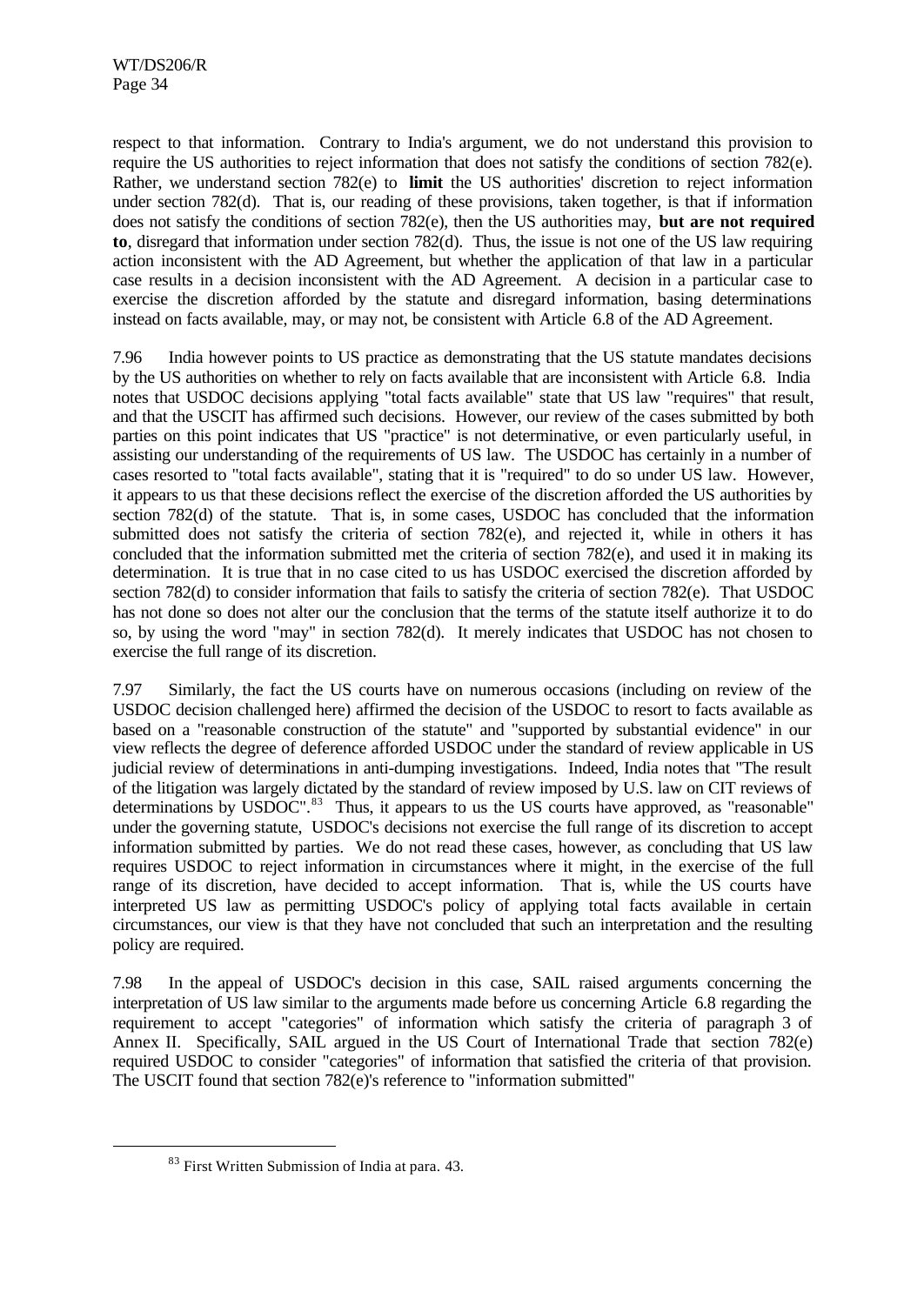"does not indicate whether the term "information submitted" refers to a specific category of information, as argued by SAIL, or all the information submitted by the interested party, as argued by the Department. Moreover, neither the legislative history of the statute nor the Statement of Administrative Action ("SAA") accompanying the Uruguay Round Agreements Act further clarifies Congress's intent regarding "information submitted." As a result, there is no clear statutory directive as to when the Department must use partial facts available. See Heveafil Sdn. Bhd v. United States,  $25$  CIT  $\_\_\_\_\_\_\$ , slip-op. 01-22 at 9 (Feb.  $27, 2001$ ). The statute is, therefore ambiguous on this issue.

As the statute is unclear, the question for the court is whether the agency's interpretation of the statute is "reasonable in light of the language, policies and legislative history of the Statute." Corning Glass Works vs. United States Int'l Trade Comm'n, 799 F2d 1559, 1565 (Fed. Cir. 1986)(emphasis omitted)(discussing general statutory interpretation).<sup>"84</sup>

The Court went on to conclude that USDOC's interpretation of the statute was reasonable. To us, this is very different from the Court concluding that the statute must be interpreted as USDOC did.

7.99 The other cases cited lead us to the same conclusion. Thus, it seems clear that the USCIT has approved the USDOC's interpretation of its governing law, and the exercise of its discretion under that law, in particular cases. However, in none of the cases cited to us did the USCIT conclude that USDOC was required under US law to apply total facts available and therefore reject information submitted. To us, a decision by the US court approving an action of USDOC as not inconsistent with US law is significantly different from a decision that US law required the particular action. In the first case, the action approved of under US law may or may not be consistent with US obligations under the WTO Agreement. However, even if in a particular case the action is found inconsistent with US obligations, this does not entail, *ipso facto*, that the statute on which that action was based is itself inconsistent with the WTO Agreement in question.

7.100 Based on the foregoing discussion, we conclude that sections 776(a), 782(d), and 782(e), of the Tariff Act of 1930, as amended, are not, on their face, inconsistent with the United States' obligations under Articles 6.8 and paragraph 3 of Annex II of the AD Agreement.

#### **4. Whether the final measure is inconsistent with Articles 2.2, 2.4, and 9.3 of the AD Agreement and Articles VI:1 and VI:2 of GATT 1994**

7.101 India argues that because USDOC did not use the US sales price information submitted by SAIL, the final dumping margin was not based on a fair comparison between SAIL's export price and normal value as required by Article 2.4 of the AD Agreement. India goes on to assert that because the anti-dumping margin was determined incorrectly, in violation of Article 2.4, USDOC also violated Article 9.3, which provides that "the amount of the anti-dumping duty shall not exceed the margin of dumping as established under Article 2." Finally, India asserts that this failure to perform a fair comparison also constituted a violation of Article VI:1 of the GATT 1994, and consequently a violation of Article VI:2 of GATT 1994, which provides that a Member may only "levy on any dumped product an anti-dumping duty not greater in amount than the margin of dumping in respect of such product" and defines the margin of dumping as the price difference determined in accordance with Article VI:1.

<sup>84</sup> *Steel Authority of India, Ltd. v. United States*, Slip Op. 01-60, US Court of International Trade, 22 May 2001, at pp. 10-11, Exhibit India-20.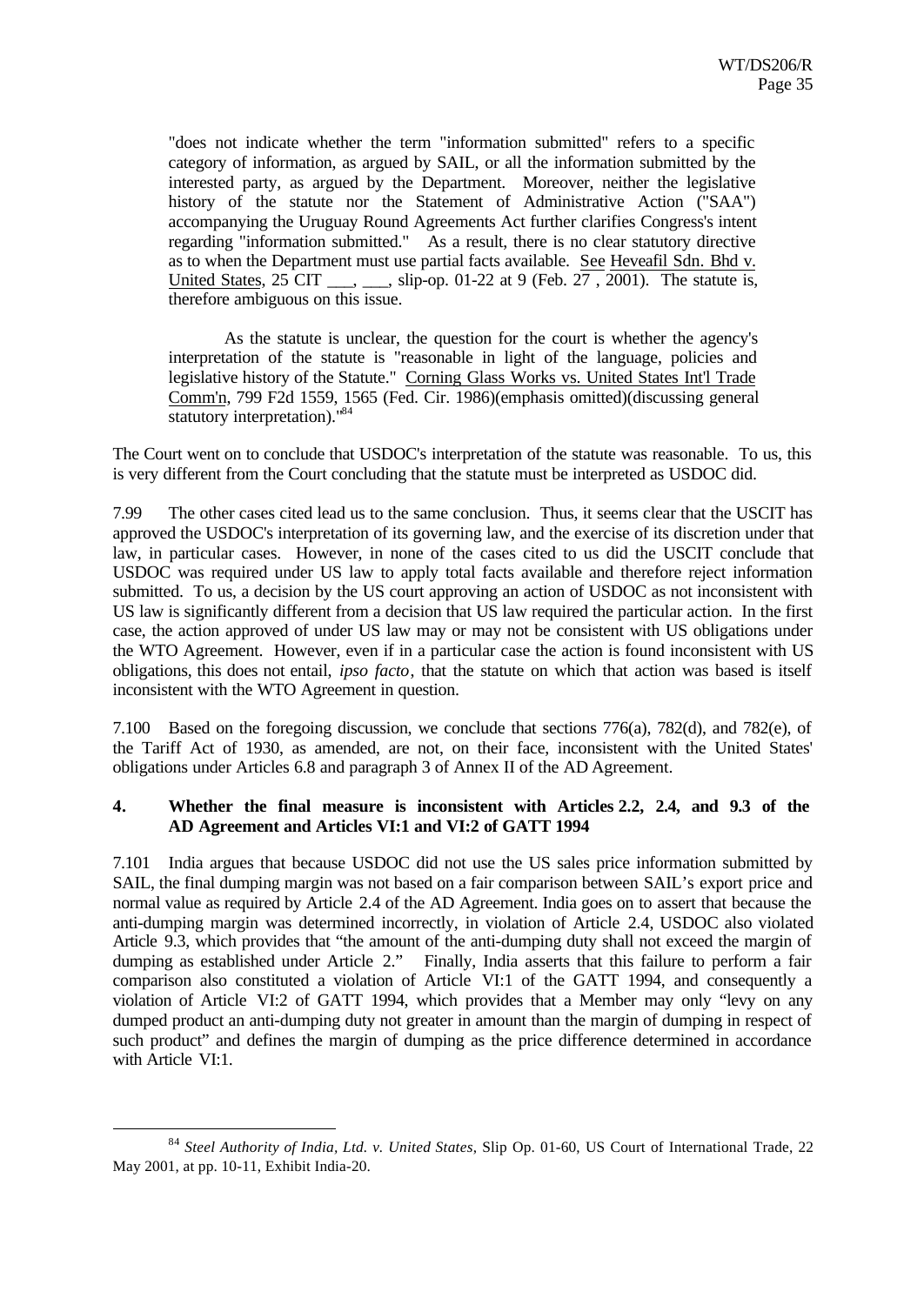7.102 The United States argues that these allegations are dependent upon India succeeding on its primary argument that USDOC acted inconsistently with the AD Agreement in relying on facts available. In the United States view, as India's claims based on Article 6.8 and Annex II of the AD Agreement are misplaced, accordingly India's claims under Articles 2.2, 2.4, and 9.3 of the AD Agreement, and Article VI:1 and 2 of GATT 1994 must likewise fail.

7.103 We have concluded above that USDOC acted inconsistently with Article 6.8 in conjunction with paragraph 3 of Annex II of the AD Agreement, in rejecting the US sales price information submitted by SAIL and instead basing its determination entirely on facts available in this case. We consider it unnecessary to determine, in addition, whether the circumstances of the violation of Article 6.8 also constitute a violation of Article 2.4, Article 9.3, and Articles VI:1 and 2 of GATT 1994. Findings on these claims would serve no useful purpose, as they would neither assist the Member found to be in violation of its obligations to implement the ruling of the Panel, nor would they add to the overall understanding of the obligations found to have been violated. We therefore decline to rule on India's claims under Articles 2.2, 2.4, and 9.3 of the AD Agreement, and Article VI:1 and 2 of GATT.

#### **5. Whether USDOC acted inconsistently with Article 15 of the AD Agreement**

7.104 India argues that USDOC violated the first sentence of Article 15 of the AD Agreement by failing to give special regard to India's status as a developing country when considering the application of AD duties. India considers that the nature of the "special regard" will vary from case to case, but must at least involve some extra consideration of the arguments of respondents in developing countries. In this case, India maintains that USDOC should have given "special regard" to the special situation of SAIL as a developing country respondent when making choices in connection with calculating the final dumping margin, rather than treating SAIL the same as any other exporter. India also maintains that Article 15 requires an investigating authority to articulate in its final determination how special regard was exercised.

7.105 India asserts that the United States violated the second sentence of Article 15 of the AD Agreement by failing to explore the possibilities of constructive remedies provided for the Agreement before applying the duties in this case. India asserts that SAIL filed a proposal for a suspension agreement (the equivalent in US practice of a price undertaking) with USDOC on 30 July 1999, and that USDOC made no written response to this proposal. India asserts that USDOC officials orally stated that they would not discuss a suspension agreement because the US steel industry and US Congress would oppose any such agreement. India maintains that SAIL was treated no differently than developed country exporters would have been in this regard.

7.106 The United States argues that the first sentence of Article 15 does not impose any specific legal obligations on developed country Members. It does not create an obligation to impose undertakings in lieu of final anti-dumping measures, and it does not require developed country Members to impose anti-dumping duties less than the margin of dumping. It also does not create an obligation to use different calculation methodologies for determining dumping margins depending on whether the imports at issue originate in a developed country Member or a developing country Member.

7.107 The United States considers that the second sentence of Article 15 obligates a developed country Members to explore the possibilities of constructive remedies under the AD Agreement before applying a final anti-dumping duty. However, the United States maintains that there is no obligation to **accept** any such remedies in lieu of imposing a final anti-dumping measure. The United States also considers that the obligation is only to explore possible **remedies** other than the imposition of a final anti-dumping measure – it does not require the consideration of alternative methodologies for calculating dumping margins. Finally, the United States considers that the obligation to explore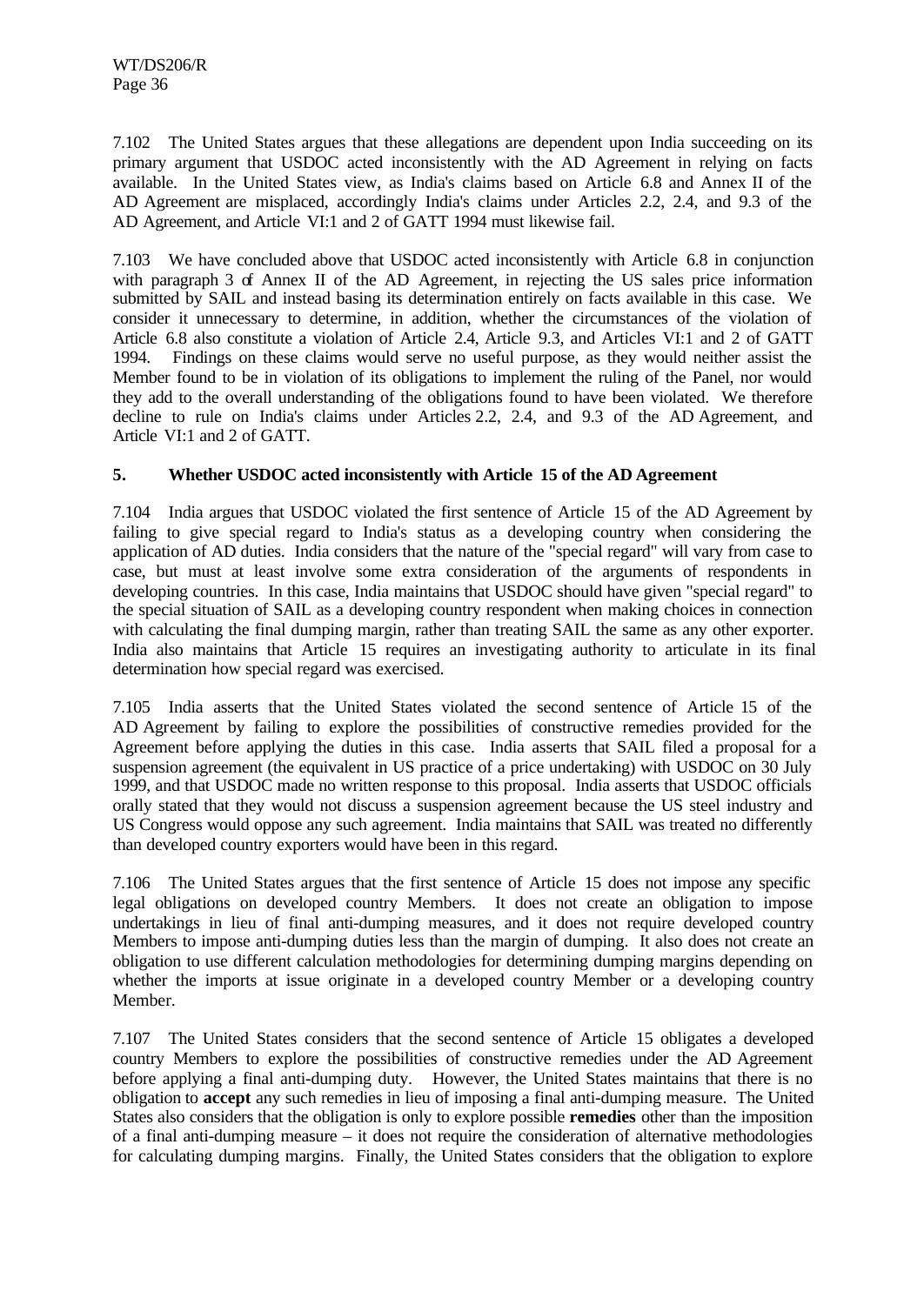constructive remedies only arises in a particular case if the application of an AD duty "would affect the essential interests" of developing country Member at issue. In the United States' view, the developing country Member seeking the application of Article 15 must first demonstrate that some essential interest is implicated in the case that would be affected by the application of an anti-dumping measure. The United States asserts that there is no indication that SAIL or India ever suggested that applying an anti-dumping measure would affect India's essential interests. In the absence of any demonstration that India's essential interests would be affected by the application of AD duties, the USDOC was under no obligation to even explore the possibilities of constructive remedies.

7.108 Notwithstanding its position that the developing country concerned must first demonstrate that application of an anti-dumping duty would affect its essential interests, the United States maintains that USDOC did, in fact, explore the possibilities of constructive remedies in this case. The United States refers to the letter from SAIL proposing a suspension agreement, and notes that SAIL was invited to attend, and did attend, a meeting with USDOC officials to discuss the possibility. According to the United States,<sup>85</sup> while USDOC indicated at that meeting that SAIL's proposal would be considered, USDOC officials also pointed out that suspension agreements are rare, and require special circumstances that might not exist in this instance. The United States considers that this satisfied the obligation to explore possibilities of constructive remedies, and demonstrates that USDOC did not have a closed mind on the possibility, but simply rejected the proposed suspension agreement, as it was entitled to do. The United States maintains that there is no obligation under Article 15 to provide a written response to the suggestion of a suspension agreement

7.109 Article 15 provides:

l

"It is recognized that special regard must be given by developed country Members to the special situation of developing country Members when considering the application of anti-dumping measures under this Agreement. Possibilities of constructive remedies provided for by this Agreement shall be explored before applying anti-dumping duties where they would affect the essential interests of developing country Members."

7.110 With respect to the first sentence of Article 15, we note that India acknowledges that "there are no specific legal requirements for specific action set out in the first sentence of Article 15." However, India considers that "this mandatory provision does create a general obligation, the precise parameters of which are to be determined based on the facts and circumstances of the particular case."<sup>86</sup> We agree with India that there are no specific requirements for specific actions to be taken set out in the first sentence of Article 15. In light of this, we cannot agree with India's conclusion that nonetheless, some general obligation to act exists, but what action will satisfy the obligation can only be determined based on the facts and circumstances of a particular case. Members cannot be expected to comply with an obligation whose parameters are entirely undefined. In our view, the first sentence of Article 15 imposes no specific or general obligation on Members to undertake any particular action. <sup>87</sup>

<sup>&</sup>lt;sup>85</sup> Exhibit US-21, memorandum to file regarding meeting with SAIL representatives on 31 August 1999.

<sup>86</sup> Answers of India to Questions of the Panel - First Meeting, question 25, at para 36.

<sup>&</sup>lt;sup>87</sup> In this regard, we note the decision of the GATT Panel that considered similar arguments in the *EEC-Cotton Yarn* dispute. That Panel, in considering Article 13 of the Tokyo Round Agreement, which is substantively identical to it successor, Article 15 of the AD Agreement, stated:

<sup>&</sup>quot;582. … The Panel was of the view that Article 13 should be interpreted as a whole. In the view of the Panel, assuming arguendo that an obligation was imposed by the first sentence of Article 13, **its wording contained no operative language delineating the extent of the obligation**. Such language was only to be found in the second sentence of Article 13 whereby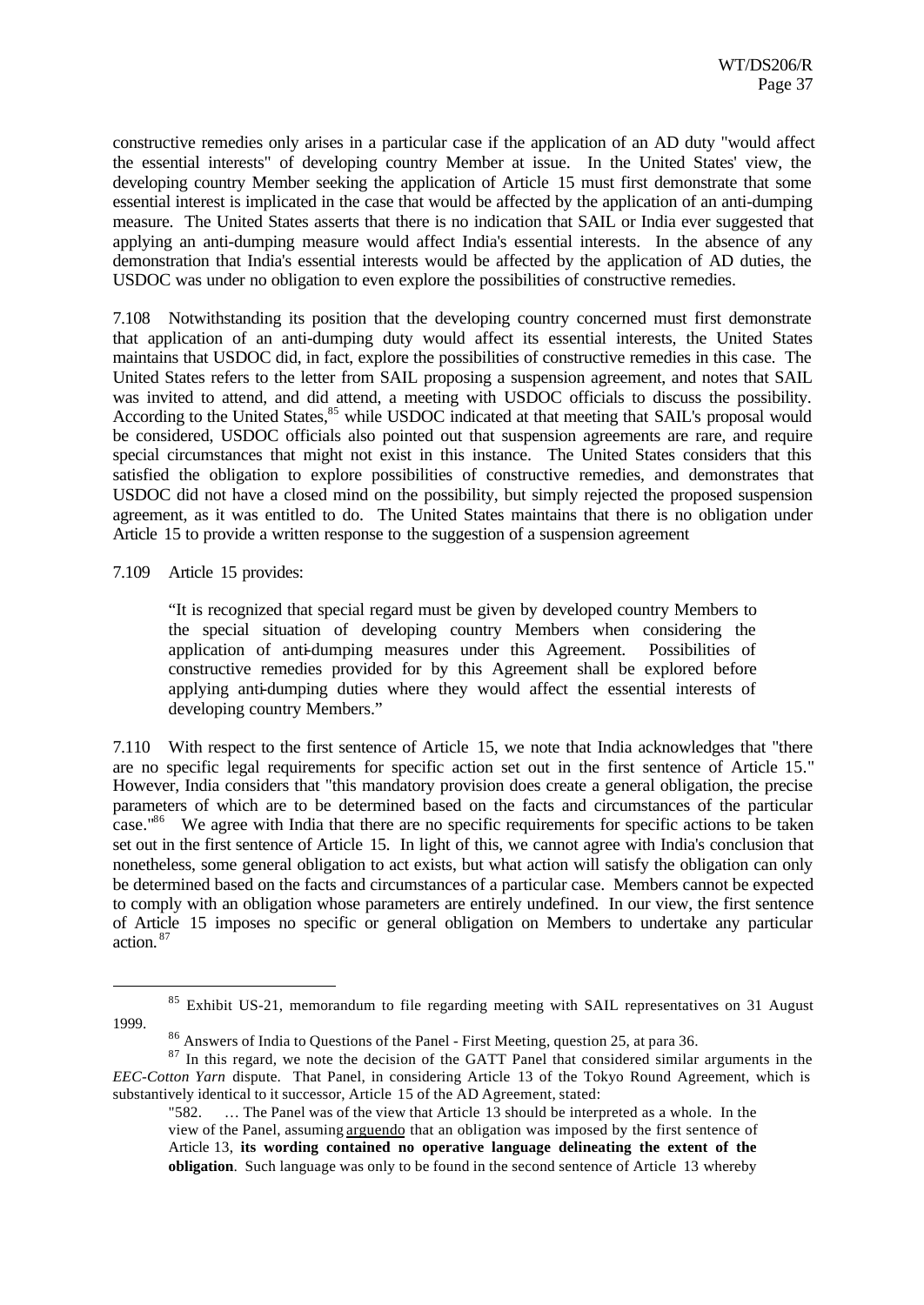7.111 Moreover, India's arguments as to when and to whom this "special regard" must be given disregard the text of Article 15 itself. Thus, the suggestion that special regard must be given throughout the course of the investigation, for instance in deciding whether to apply facts available, ignores that Article 15 only requires special regard "when considering the application of anti-dumping measures under this Agreement". In our view, the phrase "when considering the application of antidumping measures under this Agreement" refers to the final decision whether to apply a final measure, and not intermediate decisions concerning such matters as investigative procedures and choices of methodology during the course of the investigation. Finally, India's argument focuses on the exporter, arguing that special regard must be given in considering aspects of the investigation relevant to developing country exporters involved in the case. However, Article 15 requires that special regard must be given "to the special situation of developing country **Members** ". We do not read this as referring to the situation of companies operating in developing countries. Simply because a company is operating in a developing country does not mean that it somehow shares the "special situation" of the developing country Member.

7.112 With respect to the second sentence of Article 15, we note that it requires exploration of possibilities of "constructive remedies" provided for by the AD Agreement.<sup>88</sup> The Panel in *EC – Bed Linen*, <sup>89</sup> considered this language in the following terms:

""Remedy" is defined as, *inter alia*, "a means of counteracting or removing something undesirable; redress, relief".<sup>87</sup> "Constructive" is defined as "tending to construct or build up something non-material; contributing helpfully, not destructive".<sup>88</sup> The term "constructive remedies" might consequently be understood as helpful means of counteracting the effect of injurious dumping. However, the term as used in Article 15 is limited to constructive remedies "provided for under this Agreement". … In our view, Article 15 refers to "remedies" in respect of injurious dumping."

<sup>88</sup> Id.

l

 $\frac{1}{2}$  , and the set of the set of the set of the set of the set of the set of the set of the set of the set of the set of the set of the set of the set of the set of the set of the set of the set of the set of the set

We agree with this understanding. Applying it in the circumstances of this case, we consider that the possibility of applying different choices of methodology is not a "remedy" of any sort under the AD Agreement. Consequently, we do not consider that Article 15 imposes any obligation to consider different choices of methodology for the investigation and calculation of anti-dumping margins in the case of developing country Members.

7.113 We turn next to the question of what is meant by the requirement to "explore" possibilities of constructive remedies. India argues that this obligation entails a requirement to "articulate the basis

it is stipulated that "possibilities of constructive remedies provided for by this Code shall be explored before applying anti-dumping duties where they would affect the essential interests of developing countries"."

<sup>87</sup> The New Shorter Oxford English Dictionary, Clarendon Press, Oxford, 1993.

Panel Report, *European Economic Community – Imposition of Anti-Dumping Duties on Imports of Cotton Yarn from Brazil* ("*EEC – Cotton Yarn* "), adopted 30 October 1995, BISD 42S/17, para. 582 (emphasis added).

<sup>88</sup> Interestingly, while the first sentence of Article 15 imposes an obligation on developed countries to give "special regard" to the situation of developing country Members, the second sentence of Article 15 is not so limited.

<sup>89</sup> Panel Report, *European Communities – Anti-Dumping Duties on Imports of Cotton-Type Bed Linen from India* ("*EC – Bed Linen* "), WT/DS141/R, adopted 12 March 2001, as modified in other respects by the Appellate Body Report, at para. 6.228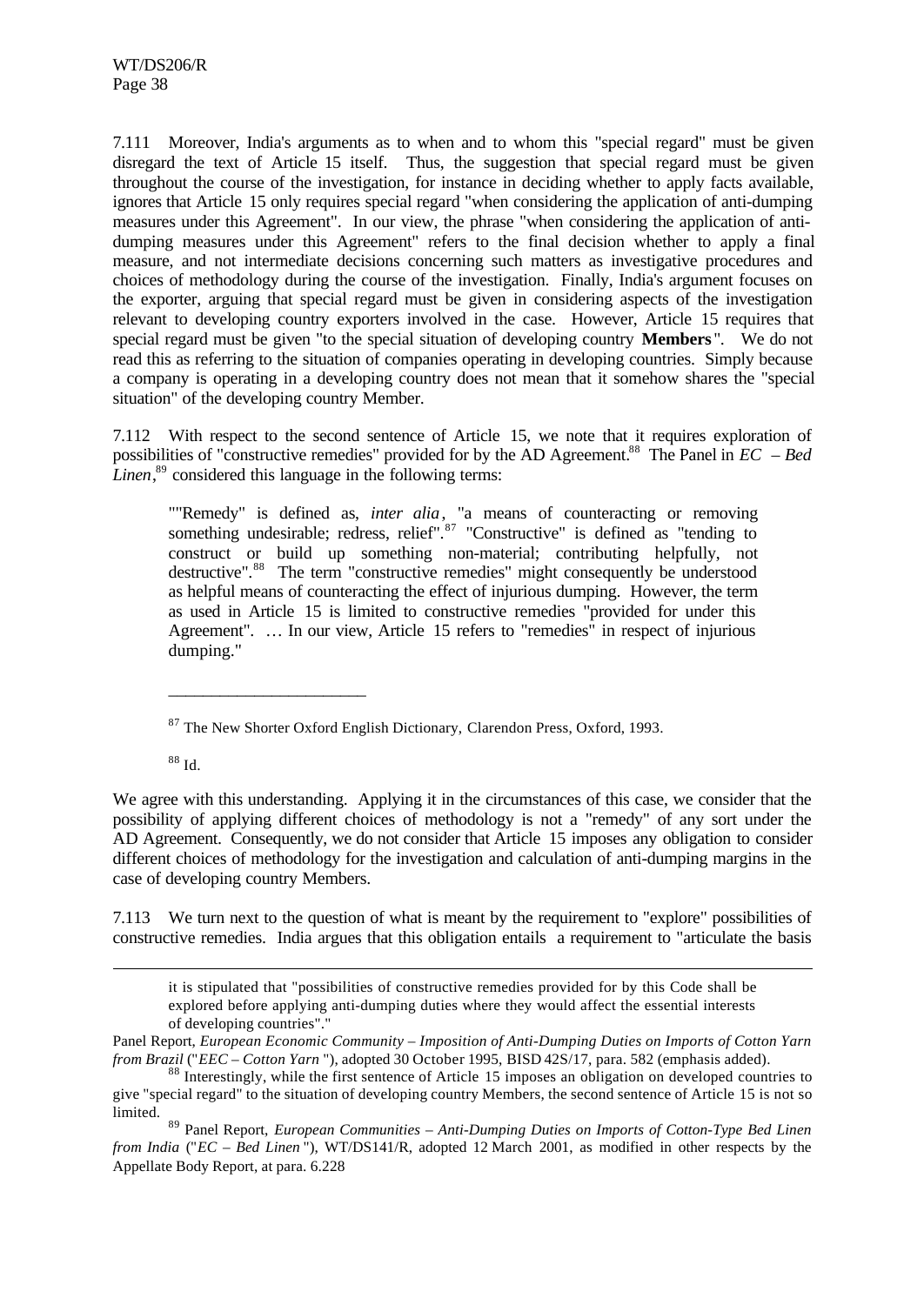for the decision made regarding the offered suspension agreement." We cannot agree. As the *EC - Bed Linen* Panel noted, the term "explore" "is defined, inter alia, as "investigate; examine, scrutinise"".<sup>90</sup> While it would be useful to have a written record of the result of the "exploration", we see nothing in Article 15 to require such a record. In this regard, we note that India made no claim under Article 12 of the AD Agreement, concerning the adequacy of the USDOC notice of its final determination. Similarly, there is no claim under Article 8.3 of the AD Agreement, which requires that the investigating authorities must "provide to the exporter the reasons which have led them to consider acceptance of an undertaking as inappropriate". Moreover, we note that there is, in the file, a document which memorialises the meeting held between SAIL representatives and officials of USDOC at which the possibility of a suspension agreement was raised. As there is no claim here under Articles 8.3 or 12, we do not here consider whether the internal memorandum of USDOC would satisfy the requirements of those provisions. We merely note that the document, the accuracy of which is unchallenged, supports the United States' position that consideration was given to the undertaking proposed by SAIL.

7.114 In our view, the concept of "explore" cannot be understood to require any particular outcome, either with respect to the substantive decision that results from the exploration, or with respect to any record of that exploration of the resulting decision. We note in this regard the statement of the *Bed Linen* Panel that "the concept of "explore" clearly does not imply any particular outcome." The *Bed Linen* Panel went on to state:

"Article 15 does not require that "constructive remedies" must be explored, but rather that the "possibilities" of such remedies must be explored, which further suggests that the exploration may conclude that no possibilities exist, or that no constructive remedies are possible, in the particular circumstances of a given case. Taken in its context, however, and in light of the object and purpose of Article 15, we do consider that the "exploration" of possibilities must be actively undertaken by the developed country authorities with a willingness to reach a positive outcome. Thus, in our view, Article 15 imposes no obligation to actually provide or accept any constructive remedy that may be identified and/or offered.<sup>92</sup> It does, however, impose an obligation to actively consider, with an open mind, the possibility of such a remedy prior to imposition of an anti-dumping measure that would affect the essential interests of a developing country.

 $\frac{1}{2}$  , and the set of the set of the set of the set of the set of the set of the set of the set of the set of the set of the set of the set of the set of the set of the set of the set of the set of the set of the set

l

7.115 In this case, it is clear to us that possibilities of constructive remedies were in fact explored, but that no constructive remedy was applied. The United States asserts, and India acknowledges, that

 $92$  We note that our interpretation of Article 15 in this regard is consistent with that of a GATT Panel which considered the predecessor of that provision, Article 13 of the Tokyo Round Anti-Dumping Code, which provision is substantively identical to present Article 15. That Panel found:

<sup>&</sup>quot;The Panel noted that if the application of anti-dumping measures "would affect the essential interests of developing countries", the obligation that then arose was to explore the "possibilities" of "constructive remedies". **It was clear from the words "[p]ossibilities" and "explored" that the investigating authorities were not required to adopt constructive remedies merely because they were proposed.**" *EC - Imposition of Anti-Dumping Duties on Imports of Cotton Yarn from Brazil*, Panel Report, ADP/137, adopted 30 October 1995, para. 584 (emphasis added)."

<sup>&</sup>lt;sup>90</sup> The New Shorter Oxford English Dictionary, Clarendon Press, Oxford, 1993.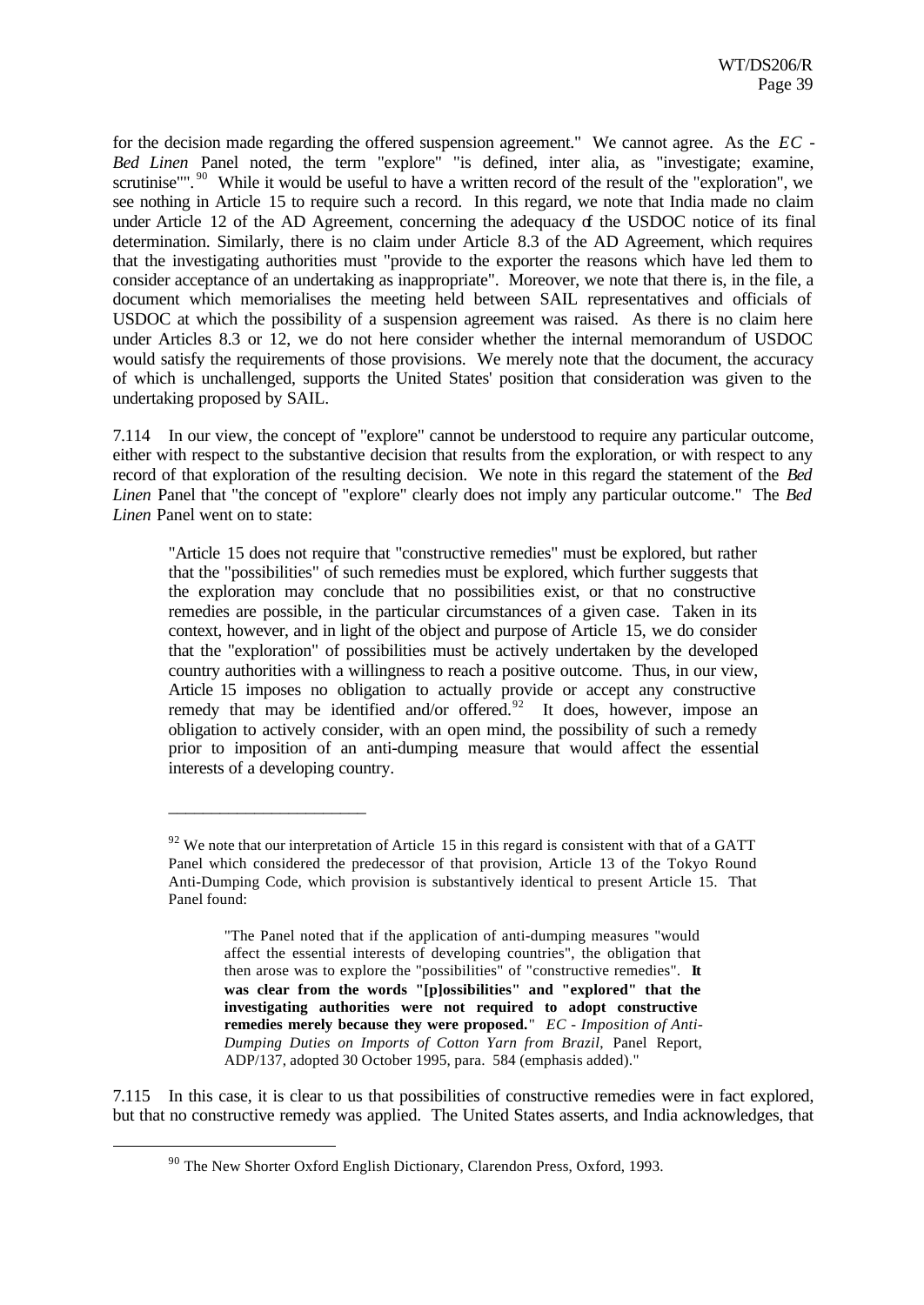a meeting was held at which SAIL's proposal of a suspension agreement was discussed, and that US officials indicated at that meeting that it was unlikely that a suspension agreement would be accepted. In the end, there were no further discussions of a suspension agreement, and no such agreement was entered into. In our view, while this is a clearly unsatisfactory result from SAIL's, and India's, point of view, this course of action by USDOC was sufficient to satisfy the requirements of the second sentence of Article 15.

7.116 India suggests that the USDOC should have considered applying a lesser duty in this case, despite the fact that US law does not provide for application of a lesser duty in any case. We note that consideration and application of a lesser duty is deemed desirable by Article 9.1 of the AD Agreement, but is not mandatory. Therefore, a Member is not obligated to have the possibility of a lesser duty in its domestic legislation. We do not consider that the second sentence of Article 15 can be understood to require a Member to consider an action that is not required by the WTO Agreement and is not provided for under its own municipal law.

7.117 On the basis of the foregoing discussion, we conclude that the United States did not act inconsistently with Article 15 of the AD Agreement.

7.118 We note, incidentally, the Ministerial Decision on Implementation-Related Concerns, which states, at paragraph 7.2, that Ministers recognize

"that, while Article 15 of the Agreement on the Implementation of Article VI of the General Agreement on Tariffs and Trade 1994 is a mandatory provision, the modalities for its application would benefit from clarification. Accordingly, the Committee on Anti-Dumping Practices is instructed, through its working group on Implementation, to examine this issue and to draw up appropriate recommendations within twelve months on how to operationalize this provision. $1^{91}$ 

Members of the WTO are at present engaged in a process of discussions in response to this Ministerial **Decision** 

### **VIII. CONCLUSIONS AND RECOMMENDATION**

8.1 In light of the findings above, we conclude that the United States acted inconsistently with Article 6.8 and paragraph 3 of Annex II of the AD Agreement in refusing to take into account US sales price information submitted by SAIL without a legally sufficient justification and making its determination regarding the dumping margin for SAIL entirely on the basis of facts available in the anti-dumping investigation at issue in this dispute.

8.2 In light of the findings above, we further conclude:

- (a) that the United States statutory provisions governing the use of facts available, sections 776(a) and 782(d) and (e) of the Tariff Act of 1930, as amended, are not inconsistent with Articles 6.8 and paragraphs 3, 5, and 7 of Annex II of the AD Agreement.
- (b) that the United States did not act inconsistently with Article 15 of the AD Agreement with respect to India in the anti-dumping investigation underlying this dispute.

<sup>&</sup>lt;sup>91</sup> Decision of 14 November 2001, WT/MIN(01)/17 (20 November 2001).